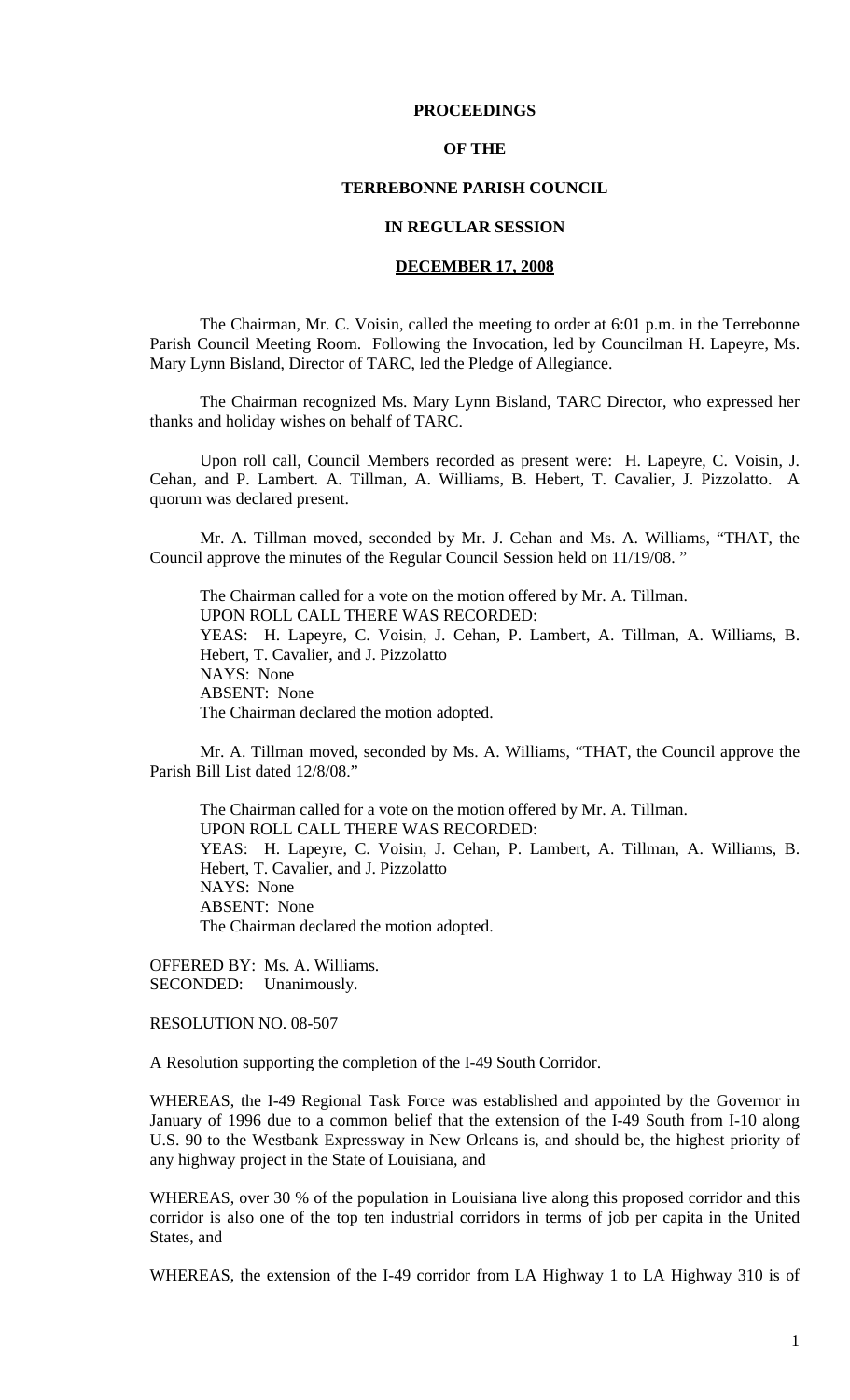most importance to the one hundred plus thousand residents of Terrebonne Parish not only during periods of hurricane evacuation, but also to help promote the tremendous economic opportunities that continue to multiply due to constant oil and gas activity and the rapidly emerging retail establishments being constructed in Houma and surrounding areas, and

WHEREAS, due to the number of job opportunities, the population of Terrebonne continues to grow and the need to frequent nearby municipalities such as Lafayette, Baton Rouge and New Orleans has become a routine drive for local residents and the I-49 Corridor would make travel much easier, safer and faster, and

WHEREAS, the Parish Council and the Parish President fully support local business and economic development organizations in fully endorsing the completion of the I-49 South Corrido from LA Highway 1 to LA Highway 310.

NOW, THEREFORE BE IT RESOLVED BY THE TERREBONNE PARISH COUNCIL, on behalf of the Terrebonne Parish Consolidated Government, that this governing body fully endorse and support the completion of the I-49 South Corridor, with emphasis on the extension from LA Highway 1 to LA Highway 310, as a priority project for highways in the State of Louisiana.

THERE WAS RECORDED: YEAS: H. Lapeyre, C. Voisin, J. Cehan, P. Lambert, A. Tillman, A. Williams, B. Hebert, T. Cavalier and J. Pizzolatto. NAYS: None. ABSTAINING: None. ABSENT: None. The Chairman declared the resolution adopted on this, the  $17<sup>th</sup>$  day of December, 2008.

\* \* \* \* \* \* \* \* \*

OFFERED BY: Ms. A. Williams. SECONDED BY: Mr. A. Tillman.

RESOLUTION NO. 08-508

A resolution authorizing the amendment of the bulky waste collection services contract with SWDI, LLC

WHEREAS, the Utilities Department has contracted with SWDI, LLC to provide bulky waste collection services and collection and disposal of appliances through December 31, 2008, and

WHEREAS, the department is desirous of extending the term to December 31, 2009, and

WHEREAS, SWDI, LLC has offered a proposal to continue said services to December 31, 2009.

NOW, THEREFORE BE IT RESOLVED by the Terrebonne Parish Council, on behalf of the Terrebonne Parish Consolidated Government, that the continuation of bulky waste collection and appliance collection and disposal services with SWDI, LLC by continued and that the term of the contract to provide these services be extended to December 31, 2009.

BE IT FURTHER RESOLVED that the Parish President and all other appropriate parties are hereby authorized to execute any and all contract documents associated therewith.

THERE WAS RECORDED: YEAS: H. Lapeyre, C. Voisin, J. Cehan, P. Lambert, A. Tillman, A. Williams, B. Hebert, T. Cavalier and J. Pizzolatto. NAYS: None. ABSTAINING: None. ABSENT: None. The Chairman declared the resolution adopted on this, the  $17<sup>th</sup>$  day of December, 2008.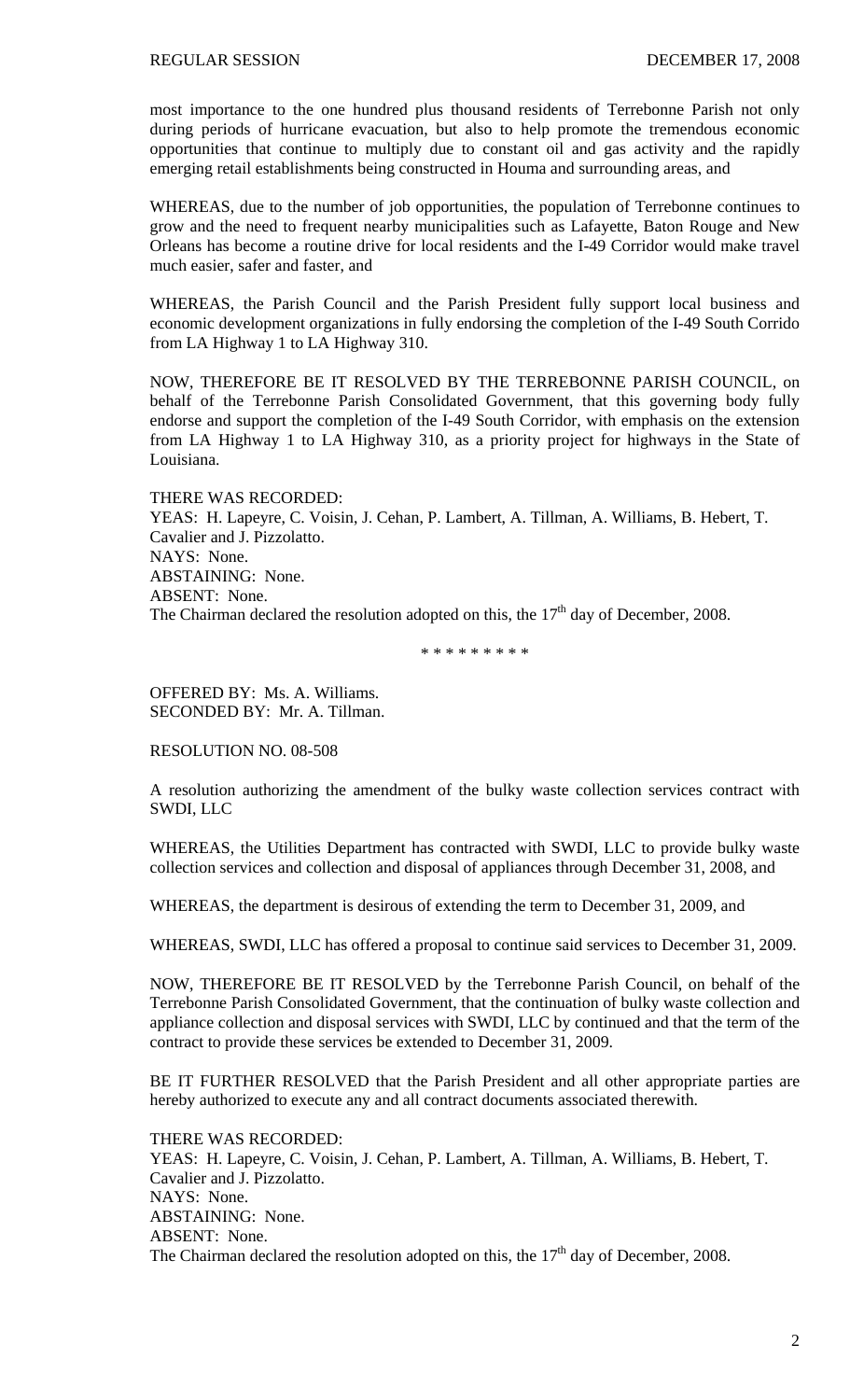\* \* \* \* \* \* \* \* \*

The Chairman acknowledged that former Police Juror and Council Member Allen Bonvillain is present in the audience.

OFFERED BY: Mr. J. Cehan. SECONDED BY: Mr. B. Hebert and Ms. T. Cavalier.

## RESOLUTION NO. 08-509

A Resolution authorizing the submission of an application to the Louisiana Department of Agriculture and Forestry for the Tree City Program.

WHEREAS, the Terrebonne Parish Consolidated Government is dedicated to preserving and promoting the growth of trees in this parish for a variety of beneficial reasons, and

WHEREAS, the Terrebonne Parish Tree Board has worked tirelessly to ensure that trees be maintained as a vital part of the local environment, and

WHEREAS, the Louisiana Department of Agriculture and Forestry has grant programs which aid in the promotion and preservation of trees in various parishes.

 NOW, THEREFORE BE IT RESOLVED BY THE TERREBONNE PARISH COUNCIL, on behalf of the Terrebonne Parish Consolidated Government, that Parish President Michel H. Claudet is hereby authorized to negotiate, on terms and conditions that he may deem advisable, a contract or contracts with the Louisiana Department of Agriculture and Forestry for the Tree City Program administered by the Terrebonne Parish Tree Board, and to execute said documents on their behalf, and that he be further granted authority to do all things necessary to implement, maintain, amend or renew said document.

#### THERE WAS RECORDED:

YEAS: H. Lapeyre, C. Voisin, J. Cehan, P. Lambert, A. Tillman, A. Williams, B. Hebert, T. Cavalier and J. Pizzolatto. NAYS: None. ABSTAINING: None. ABSENT: None. The Chairman declared the resolution adopted on this, the  $17<sup>th</sup>$  day of December, 2008.

\* \* \* \* \* \* \* \* \*

The Chairman recognized Ms. Alicia Toups, Director of ADAC, who requested the designation of the Good Earth Transit System Depot on Main Street as a "Drug and Alcohol Free Parade Zone" for all Houma Mardi Gras Parades, as was done in the last several years.

Ms. A. Williams moved, seconded by Mr. H. Lapeyre, "THAT, the Council refer the request to designate the Good Earth Transit System Depot on Main Street as a 'Drug and Alcohol Free Parade Zone' for all Houma Mardi Gras Parades to the Policy, Procedure and Legal Committee for evaluation."

The Chairman called for a vote on the motion offered by Ms. A. Williams. UPON ROLL CALL THERE WAS RECORDED: YEAS: H. Lapeyre, C. Voisin, J. Cehan, P. Lambert, A. Tillman, A. Williams, B. Hebert, T. Cavalier, and J. Pizzolatto NAYS: None ABSENT: None The Chairman declared the motion adopted.

The Chairman recognized Ms. Connie Martin, RN, MHA, representing Physicians Medical Center, who presented a power point presentation regarding the history and services the center provides and requested that it be accepted as an "In network" healthcare provider for Parish employees.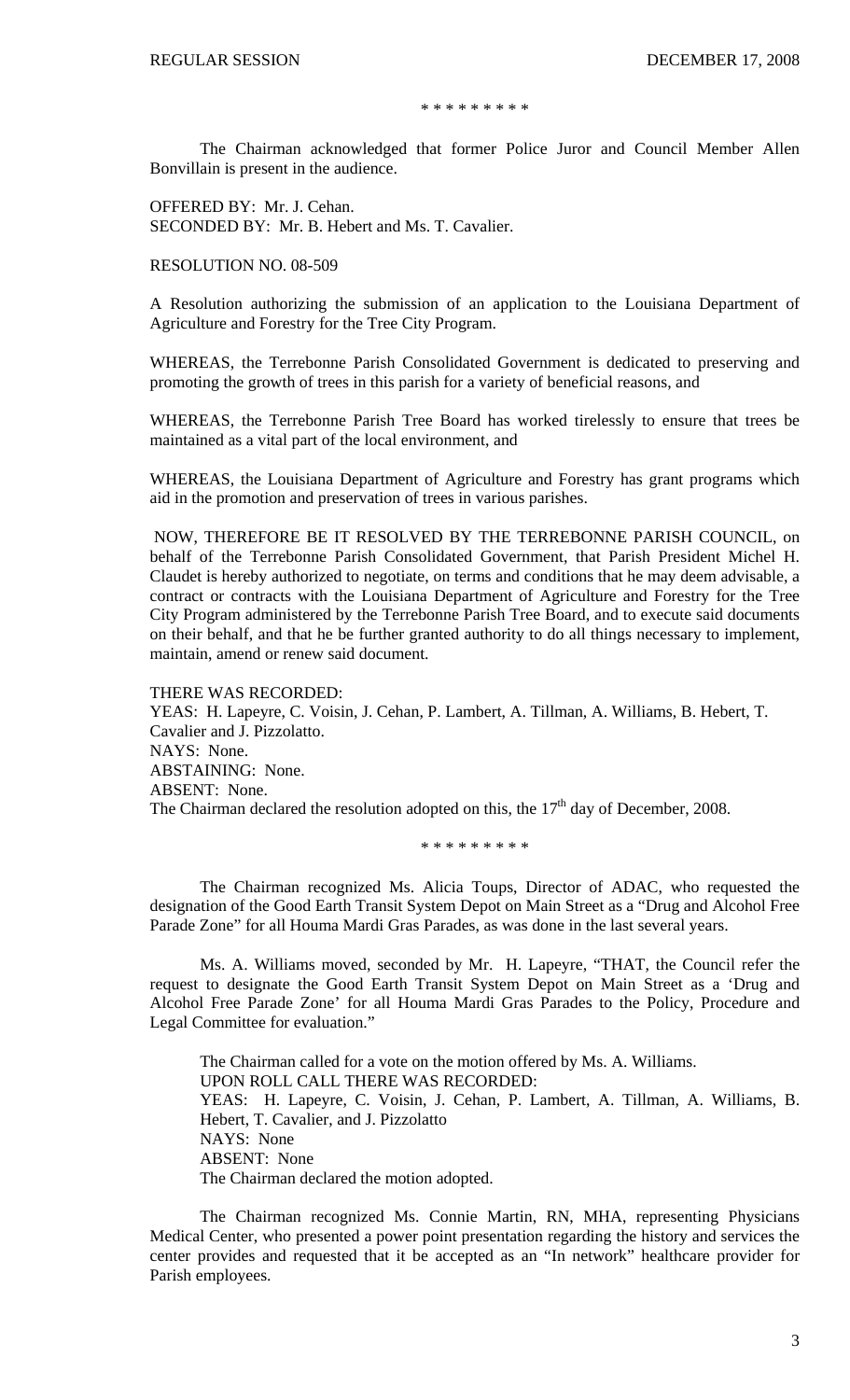Mr. A. Tillman moved, seconded by Ms. T. Cavalier, "THAT, the Council extend Ms. Connie Martin's time an additional five minutes."

The Chairman called for a vote on the motion offered by Mr. A. Tillman. UPON ROLL CALL THERE WAS RECORDED: YEAS: H. Lapeyre, C. Voisin, J. Cehan, P. Lambert, A. Tillman, A. Williams, B. Hebert, T. Cavalier, and J. Pizzolatto NAYS: None ABSENT: None The Chairman declared the motion adopted.

Ms. Connie Martin continued her presentation on Physicians Medical Center petitioning TPCG to be accepted as an "In network" healthcare provider for Parish employees.

Mr. A. Tillman moved, seconded by Ms. T. Cavalier, "THAT, the Council refer the request of Physicians Medical Center to be accepted as an "In network" healthcare provider for Parish employees to the appropriate committee for evaluation."

The Chairman called for a vote on the motion offered by Mr. A. Tillman. UPON ROLL CALL THERE WAS RECORDED: YEAS: H. Lapeyre, C. Voisin, J. Cehan, P. Lambert, A. Tillman, A. Williams, B. Hebert, T. Cavalier, and J. Pizzolatto NAYS: None ABSENT: None The Chairman declared the motion adopted.

The Chairman stated that agenda item 2C (Ms. Lucretia McBride, Houma resident, wishes to address the Council regarding "Issues relative to Terrebonne Parish Council Boards, Commissions, Etc.") had been pulled at the request of Ms. McBride.

Councilman J. Pizzolatto stated in reference to agenda item 2D (Mr. August Bonvillain wishing to address the Council relative to "East Park Fire Station"), Mr. Bonvillain could not be present. Mr. Pizzolatto explained that negotiations are taking place regarding the reopening of the East Park Fire Station in the near future.

The Chairman recognized Mr. Charles Bonvillain, Slatter St. resident, who expressed the East Park community wish to have the East Park Fire Station reopened.

Councilman J. Pizzolatto informed Mr. Bonvillain that the Council already approved reopening the East Park Fire Station and it is just a matter of time to get things in order.

 The Chairman recognized Mr. Reggie Bourg, Dulac resident, who expressed his concerns relative to the allegations that there will be gaps in the proposed \$30 million levee in Dulac.

 The Chairman recognized Mr. Tim McCoy, representing Toltest, Inc., who explained that Toltest was issued a "Notice to Proceed" on a contract to clean all subsurface drainage in Terrebonne Parish in the amount of approximately \$3,900,000 that was 100% bonded. He expressed his concerns that there has been a drastic change in the scope of work that reduces the bid by approximately 80%. He explained the chain of events that took place in this project.

 Mr. A. Tillman moved, seconded by Mr. B. Hebert, Ms. A. Williams, and Mr. P. Lambert, "THAT, the Council extend Mr. Tim McCoy's time an additional five minutes."

 The Chairman called for a vote on the motion offered by Mr. A. Tillman. UPON ROLL CALL THERE WAS RECORDED: YEAS: H. Lapeyre, C. Voisin, J. Cehan, P. Lambert, A. Tillman, A. Williams, B. Hebert, T. Cavalier, and J. Pizzolatto NAYS: None ABSENT: None The Chairman declared the motion adopted.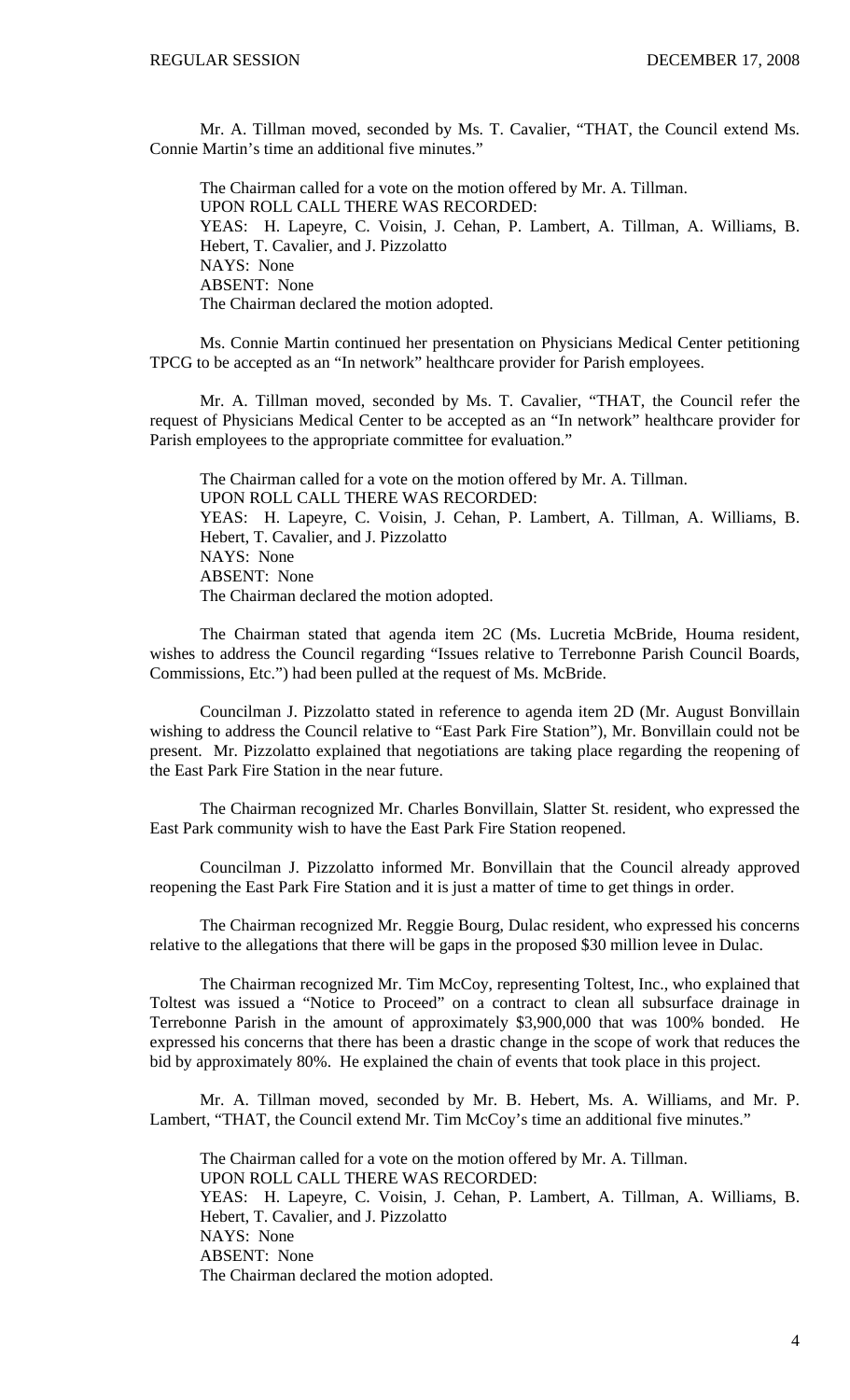Mr. Tim McCoy continued his presentation regarding a contract Toltest, Inc. that was awarded for subsurface drainage work in Terrebonne Parish.

 Mr. P. Lambert moved, seconded by Mr. B. Hebert, "THAT, the Council extend Mr. Tim McCoy's time until he is finished his presentation."

 The Chairman called for a vote on the motion offered by Mr. P. Lambert. UPON ROLL CALL THERE WAS RECORDED: YEAS: H. Lapeyre, C. Voisin, J. Cehan, P. Lambert, A. Tillman, A. Williams, B. Hebert, T. Cavalier, and J. Pizzolatto NAYS: None ABSENT: None The Chairman declared the motion adopted.

 Mr. Tom McCoy concluded his presentation regarding a contract Toltest, Inc. that was awarded for subsurface drainage work in Terrebonne Parish, and the problems involved with the reduction in the scope of work.

 Parish Attorney C. Alcock cautioned the Council and Parish President about discussing the matter in detail until it can be thoroughly reviewed by Legal.

 Mr. A. Tillman moved, seconded by Mr. P. Lambert, "THAT, it now being 6:39 p.m., the Council open public hearings at this time."

 The Chairman called for a vote on the motion offered by UPON ROLL CALL THERE WAS RECORDED: YEAS: H. Lapeyre, C. Voisin, J. Cehan, P. Lambert, A. Tillman, A. Williams, B. Hebert, T. Cavalier, and J. Pizzolatto NAYS: None ABSENT: None The Chairman declared the motion adopted.

The Chairman recognized the public for comments on the following:

A. A proposed ordinance to approve the issuance of a Certificate of Public Convenience and Necessity to Pitre's Cab

There were no comments from the public on the proposed ordinance.

 Mr. A. Tillman moved, seconded by Mr. P. Lambert, "THAT, the Council close the aforementioned public hearing."

 The Chairman called for a vote on the motion offered by Mr. A. Tillman. UPON ROLL CALL THERE WAS RECORDED: YEAS: H. Lapeyre, C. Voisin, J. Cehan, P. Lambert, A. Tillman, A. Williams, B. Hebert, T. Cavalier, and J. Pizzolatto NAYS: None ABSENT: None The Chairman declared the motion adopted.

OFFERED BY: Mr. A. Tillman. SECONDED BY: Mr. P. Lambert.

ORDINANCE NO. 7576

An Ordinance for the issuance of a Certificate of Public Convenience and Necessity to Pitre's Cab, and to address other matters relative thereto.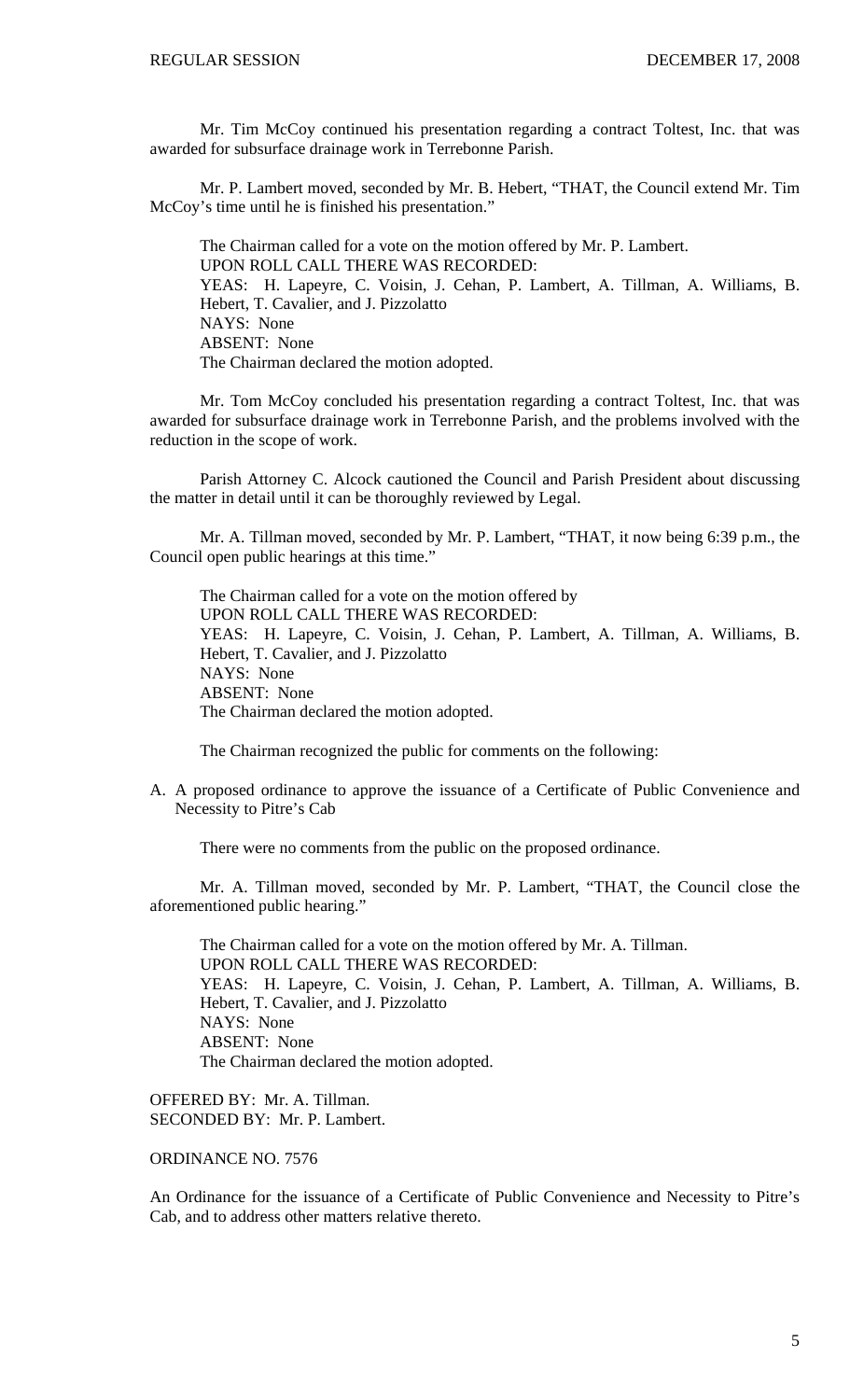## SECTION I

BE IT ORDAINED, that the Terrebonne Parish Council, on behalf of Terrebonne Parish Consolidated Government, approves the issuance of a Certificate of Public Convenience and Necessity to Pitre's Cab.

## SECTION II

If any word, clause, phrase, section or other portion of this ordinance shall be declared null, void, invalid, illegal, or unconstitutional, the remaining words, clauses, phrases, sections and other portions of this ordinance shall remain in full force and effect, the provisions of this ordinance hereby being declared to be severable.

#### SECTION III

This ordinance shall become effective upon approval by the Parish President or as otherwise provided in Section 2-13(b) of the Home Rule Charter for a Consolidated Government for Terrebonne Parish, whichever occurs sooner.

This ordinance, having been introduced and laid on the table for at least two weeks, was voted upon as follows: THERE WAS RECORDED: YEAS: H. Lapeyre, C. Voisin, J. Cehan, P. Lambert, A. Tillman, A. Williams, B. Hebert, T. Cavalier and J. Pizzolatto. NAYS: None. ABSTAINING: None. ABSENT: None. The Chairman declared the ordinance adopted on this, the  $17<sup>th</sup>$  day of December, 2008. \* \* \* \* \* \* \* \* \*

The Chairman recognized the public for comments on the following:

B. A proposed ordinance to accept Rebecca Plantation into the Parish Maintenance System, and to incorporate Weatherford Drive and Rebeccas Pond Road into the Enhanced 911 Emergency Response System

There were no comments from the public on the proposed ordinance.

Ms. A. Williams moved, seconded by Mr. J. Cehan, "THAT, the Council close the aforementioned public hearing."

 The Chairman called for a vote on the motion offered by Ms. A. Williams. UPON ROLL CALL THERE WAS RECORDED: YEAS: H. Lapeyre, C. Voisin, J. Cehan, P. Lambert, A. Tillman, A. Williams, B. Hebert, T. Cavalier, and J. Pizzolatto NAYS: None ABSENT: None The Chairman declared the motion adopted.

OFFERED BY: Ms. A. Williams. SECONDED BY: Mr. J. Cehan.

## ORDINANCE NO. 7577

AN ORDINANCE DEDICATING AND ACCEPTING THE MAINTENANCE/OPERATION OF THE STREET(S), DRAINAGE SERVITUDES, GAS, AND RIGHTS-OF-WAY FOR REBECCA PLANTATION AND TO INCORPORATE "WEATHERFORD DRIVE" AND "REBECCAS POND ROAD" INTO THE ENHANCED 911 EMERGENCY RESPONSE SYSTEM FOR THE PURPOSE OF PROVIDING A BETTER MEANS OF LOCATING ADDRESSES; AND TO SET FORTH AN EFFECTIVE DATE FOR THE INCORPORATION OF STREET NAME(S), TO INFORM THE PROPER AGENCIES OF THE STREET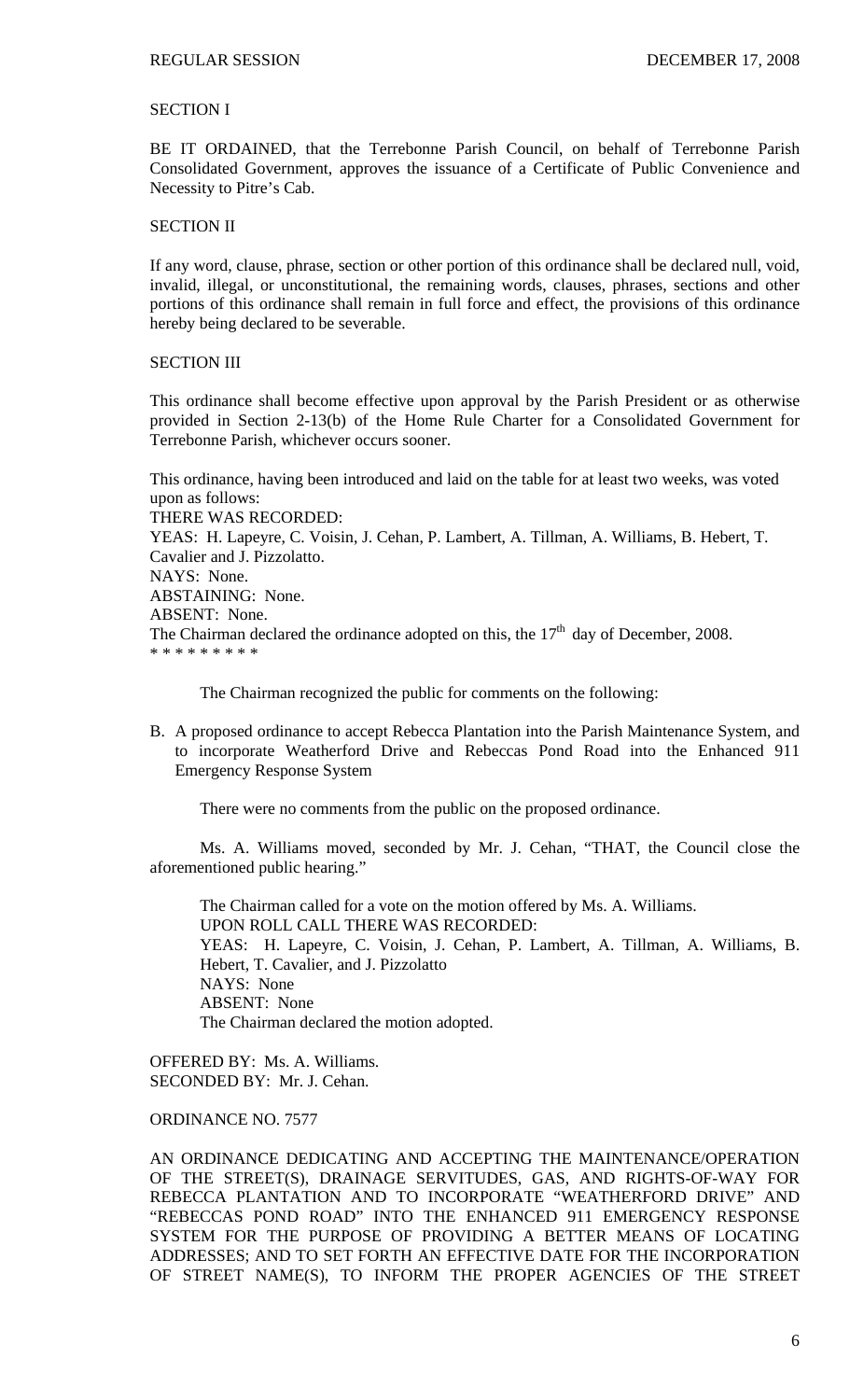## NAME(S), AND TO AUTHORIZE THE INSTALLATION OF THE APPROPRIATE STREET SIGN(S), AND TO ADDRESS OTHER MATTERS RELATIVE THERETO.

## SECTION I

BE IT ORDAINED that the Terrebonne Parish Council, on behalf of Terrebonne Parish Consolidated Government, dedicates and accepts the maintenance/operation of the street(s), drainage servitudes, gas, and rights-of-way as depicted on a plat, prepared on January 24, 2008, revised on November 3, 2008 by T. Baker Smith, Inc. titled "Servitude Map for Streets and Drainage within Rebecca Plantation, consisting of Tracts A-1, B, & C," a copy of which is attached hereto and made a part hereof;

BE IT FURTHER ORDAINED effective on the  $17<sup>th</sup>$  day of December, 2008, that "Weatherford Drive" and "Rebeccas Pond Road" be incorporated into the Enhanced 911 Emergency Response System;

BE IT FURTHER ORDAINED that a copy of this ordinance be submitted to the Terrebonne Parish Communications Board, local U.S. Postal Services, fire districts, Acadian Ambulance, Terrebonne Parish Sheriff's Office, and any other appropriate agency; and

BE IT FURTHER ORDAINED that the Parish Forces be directed to install the proper street sign on the appropriate street, and that any other actions relative thereto be addressed.

#### SECTION II

If any word, clause, phrase, section or other portion of this ordinance shall be declared null, void, invalid, illegal, or unconstitutional, the remaining words, clauses, phrases, sections or other portions of this ordinance shall remain in full force and effect, the provisions of this section hereby being declared to be severable.

This ordinance, having been introduced and laid on the table for at least two weeks, was voted upon as follows:

THERE WAS RECORDED: YEAS: H. Lapeyre, C. Voisin, J. Cehan, P. Lambert, A. Tillman, A. Williams, B. Hebert, T. Cavalier and J. Pizzolatto. NAYS: None. ABSTAINING: None. ABSENT: None. The Chairman declared the ordinance adopted on this, the  $17<sup>th</sup>$  day of December, 2008. \* \* \* \* \* \* \* \* \*

The Chairman recognized the public for comments on the following:

C. A proposed ordinance that will amend the 2008 Budget so as to make adjustments to the LIHEAP Program, the Lashbrook P/S Bulkhead (NRCS), and the Community Readiness Initiative Funds

There were no comments from the public on the proposed ordinance.

 Mr. J. Cehan moved, seconded by Mr. P. Lambert and Ms. A. Williams, "THAT, the Council close the aforementioned public hearing."

 The Chairman called for a vote on the motion offered by Mr. J. Cehan. UPON ROLL CALL THERE WAS RECORDED: YEAS: H. Lapeyre, C. Voisin, J. Cehan, P. Lambert, A. Tillman, A. Williams, B. Hebert, T. Cavalier, and J. Pizzolatto NAYS: None ABSENT: None The Chairman declared the motion adopted.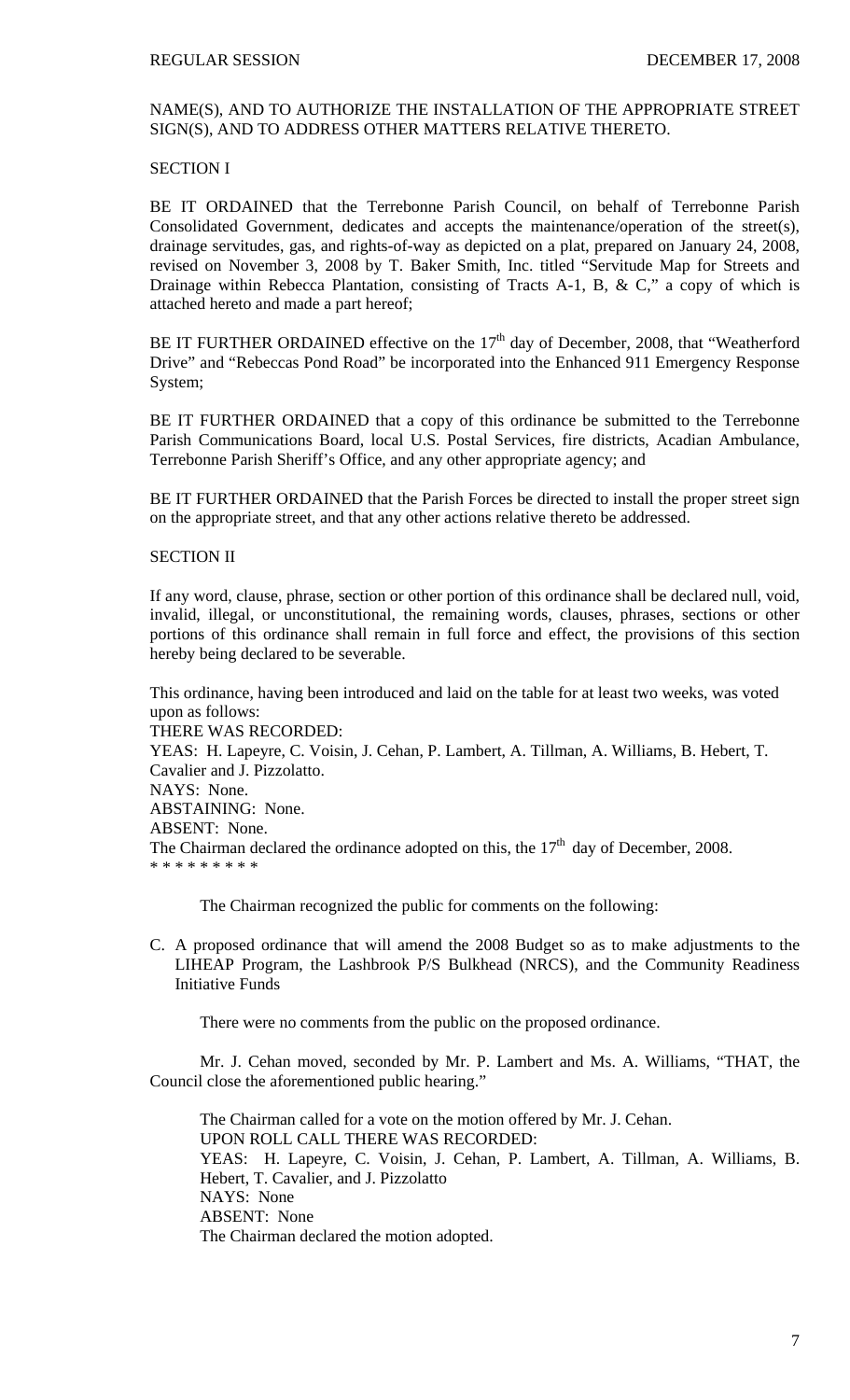OFFERED BY: Mr. J. Cehan. SECONDED BY: Mr. P. Lambert.

ORDINANCE NO. 7578

AN ORDINANCE TO AMEND THE 2008 ADOPTED BUDGET FOR THE TERREBONNE PARISH CONSOLIDATED GOVERNMENT SO AS TO MAKE NECESSARY ADJUSTMENTS FOR THE FOLLOWING ITEMS:

- I. LIHEAP Program: \$691,907
- II. Lashbrook P/S Bulkhead (NRCS): \$108,427
- III. Community Readiness Initiative: \$6,500

## SECTION I

WHEREAS, the Housing and Human Services Department administers an energy assistance program for the elderly and disadvantaged using Federal grants, and

WHEREAS, the Parish received an amended contract for additional funding in the amount of \$691,907 from the Low Income Home Energy Assistance Program (LIHEAP) of the Louisiana Association of Community Action Partnerships (LACAP, Inc.) in which the department is able to disburse at a time when utility bills are high, and

WHEREAS, the amended total of \$1,176,200 for the energy assistance contract ends September, 2009.

BE IT ORDAINED, by the Terrebonne Parish Council, on behalf of the Terrebonne Parish Consolidated Government, that the 2008 Adopted Budget of the Terrebonne Parish Consolidated Government be amended for the funding of the above stated program. (Attachment A)

NOW, THEREFORE BE IT FURTHER ORDAINED, that upon the adoption and ratification of this ordinance, the Parish President shall be authorized to execute necessary grant agreement.

#### SECTION II

WHEREAS, Lashbrook Pump Station Bulkhead Project through Ordinance Nos. 7547 and 7560 has set up the Parish's share (\$582,500) and NRCS's share (\$230,250) respectfully for a total of \$812,750, and

WHEREAS, the estimated cost to NRCS of the original project agreement is amended to \$338,677, which brings the overall project budget total to \$921,177.

BE IT ORDAINED, by the Terrebonne Parish Council, on behalf of the Terrebonne Parish Consolidated Government, that the 2008 Adopted Budget of the Terrebonne Parish Consolidated Government be amended to reflect the increase in NRCS's share of Lashbrook Pump Station Bulkhead Project. (Attachment B)

#### SECTION III

WHEREAS, Terrebonne Parish Consolidated Government, Office of Emergency Preparedness, is a recipient of \$6,500 from a joint agreement with Assumption Parish and Lafourche Parish for Community Readiness Initiative.

BE IT ORDAINED, by the Terrebonne Parish Council, on behalf of the Terrebonne Parish Consolidated Government, that the 2008 Adopted Budget of the Terrebonne Parish Consolidated Government be amended to reflect the increase in NRCS's share of Lashbrook Pump Station Bulkhead Project. (Attachment C)

This ordinance, having been introduced and laid on the table for at least two weeks, was voted upon as follows: THERE WAS RECORDED: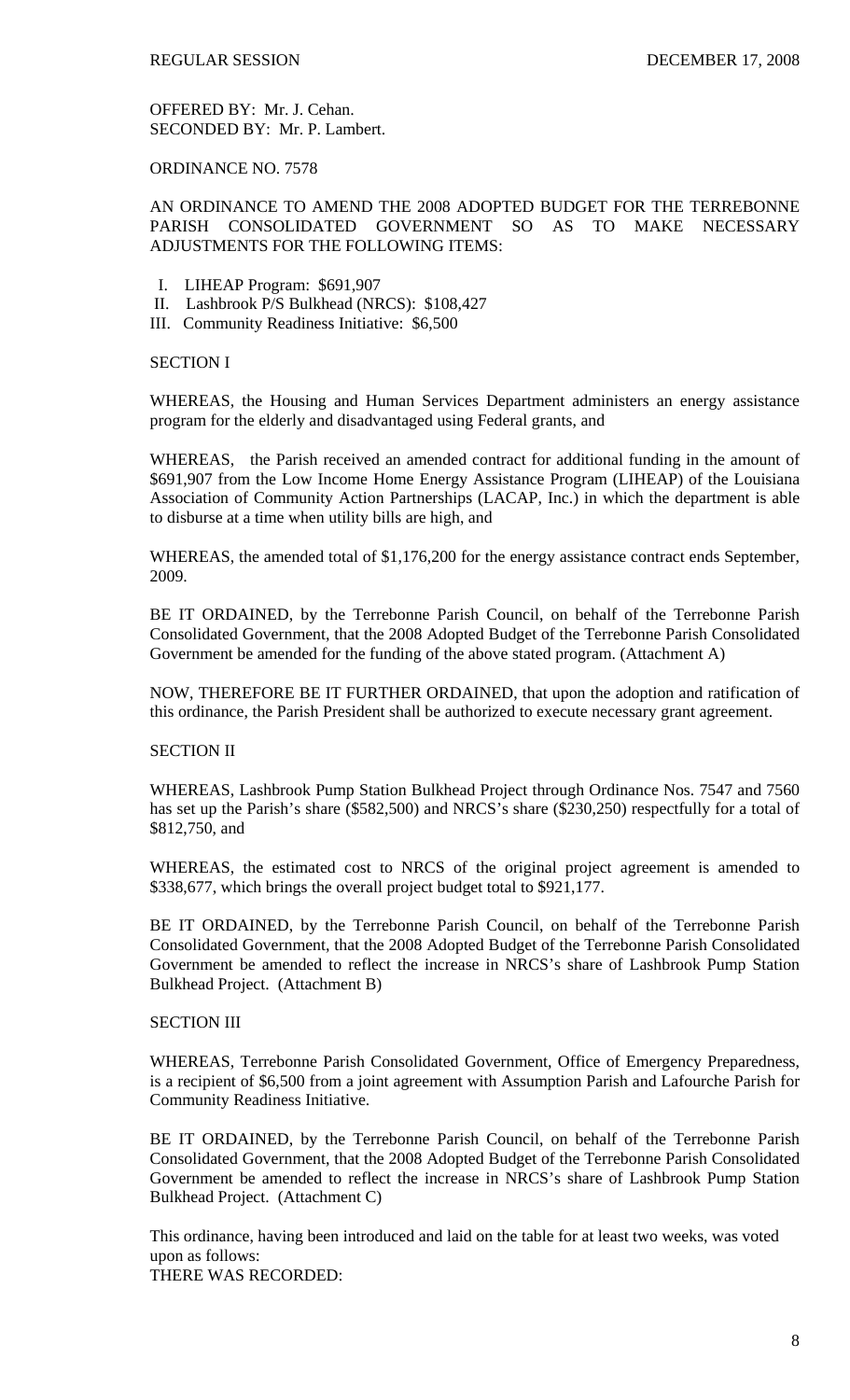YEAS: H. Lapeyre, C. Voisin, J. Cehan, P. Lambert, A. Tillman, A. Williams, B. Hebert, T. Cavalier and J. Pizzolatto. NAYS: None. ABSTAINING: None. ABSENT: None. The Chairman declared the ordinance adopted on this, the  $17<sup>th</sup>$  day of December, 2008. \* \* \* \* \* \* \* \* \*

## ATTACHMENT A - LIHEAP Program

|                                           | 2008       |           |             |
|-------------------------------------------|------------|-----------|-------------|
|                                           | Adopted    | Change    | Amended     |
|                                           |            |           |             |
| Entergy                                   | 192,318    | 273,413   | 465,731     |
| Terrebonne Parish Consolidated Government | 165,796    | 235,012   | 400,808     |
| <b>SLECA</b>                              | 71,997     | 102,004   | 174,001     |
| <b>South Coast Gas</b>                    | 6,202      | 8,504     | 14,706      |
| AMP of LA                                 | 1,177      | 1,472     | 2,649       |
| <b>Housing Authority</b>                  | 2,900      | 4,376     | 7,276       |
| Amos                                      | 3,740      | 5,426     | 9,166       |
| <b>CSBG</b> Administration                | 40,164     | 61,699    | 101,863     |
| LIHEAP - LACAP                            | (484, 294) | (691,906) | (1,176,200) |

## ATTACHMENT B - Lashbrook Pump Station Bulkhead

|                                                                            | 2008                  |                       |                      |
|----------------------------------------------------------------------------|-----------------------|-----------------------|----------------------|
|                                                                            | Adopted               | Change                | Amended              |
| Lashbrook - Clinton St. Pump Station Repairs<br>NRCS Lashbrook/Clinton St. | 812,750<br>(230, 250) | 108,427<br>(108, 427) | 921,177<br>(338,677) |

## ATTACHMENT C - Community Readiness Initiatives

|                            | 2008       |            |           |
|----------------------------|------------|------------|-----------|
|                            | Adopted    | Change     | Amended   |
|                            |            |            |           |
| <b>Other Fees</b>          | 100        | 6,500      | 6,600     |
| NRCS Lashbrook/Clinton St. | (230, 250) | (108, 427) | (338,677) |
|                            |            |            |           |

The Chairman recognized the public for comments on the following:

D. A proposed ordinance that will amend the 2008 Budget so as to recognize the funding of three police grants

There were no comments from the public on the proposed ordinance.

 Ms. A. Williams moved, seconded by Mr. A. Tillman, "THAT, the Council close the aforementioned public hearing."

 The Chairman called for a vote on the motion offered by Ms. A. Williams. UPON ROLL CALL THERE WAS RECORDED: YEAS: H. Lapeyre, C. Voisin, J. Cehan, P. Lambert, A. Tillman, A. Williams, B. Hebert, T. Cavalier, and J. Pizzolatto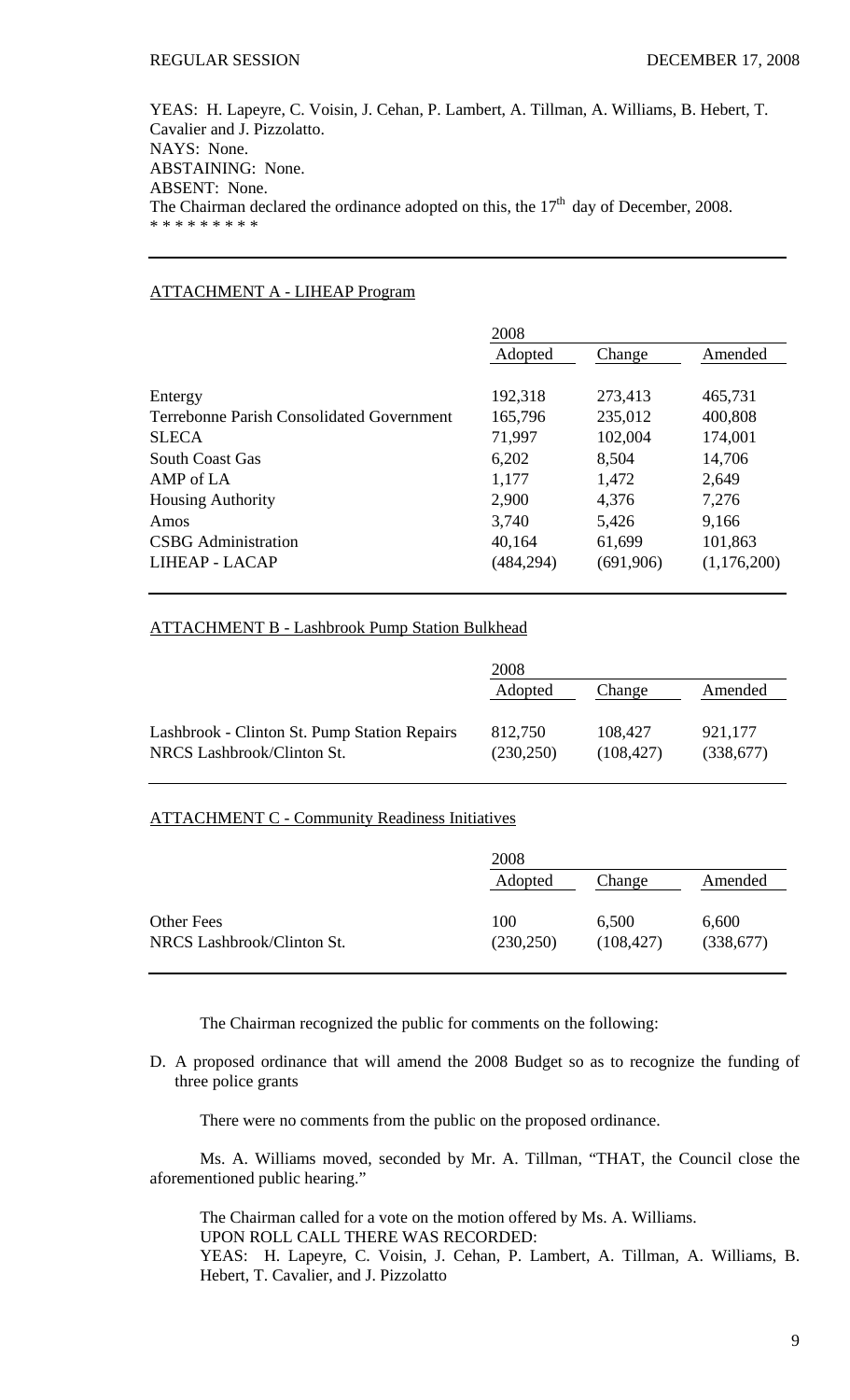NAYS: None ABSENT: None The Chairman declared the motion adopted.

OFFERED BY: Ms. A. Williams. SECONDED BY: Mr. A. Tillman.

ORDINANCE NO. 7579

AN ORDINANCE TO AMEND THE 2008 ADOPTED BUDGET OF THE TERREBONNE PARISH CONSOLIDATED GOVERNMENT SO AS TO RECOGNIZE FUNDING THROUGH THE GRANT AGREEMENTS.

Louisiana Commission on Law Enforcement (Task Force Grant): \$58,903

Louisiana Highway Safety Commission (Houma PD Year Long Grant): \$40,000

Department of Justice, Office of Justice Programs (JAG Grant): \$13,994

## SECTION I

WHEREAS, the Houma Police Department for the TPCG has received a grant from LCLE for the Multi-Jurisdictional Task Force in the amount of \$58,903, and

WHEREAS, the grant and the match will provide the funds to target criminal and drug activities within Terrebonne and Assumption Parishes, and

BE IT ORDAINED, by the Terrebonne Parish Council, on behalf of the Terrebonne Parish Consolidated Government, that the 2008 Adopted Budget of the Terrebonne Parish Consolidated Government be amended for the funding of the above stated program. (Attachment A)

NOW, THEREFORE BE IT FURTHER ORDAINED, that upon the adoption and ratification of this ordinance, the Parish President shall execute necessary grant agreement.

## SECTION II

WHEREAS, the Houma Police Department for the TPCG has received a grant from the Louisiana Highway Safety Commission in the amount of \$40,000.00, and

WHEREAS, the grant will provide funds to be used for Occupant Protection enforcement, Impaired Driving enforcement, and the purchasing of in-car cameras.

BE IT ORDAINED, by the Terrebonne Parish Council, on behalf of the Terrebonne Parish Consolidated Government, that the 2008 Adopted Budget of the Terrebonne Parish Consolidated Government be amended for the funding of the above stated program. (Attachment B)

NOW, THEREFORE BE IT FURTHER ORDAINED, that upon the adoption and ratification of this ordinance, the Parish President shall execute necessary grant agreement.

## SECTION III

WHEREAS, the Houma Police Department for the TPCG has received a grant from the Department of Justice, Office of Justice Programs in the amount of \$13,994.00, and

WHEREAS, the grant will provide the funds for surveillance equipment, radio equipment and conference training, and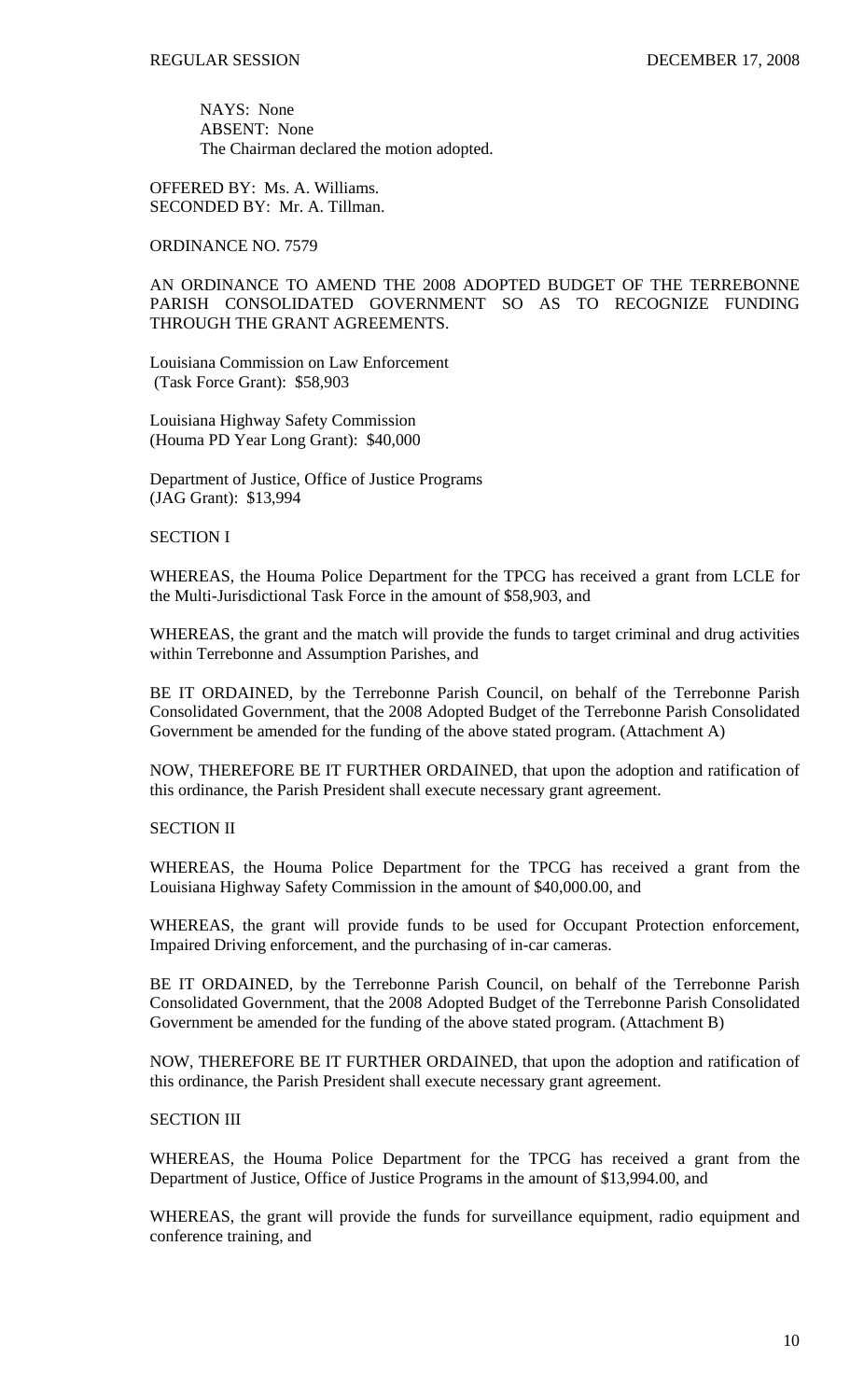BE IT ORDAINED, by the Terrebonne Parish Council, on behalf of the Terrebonne Parish Consolidated Government, that the 2008 Adopted Budget of the Terrebonne Parish Consolidated Government be amended for the funding of the above stated program. (Attachment C)

This ordinance, having been introduced and laid on the table for at least two weeks, was voted upon as follows: THERE WAS RECORDED: YEAS: H. Lapeyre, C. Voisin, J. Cehan, P. Lambert, A. Tillman, A. Williams, B. Hebert, T. Cavalier and J. Pizzolatto. NAYS: None. ABSTAINING: None. ABSENT: None. The Chairman declared the ordinance adopted on this, the  $17<sup>th</sup>$  day of December, 2008. \* \* \* \* \* \* \* \* \*

## ATTACHMENT A - LOUISIANA COMMISSION ON LAW ENFORCEMENT (TASK FORCE GRANT)

|                                    | 2008    |          |          |
|------------------------------------|---------|----------|----------|
|                                    | Adopted | Change   | Amended  |
|                                    |         |          |          |
| Overtime                           |         | 48,903   | 48,903   |
| <b>Confidential Informant Fees</b> |         | 10,000   | 10,000   |
| Multi-Task Force (2008/09)         |         | (58,903) | (58,903) |

## ATTACHMENT B - LOUISIANA HIGHWAY SAFETY COMMISSION (YEAR LONG GRANT)

|                               | 2008      |          |            |
|-------------------------------|-----------|----------|------------|
|                               | Adopted   | Change   | Amended    |
| Overtime                      | $\theta$  | 26,845   | 26,845     |
| Equipment                     | 23,400    | 13,155   | 36,555     |
| <b>LHSC Year Long Program</b> | (60, 975) | (40,000) | (100, 975) |

## ATTACHMENT C - DEPARTMENT OF JUSTICE, OFFICE OF JUISTICE PROGRAMS (JAG Grant)

|                   | 2008    |        |         |
|-------------------|---------|--------|---------|
|                   | Adopted | Change | Amended |
|                   |         |        |         |
| Travel & Training |         | 500    | 500     |
| Equipment         |         | 13,494 | 13,494  |
| <b>JAG 2008</b>   |         | 13,994 | 13,994  |
|                   |         |        |         |

The Chairman recognized the public for comments on the following:

E. A proposed ordinance that will amend the 2008 Budget so as to make necessary adjustments to state that total revenue fails to meet and expenditures exceed their respective budgets by 5% or more for the Dedicated Emergency Fund, the Road Lighting District No. 6 Fund, the Road Lighting District No. 7 Fund, and the Road Lighting District No. 9 Fund

There were no comments from the public on the proposed ordinance.

 Ms. A. Williams moved, seconded by Mr. A. Tillman and Mr. H. Lapeyre, "THAT, the Council close the aforementioned public hearing."

 The Chairman called for a vote on the motion offered by Ms. A. Williams. UPON ROLL CALL THERE WAS RECORDED: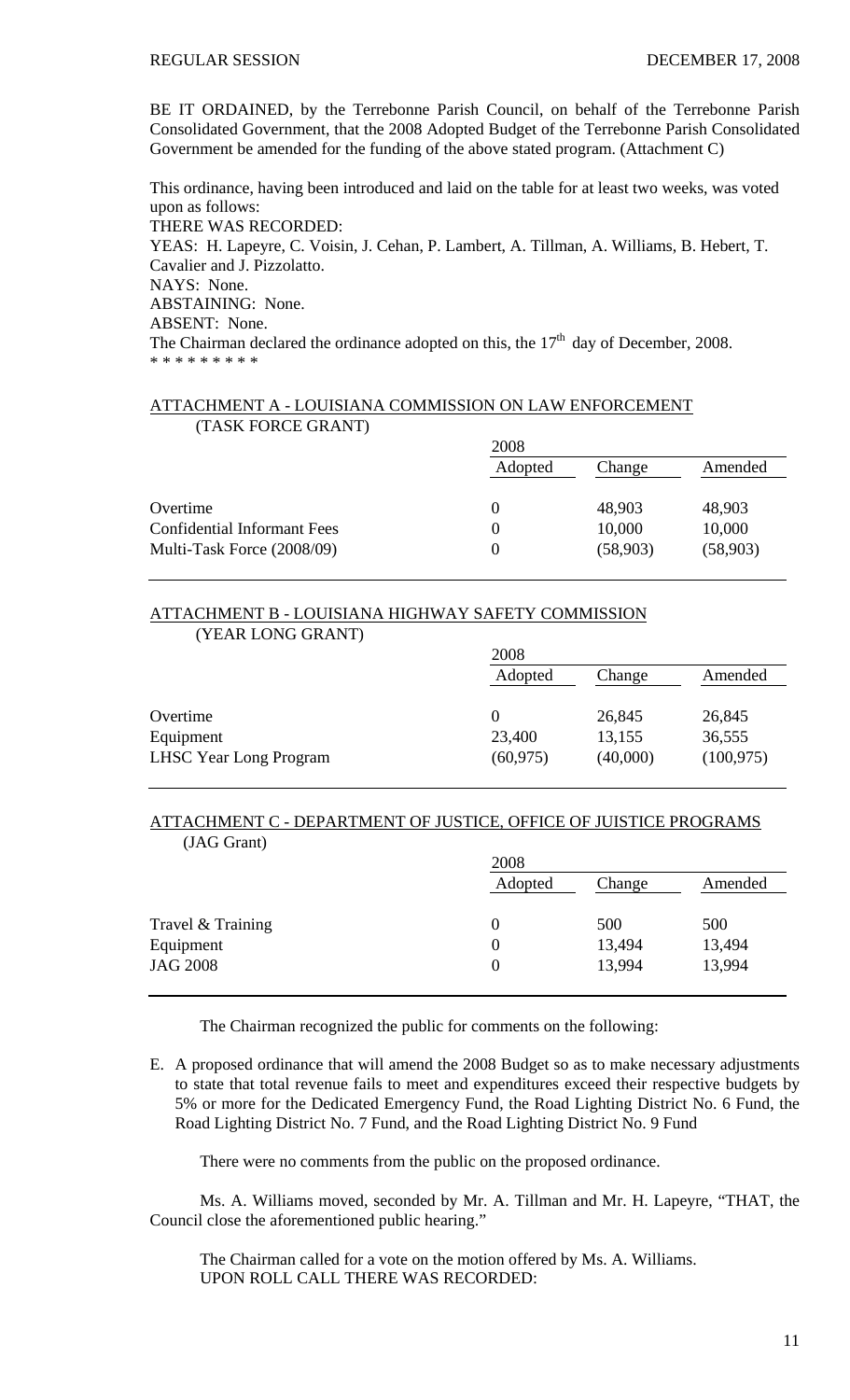YEAS: H. Lapeyre, C. Voisin, J. Cehan, P. Lambert, A. Tillman, A. Williams, B. Hebert, T. Cavalier, and J. Pizzolatto NAYS: None ABSENT: None The Chairman declared the motion adopted.

OFFERED BY: Mr. P. Lambert. SECONDED BY: Mr. J. Cehan.

ORDINANCE NO. 7580

AN ORDINANCE TO AMEND THE 2008 ADOPTED BUDGET FOR THE TERREBONNE PARISH CONSOLIDATED GOVERNMENT SO AS TO MAKE NECESSARY ADJUSTMENTS FOR THE FOLLOWING ITEMS PERSUANT TO LA R.S. 39:1311 (1) AND (2) WHICH STATES THAT TOTAL REVENUE FAILS TO MEET AND EXPENDITURES EXCEED THEIR RESPECTIVE BUDGETS BY 5% OR MORE, A BUDGET AMENDMENT IS REQUIRED:

- I. Dedicated Emergency Fund: \$56,000
- II. Road Lighting District No. 6: \$7,000
- III. Road Lighting District No. 7: \$9,000
- IV. Road Lighting District No. 9: \$9,220

#### SECTION I

WHEREAS, Dedicated Emergency Fund interest earnings have fallen short due to the low interest rates, and

WHEREAS, the Interest Income account budget needs to be reduced by \$56,000.

BE IT ORDAINED, by the Terrebonne Parish Council, on behalf of the Terrebonne Parish Consolidated Government, that the 2008 Adopted Budget of the Terrebonne Parish Consolidated Government be amended so as to reduce the interest income budget for the Dedicated Emergency Fund. (Attachment A)

SECTION II

WHEREAS, Road Lighting District No. 6 electricity charges are anticipated to be over the budget by year end, and

WHEREAS, to avoid the budget overrun, the budget for electricity expense needs to be adjusted by \$7,000.

BE IT FURTHER ORDAINED, by the Terrebonne Parish Council, on behalf of the Terrebonne Parish Consolidated Government, that the 2008 Adopted Budget of the Terrebonne Parish Consolidated Government be amended for the Road Lighting District No. 6. (Attachment B)

#### SECTION III

WHEREAS, Road Lighting District No. 7 electricity charges are anticipated to be over the budget by year end, and

WHEREAS, to avoid the budget overrun, the budget for electricity expense needs to be adjusted by \$9,000.

BE IT FURTHER ORDAINED, by the Terrebonne Parish Council, on behalf of the Terrebonne Parish Consolidated Government, that the 2008 Adopted Budget of the Terrebonne Parish Consolidated Government be amended for the Road Lighting District No. 7. (Attachment C)

SECTION IV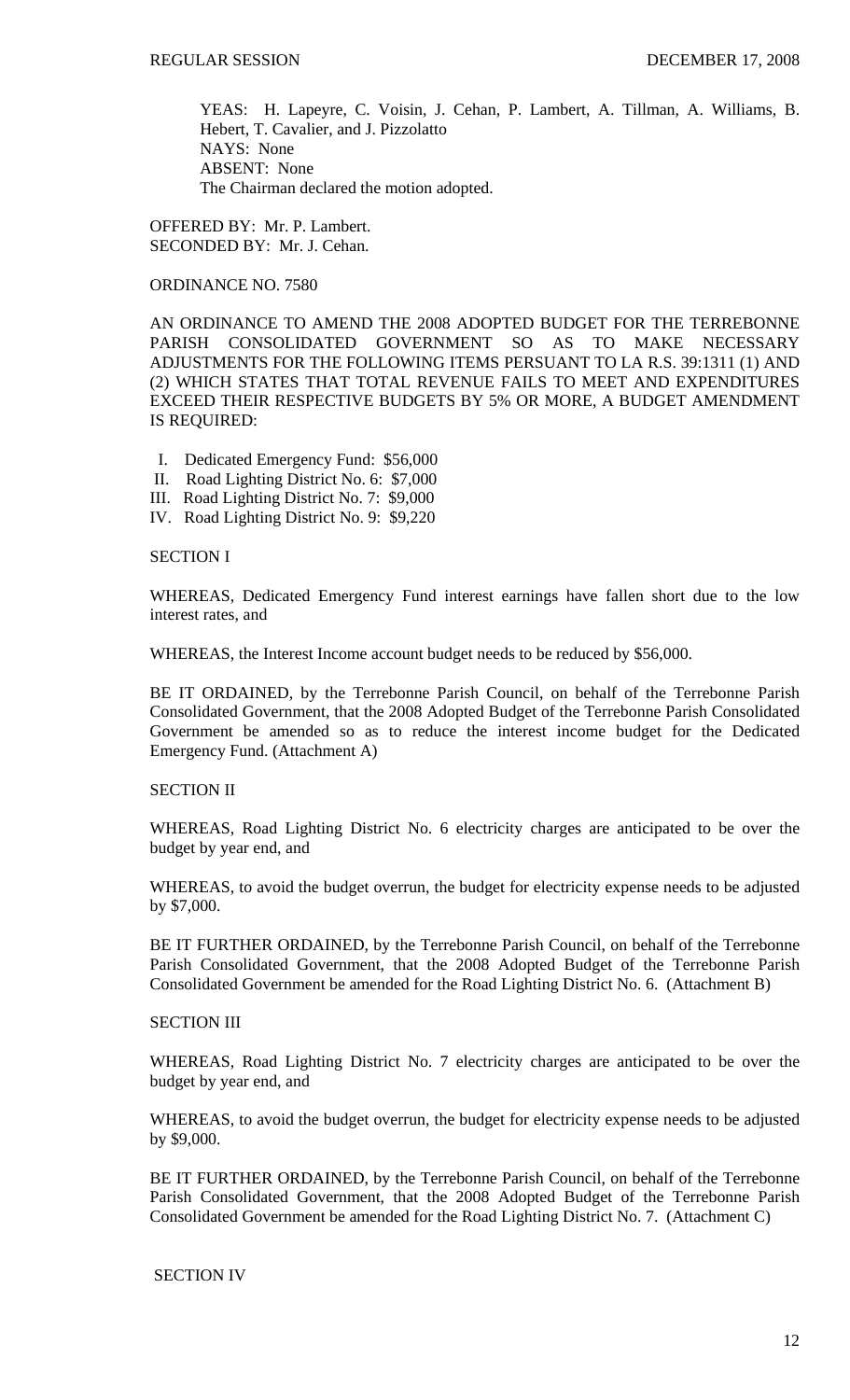WHEREAS, Road Lighting District No. 9 electricity charges are anticipated to be over the budget by year end, and

WHEREAS, to avoid the budget overrun, the budget for electricity expense needs to be adjusted by \$5,000, and

WHEREAS, the Ad Valorem revenue source for this fund is anticipated to be under the budget by year end, and

WHEREAS, to avoid the budget under run for this revenue source, the budget needs to be adjusted by \$4,220.

BE IT FURTHER ORDAINED, by the Terrebonne Parish Council, on behalf of the Terrebonne Parish Consolidated Government, that the 2008 Adopted Budget of the Terrebonne Parish Consolidated Government be amended for the Road Lighting District No. 9. (Attachment D)

This ordinance, having been introduced and laid on the table for at least two weeks, was voted upon as follows: THERE WAS RECORDED: YEAS: H. Lapeyre, C. Voisin, J. Cehan, P. Lambert, A. Tillman, A. Williams, B. Hebert, T. Cavalier and J. Pizzolatto. NAYS: None. ABSTAINING: None. ABSENT: None. The Chairman declared the ordinance adopted on this, the  $17<sup>th</sup>$  day of December, 2008. \* \* \* \* \* \* \* \* \*

## **ATTACHMENT A - SANITATION FUND**

|                                      | 2008                     |               |                |
|--------------------------------------|--------------------------|---------------|----------------|
|                                      | <b>Adopted</b>           | <b>Change</b> | <b>Amended</b> |
| Transfer to General Fund             | $\overline{\phantom{a}}$ | 531,473       | 531,473        |
| Fund Balance (Decrease)              | N/A                      | (531.473)     | N/A            |
| Fund Balance (Increase)              | N/A                      | 531.473       | N/A            |
| <b>Transfer from Sanitation Fund</b> | -                        | (531, 473)    | (531, 473)     |

#### **ATTACHMENT B - STATE OFFICE OF CULTURAL DEVELOPMENT GRANTS**

|                      | 2008                     |               |         |
|----------------------|--------------------------|---------------|---------|
|                      | <b>Adopted</b>           | <b>Change</b> | Amended |
| Downtown Development | 108,932                  | 7,500         | 116,432 |
| OCD LA Main to Main  | $\overline{\phantom{a}}$ | (7.500)       | (7,500) |

#### **ATTACHMENT C - DEPT. OF HEALTH & HUMAN SERVICES**

|                           | 2008           |               |           |
|---------------------------|----------------|---------------|-----------|
|                           | <b>Adopted</b> | <b>Change</b> | Amended   |
| Gray Classroom Relocation |                | 15,000        | 15,000    |
| Travel & Training         | 14,281         | 3,500         | 17,781    |
| <b>HEAD</b> Start         | 1,248,139      | (18,500)      | 1,229,639 |
|                           |                |               |           |

The Chairman recognized the public for comments on the following: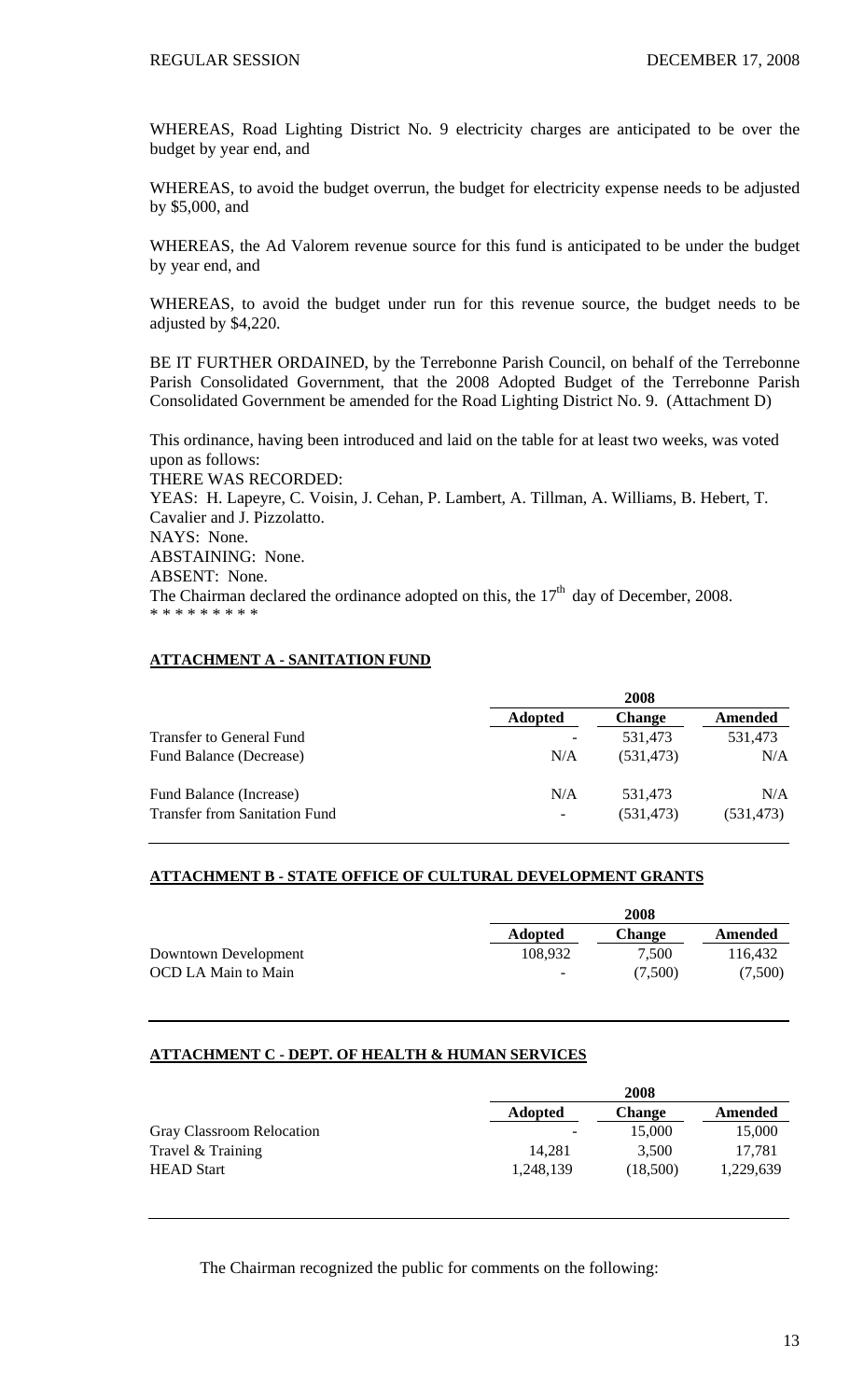F. A proposed ordinance that will amend the 2008 Budget so as to make necessary departmental adjustments for the various hurricane expenses

There were no comments from the public on the proposed ordinance.

 Mr. J. Cehan moved, seconded by Mr. P. Lambert, "THAT, the Council close the aforementioned public hearing."

 The Chairman called for a vote on the motion offered by Mr. J. Cehan. UPON ROLL CALL THERE WAS RECORDED: YEAS: H. Lapeyre, C. Voisin, J. Cehan, P. Lambert, A. Tillman, A. Williams, B. Hebert, T. Cavalier, and J. Pizzolatto NAYS: None ABSENT: None The Chairman declared the motion adopted.

OFFERED BY: Mr. J. Cehan. SECONDED BY: Mr. P. Lambert and Ms. A. Williams.

ORDINANCE NO. 7581

AN ORDINANCE TO AMEND THE 2008 ADOPTED BUDGET FOR THE TERREBONNE PARISH CONSOLIDATED GOVERNMENT SO AS TO MAKE NECESSARY DEPARTMENTAL ADJUSTMENTS FOR THE VARIOUS HURRICANE EXPENSES

## SECTION I

WHEREAS, various hurricane expenses were incurred by various departments as a result of the hurricane recovery efforts for Hurricanes Gustav and Ike, and

WHEREAS, the departments with the major expenses all total to \$12,946,478, and

WHEREAS, the estimated total of FEMA's reimbursement is \$9,366,681, and

WHEREAS, the estimated total of Parish share is \$3,579,797.

BE IT ORDAINED, by the Terrebonne Parish Council, on behalf of the Terrebonne Parish Consolidated Government, that the 2008 Adopted Budget of the Terrebonne Parish Consolidated Government be amended for the funding of the above stated program. (Attachment A)

This ordinance, having been introduced and laid on the table for at least two weeks, was voted upon as follows: THERE WAS RECORDED: YEAS: H. Lapeyre, C. Voisin, J. Cehan, P. Lambert, A. Tillman, A. Williams, B. Hebert, T. Cavalier and J. Pizzolatto. NAYS: None. ABSTAINING: None. ABSENT: None. The Chairman declared the ordinance adopted on this, the  $17<sup>th</sup>$  day of December, 2008. \* \* \* \* \* \* \* \*

## ATTACHMENT A - HURRICANE GUSTAV RECOVERY EXPENSES

|                                  | <b>FEMA</b>  | Parish       |         |
|----------------------------------|--------------|--------------|---------|
|                                  | <b>Share</b> | <b>Share</b> | Total   |
|                                  |              |              |         |
| Government Buildings             | 482,652      | 325,854      | 808,505 |
| Office of Emergency Preparedness | 285,295      | 95,098       | 380,393 |
| Juvenile Detention               | 12,280       | 4,093        | 16,373  |
| Police                           | 33,989       | 11,330       | 45,319  |
| Police (Salaries)                | 61,501       | 306,500      | 368,001 |
| Auditoriums                      | 18,300       | 7,683        | 25,983  |
| Parks & Grounds                  | 89,669       | 29,890       | 119,559 |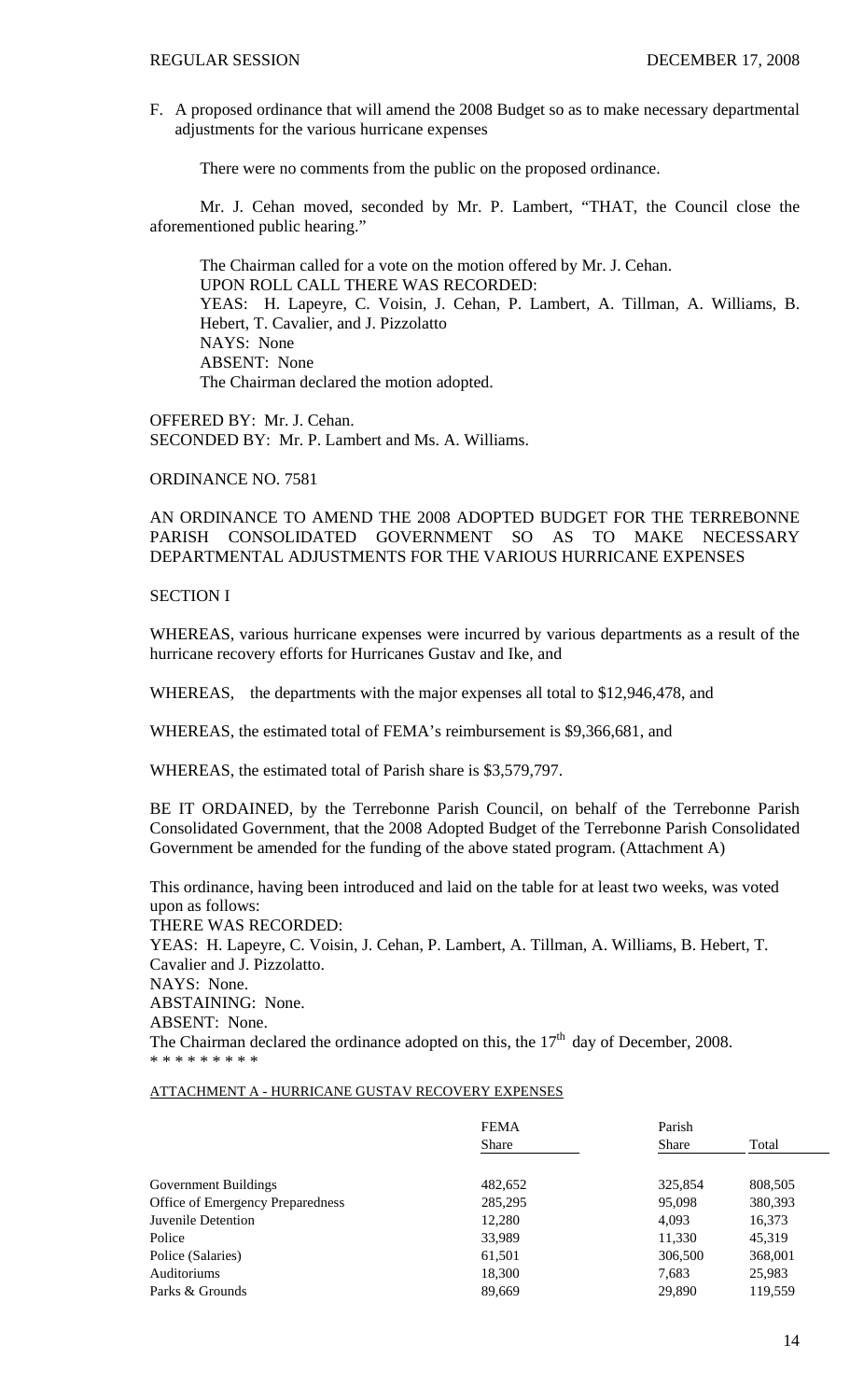#### REGULAR SESSION DECEMBER 17, 2008

|                                      | 3,323,419 | 1,565,376 | 4,888,795 |
|--------------------------------------|-----------|-----------|-----------|
| <b>Sanitation Fund</b>               | 214.854   | 74.868    | 289,722   |
| Pollution Control - Treatment Plant  | 29,508    | 9.836     | 39,344    |
| Pollution Control - Sewer Collection | 37,532    | 12.511    | 50,042    |
| Electric Distribution                | 1,421,036 | 473.679   | 1,894,715 |
| Electric Generation                  | 513,569   | 171,190   | 684,758   |
| Drainage (Salaries)                  | 11,022    | 3.674     | 14,696    |
| Drainage                             | 45,027    | 15,009    | 60,036    |
| Road & Bridge (Salaries)             | 2.020     | 673       | 2,693     |
| Road & Bridge                        | 65,167    | 23.489    | 88,656    |

#### HURRICANE IKE RECOVERY EXPENSES

|                                        | <b>FEMA</b>      | Parish           |                |
|----------------------------------------|------------------|------------------|----------------|
|                                        | Share            | Share            | Total          |
| <b>Government Buildings</b>            | $\boldsymbol{0}$ | $\boldsymbol{0}$ | $\overline{0}$ |
| Office of Emergency Preparedness       | 7,043            | 2,348            | 9,391          |
| Juvenile Detention                     | 19,735           | 6,578            | 26,313         |
| Police                                 | 677              | 226              | 903            |
| Police (Salaries)                      | 6,384            | 2,128            | 8,512          |
| Auditoriums                            |                  |                  | $\theta$       |
| Parks & Grounds                        | 14,175           | 4,725            | 18,900         |
| Road & Bridge                          | 17,684           | 5,895            | 23,579         |
| Road & Bridge (Salaries)               | 1,310            | 437              | 1,746          |
| Drainage                               | 351,085          | 117,028          | 468,114        |
| Drainage (Salaries)                    | 2,546            | 849              | 3,394          |
| <b>Electric Generation</b>             | 0                | $\mathbf{0}$     | $\overline{0}$ |
| <b>Electric Distribution</b>           | 18,086           | 6,029            | 24,115         |
| Pollution Control - Sewer Collection   | 13,591           | 4,530            | 18,121         |
| Pollution Control - Treatment Plant    | 49,676           | 16,559           | 66,235         |
| <b>Sanitation Fund</b>                 | 5,541,271        | 1,847,090        | 7,388,361      |
|                                        | 6,043,263        | 2,014,421        | 8,057,684      |
|                                        |                  |                  |                |
| <b>Grand Total for Both Hurricanes</b> | 9,366,681        | 3,579,797        | 12,946,478     |

\* \* \* \* \* \* \* \* \* \*

Ms. A. Williams moved, seconded by Mr. J. Cehan and Mr. P. Lambert, "THAT, the Council continue with the regular order of business."

 The Chairman called for a vote on the motion offered by Ms. A. Williams. UPON ROLL CALL THERE WAS RECORDED: YEAS: H. Lapeyre, C. Voisin, J. Cehan, P. Lambert, A. Tillman, A. Williams, B. Hebert, T. Cavalier, and J. Pizzolatto NAYS: None ABSENT: None The Chairman declared the motion adopted.

 The Chairman recognized Mr. Reid Ingram, representing Peake Construction, who explained that Peake was awarded the ditch cleaning project in October 2008 and stated the contract was bid in good faith. He explained the chain of events that took place in bidding this project and the Notice to Proceed that was issued and expressed his concerns relative to the change in the scope of work since the bid was awarded.

 Mr. A. Tillman moved, seconded by Mr. B. Hebert and Ms. A. Williams, "THAT, the Council extend Mr. Reid Ingram's time to conclude his presentation."

The Chairman called for a vote on the motion offered by Mr. A. Tillman.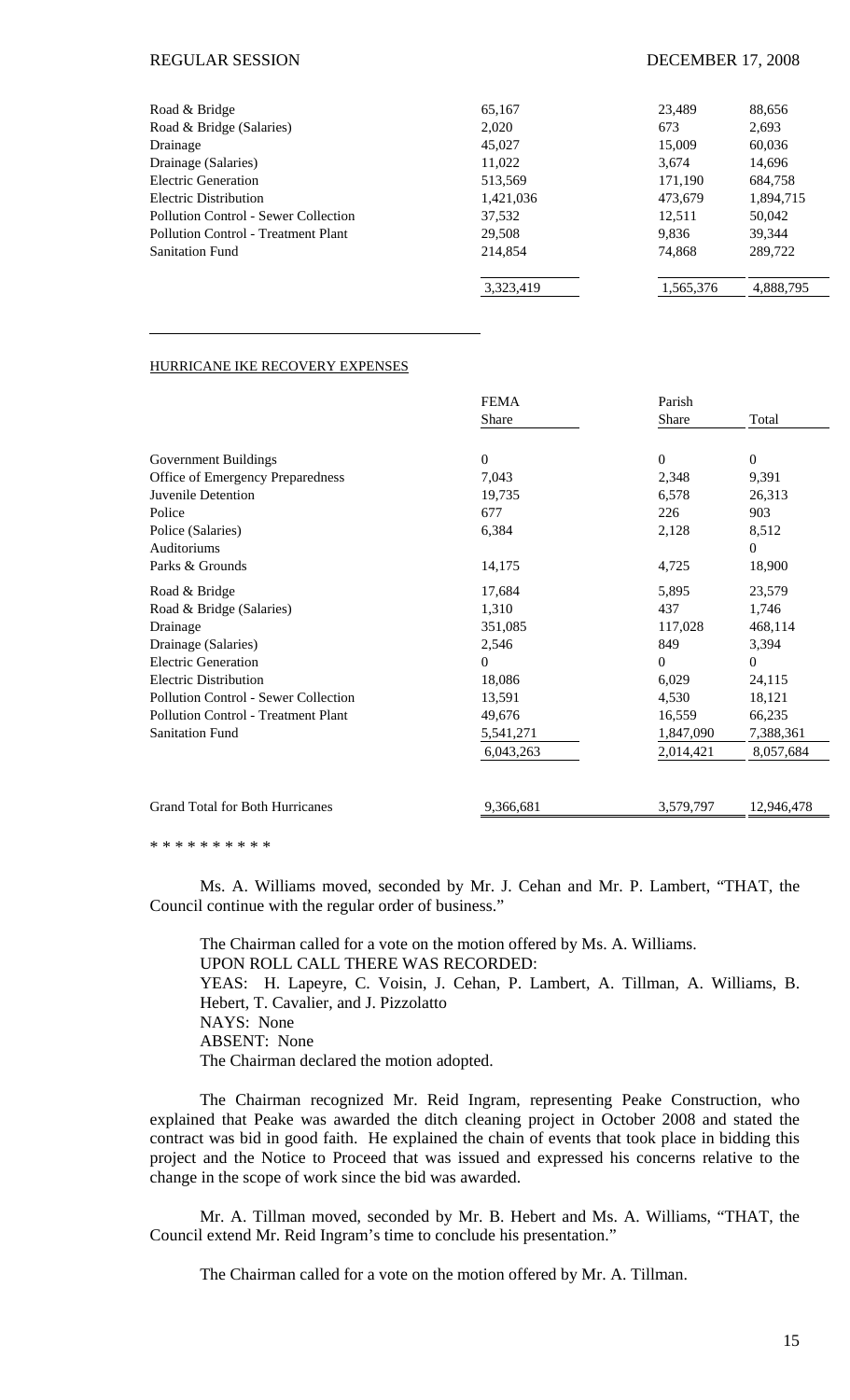UPON ROLL CALL THERE WAS RECORDED: YEAS: H. Lapeyre, C. Voisin, J. Cehan, P. Lambert, A. Tillman, A. Williams, B. Hebert, T. Cavalier, and J. Pizzolatto NAYS: None ABSENT: None The Chairman declared the motion adopted.

 Mr. Reid Ingram continued his presentation regarding the contract Peake Construction was awarded to perform ditch cleaning in Terrebonne Parish.

 A lengthy discussion ensued relative to the contracts awarded for the subsurface drainage to Toltest, Inc. and the ditch cleaning to Peake Construction and whether and why the scope of work was changed since the bids were awarded. It was decided that the Council Chairman, the Public Works Committee Chairman, the Policy, Procedure & Legal Committee Chairwoman, the Budget & Finance Committee Chairman, the Parish President, Parish Attorney, Parish Manager, and Chief Financial Officer would meet after the conclusion of the Council meeting to discuss the matter.

 The Chairman called for a report on the Public Services Committee meeting held on 12/15/08, whereupon the Committee Chairman, noting that ratification of the minutes calls public hearings on 1/14/09 and 1/28/09, rendered the following:

## **PUBLIC SERVICES COMMITTEE**

#### **DECEMBER 15, 2008**

 The Chairman, Johnny Pizzolatto, called the Public Services Committee meeting to order at 5:31 p.m. in the Terrebonne Parish Council Meeting Room with the Invocation led by A. Williams and the Pledge of Allegiance led by P. Lambert. Upon roll call, Committee Members recorded as present were: T. Cavalier, J. Cehan, B. Hebert, P. Lambert, H. Lapeyre, J. Pizzolatto, A. Tillman, C. Voisin, and A. Williams. A quorum was declared present.

OFFERED BY: Ms. T. Cavalier. SECONDED BY: Mr. H. Lapeyre.

## RESOLUTION NO. 08-510

A Resolution providing for the acceptance of work performed by Byron E. Talbot Contractor, Inc., in accordance with the Certificate of Substantial Completion for Parish Project No. 95- DRA-67, Phase III, Drainage Improvements Excavation of Drainage Canal "D", Main Project Road to Back Project Road, Terrebonne Parish, Louisiana.

 WHEREAS, by contract dated August 1, 2008, Terrebonne Parish Consolidated Government did award a contract to Byron E. Talbot, Inc. for Parish Project No. 95-DRA-67, Phase III, Drainage Improvements Excavation of Drainage Canal "D", Main Project Road to Back Project Road, Terrebonne Parish, Louisiana, as will be seen by reference to said contract which is recorded under Entry No. 1303220 of the Records of Terrebonne Parish, and

 WHEREAS, the work performed under the contract has been inspected by authorized representatives of Owner, Engineers and Contractor.

 NOW, THEREFORE BE IT RESOLVED that the Terrebonne Parish Council (Public Services Committee), on behalf of the Terrebonne Parish Consolidated Government, does hereby accept the work performed in accordance with the contract and specifications in accordance with the Certificate of Substantial Completion, effective as of the date of recording of this resolution, and does authorize and direct the Clerk of Court and Ex-Officio Recorder of Mortgages of Terrebonne Parish to note this acceptance thereof in the margin of the inscription of said contract under Entry No. 1303220 of the Records of Terrebonne Parish, Louisiana, and

 BE IT FURTHER RESOLVED that a certified copy of this resolution be recorded in the office of the Clerk of Court of Terrebonne Parish to commence a 45-day clear lien period, and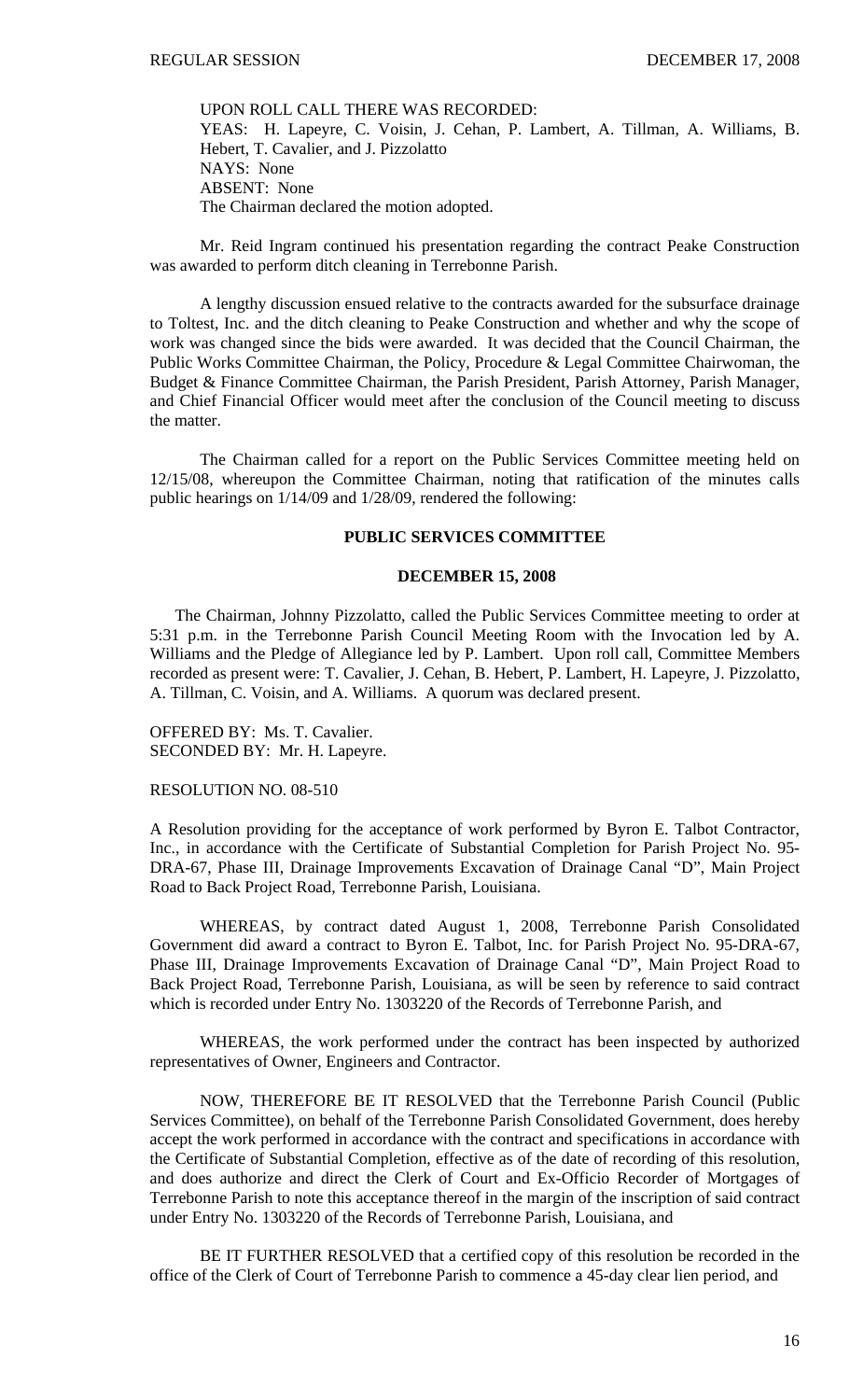BE IT FURTHER RESOLVED that the Administration is authorized to make payment of retainage upon the presentation of a Clear Lien Certificate.

THERE WAS RECORDED: YEAS: T. Cavalier, J. Cehan, B. Hebert, P. Lambert, H. Lapeyre, J. Pizzolatto, A. Tillman, C. Voisin and A. Williams. NAYS: None. ABSTAINING: None. ABSENT: None. The Chairman declared the resolution adopted on this, the  $15<sup>th</sup>$  day of December, 2008. \* \* \* \* \* \* \* \* \*

OFFERED BY: Mr. C. Voisin. SECONDED BY: Mr. H. Lapeyre.

RESOLUTION NO. 08-511

A resolution informing the Louisiana Department of Environmental Quality that the Terrebonne Parish Council, on behalf of the Terrebonne Parish Consolidated Government, reviewed the MWPP Environmental Audit Report and set forth the following actions necessary to maintain compliance with requirements contained in the LPDES permit.

LPDES PERMIT NO. LA0040274 - SOUTH WWTP

- a. Continue efforts to ensure that the treatment plant effluent is in compliance with permit limits.
- b. Continue efforts to locate and correct sources of inflow and infiltration.
- c. Continue efforts to reduce and/or eliminate sources of overflow, bypass or unpermitted discharge.
- d. Continue to monitor system users for non-compliance with Sewer Use Ordinance and initiate enforcement action, when required.

 NOW, THEREFORE BE IT RESOLVED, by the Terrebonne Parish Council (Public Services Committee), on behalf of the Terrebonne Parish Consolidated Government, hereby informs the Louisiana Department of Environmental Quality that it has reviewed the Municipal Water Pollution Prevention Audit Report, which is attached to this resolution and set forth actions necessary to maintain compliance with requirements of the LPDES permit.

THERE WAS RECORDED:

YEAS: T. Cavalier, J. Cehan, B. Hebert, P. Lambert, H. Lapeyre, J. Pizzolatto, A. Tillman, C. Voisin and A. Williams. NAYS: None. ABSTAINING: None. ABSENT: None.

The Chairman declared the resolution adopted on this, the  $15<sup>th</sup>$  day of December, 2008. \* \* \* \* \* \* \* \* \*

OFFERED BY: Mr. P. Lambert. SECONDED BY: Mr. C. Voisin.

RESOLUTION NO. 08-512

WHEREAS, Article 7 Section 14C of the Constitution of the State of Louisiana provides that "for a public purpose, the state and political subdivisions…may engage in cooperative endeavors with each other…" and

WHEREAS, Louisiana Revised Statute 33:1324(3) provides that any parish or political subdivision of the state may make agreements between or among themselves to engage jointly in the acquisition or improvement of any public project or improvement, specifically including public drainage projects, provided that at least one of the participants to the agreement is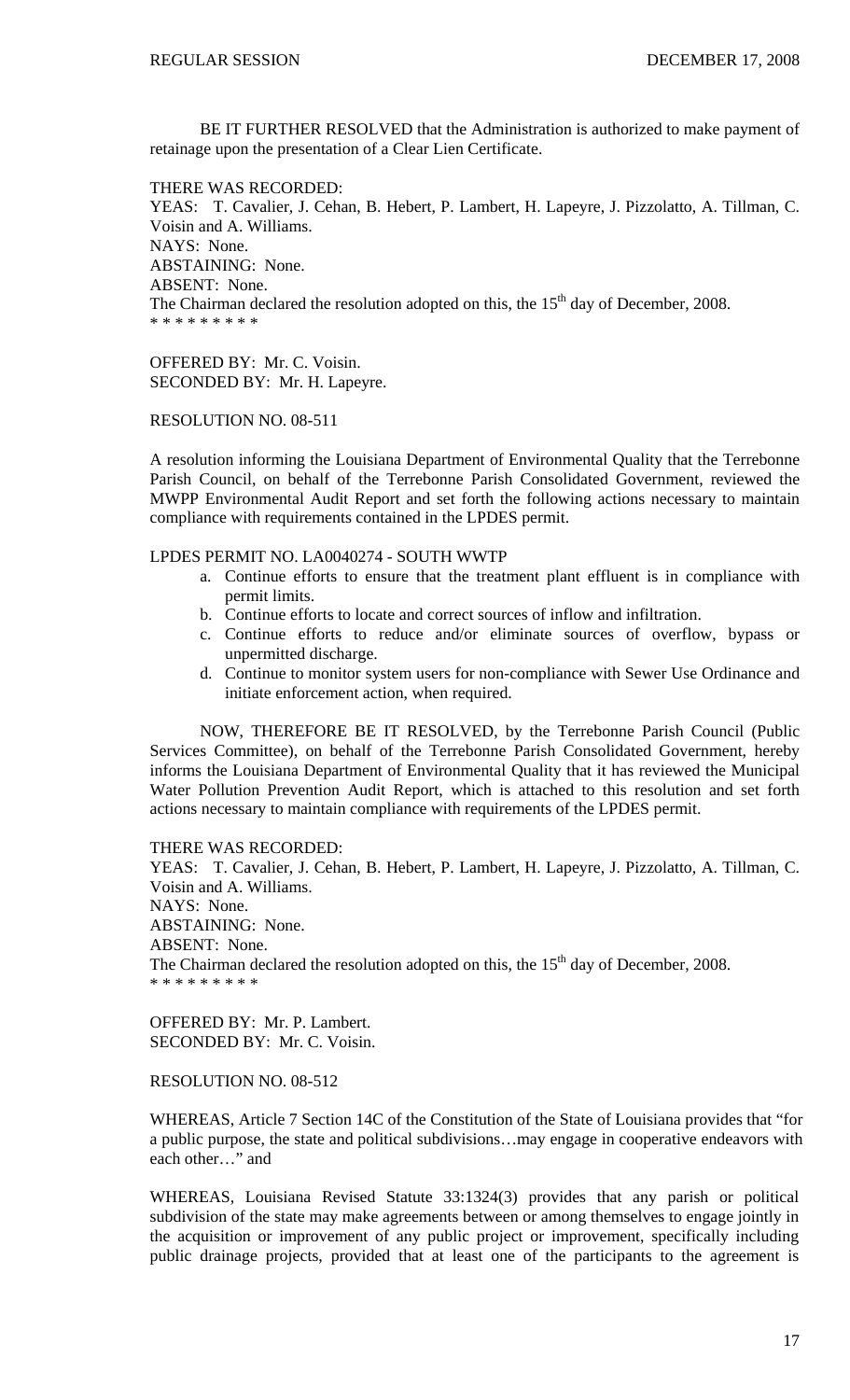authorized under a provision of law to perform such activity for completion of the undertaking; and

WHEREAS, LA R.S. 38:329 specifically authorizes the Terrebonne Levee and Conservation District (DISTRICT) to enter into agreements of this nature; and

WHEREAS, the DISTRICT and Terrebonne Parish Consolidated Government (PARISH) recognize the necessity of providing tidal flood protection and coastal restoration for the residents of Terrebonne Parish;

WHEREAS, the PARISH and the DISTRICT have overlapping constitutional and statutory authority with respect to providing said flood protection, drainage and coastal restoration; and

WHEREAS, the DISTRICT has proposed to take the lead on the project to repair, rehabilitate, and elevate a portion of the 4-1 Levee that was damaged by Hurricane Ike, using the proceeds of the \$500,000 allocated from the Parish's Emergency Contingency fund; and

NOW THEREFORE BE IT RESOLVED by the Terrebonne Parish Council (Public Services Committee), on behalf of the Terrebonne Parish Consolidated Government, authorizes the Parish President to enter into a cooperative endeavor agreement with the Terrebonne Parish Levee District, the terms of which are substantially in accordance with the Intergovernmental Agreement between the TPCG and the TL&CD for the Proposed Pointe aux Chenes 4-1 Levee Improvements.

THERE WAS RECORDED:

YEAS: T. Cavalier, J. Cehan, B. Hebert, P. Lambert, H. Lapeyre, J. Pizzolatto, A. Tillman, C. Voisin and A. Williams. NAYS: None. ABSTAINING: None. ABSENT: None. The Chairman declared the resolution adopted on this, the  $15<sup>th</sup>$  day of December, 2008. \* \* \* \* \* \* \* \* \*

The Chairman announced that Item No. 4 (Authorizing the Parish President to negotiate the terms of a cooperative endeavor agreement with the Terrebonne Levee & Conservation District regarding non-federal levee project and execute the agreement on the behalf of the Terrebonne Parish Consolidated Government) was previously addressed during the Special Council Session earlier this evening. (NO ACTION TAKEN)

RESOLUTION: Authorizing and ratifying the Parish President's appointment of the engineering firm of Krebs, LaSalle, LeMieux Consultants, Inc. to provide engineering services for the Island Road Restoration.

> Mr. H. Lapeyre moved, seconded by Mr. C. Voisin. (\*\*MOTION TO RETAIN ADOPTED AFTER DISCUSSION)

 Parish President Michel Claudet noted that temporary work is being performed on the Island Road Levee and that the cost estimate for the project is substantially more than the projected cost.

 Mr. H. Lapeyre moved, seconded by Mr. C. Voisin, "THAT, the Public Services Committee retain the matter relative to ratifying the Parish President's appointment of Krebs, LaSalle, LeMieux Consultants, Inc. to provide engineering services for the Island Road Restoration in committee for further evaluation."

 \*\*The Chairman called for the vote on the motion offered by Mr. H. Lapeyre UPON ROLL CALL THERE WAS RECORDED: YEAS: T. Cavalier, J. Cehan, B. Hebert, P. Lambert, H. Lapeyre, J. Pizzolatto, A. Tillman, C. Voisin, and A. Williams. NAYS: None. ABSENT: None.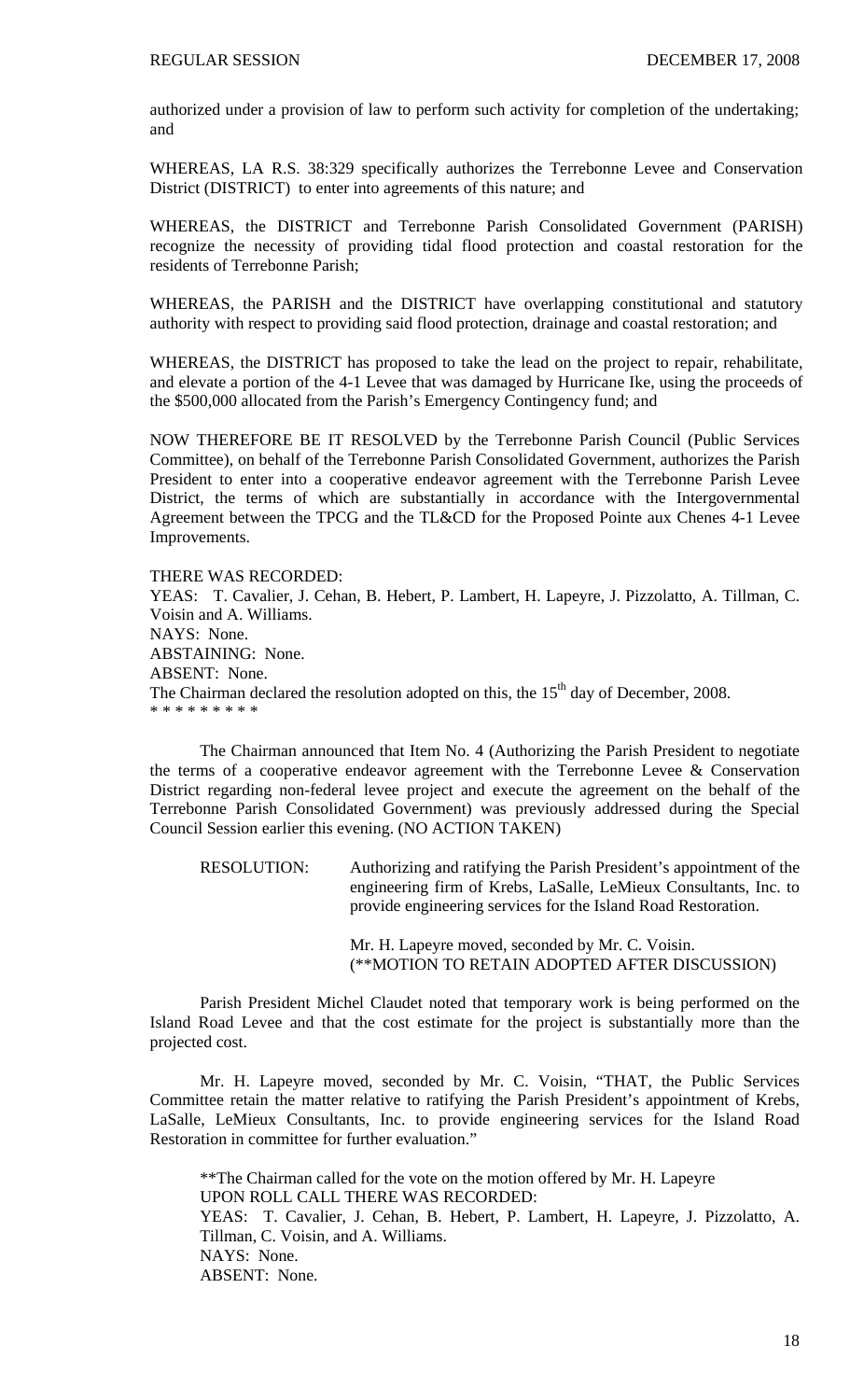The Chairman declared the motion adopted.

OFFERED BY: Ms. A. Williams. SECONDED BY: Mr. H. Lapeyre.

## RESOLUTION NO. 08-513

A resolution authorizing extension of the contract with Razz Electrical Services, LLC. for Annual Electric Utility Labor and Equipment Services.

WHEREAS, Proposals for Annual Electric Utility Labor and Equipment Services received on November 20, 2008 are presently still under review, and

WHEREAS, the current contract for said services with Razz Electric Services will expire December 31, 2008, and

WHEREAS, Razz Electric Services has agreed to a month to month contract extension pending a determination on contract award.

NOW THEREFORE BE IT RESOLVED, by the Terrebonne Parish Council (Public Services Committee), on behalf of the Terrebonne Parish Consolidated Government, that an extension of the current contract with Razz Electrical Services, LLC. for Annual Electric Utility Labor and Equipment Services is hereby authorized.

BE IT FURTHER RESOLVED, that the Parish President and all other appropriate parties be, and they are hereby authorized to execute any and all contract documents associated therewith.

#### THERE WAS RECORDED:

YEAS: T. Cavalier, J. Cehan, B. Hebert, P. Lambert, H. Lapeyre, J. Pizzolatto, A. Tillman, C. Voisin and A. Williams. NAYS: None. ABSTAINING: None. ABSENT: None. The Chairman declared the resolution adopted on this, the  $15<sup>th</sup>$  day of December, 2008. \* \* \* \* \* \* \* \* \*

OFFERED BY: Mr. H. Lapeyre. SECONDED BY: Mr. J. Cehan.

RESOLUTION NO. 08-514

A resolution ratifying the appointment of Aquaterra Engineering, LLC to provide geotechnical services associated with the non-federal levee project and,

WHEREAS, Terrebonne Parish Consolidated Government, Department of Public Works, is in need of geotechnical services relative to clearance of borrow pits for levee construction, and,

WHEREAS, Aquaterra Engineering, LLC has proposed to provide such services, and,

WHEREAS, it has been determined that the proposal of Aquaterra Engineering, LLC is suitable to fulfill the Department's need, and

NOW THEREFORE BE IT RESOLVED, by the Terrebonne Parish Council (Public Services Committee), on behalf of the Terrebonne Parish Consolidated Government, that the Parish President's appointment of Aquaterra Engineering, LLC be and is hereby, ratified and,

BE IT FURTHER RESOLVED, that the Parish President is hereby authorized to execute any and all contract documents associated therewith.

THERE WAS RECORDED: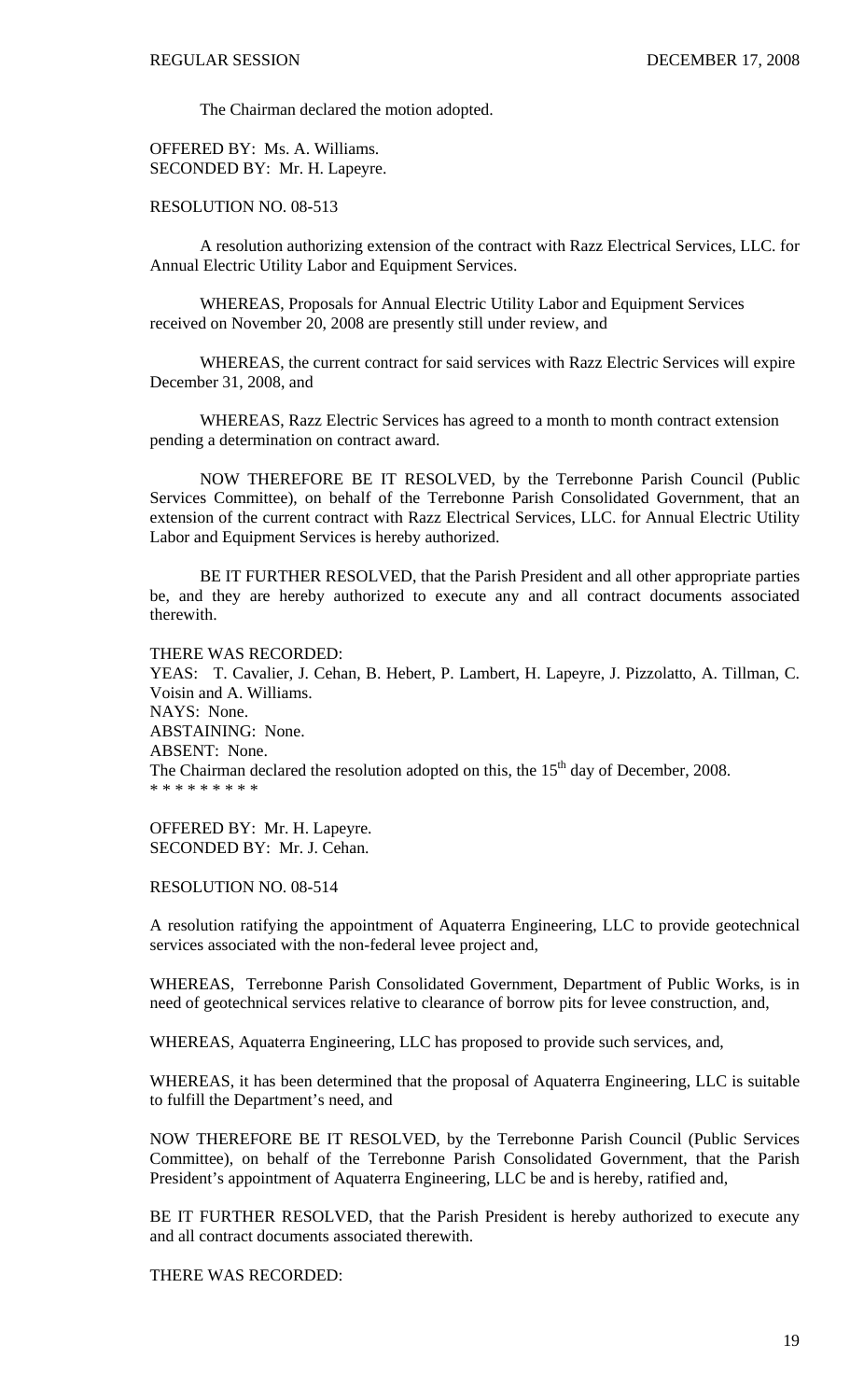YEAS: T. Cavalier, J. Cehan, B. Hebert, P. Lambert, H. Lapeyre, J. Pizzolatto, A. Tillman, C. Voisin and A. Williams. NAYS: None. ABSTAINING: None. ABSENT: None. The Chairman declared the resolution adopted on this, the  $15<sup>th</sup>$  day of December, 2008. \* \* \* \* \* \* \* \* \*

OFFERED BY: Mr. H. Lapeyre. SECONDED BY: Mr. B. Hebert.

## RESOLUTION NO. 08-515

A Resolution providing for the acceptance of work performed by Byron E. Talbot Contractor, Inc., in accordance with the Certificate of Substantial Completion for Parish Project No. 05- EXT-36, Valhi Boulevard Extension Hollywood Road to Equity Boulevard, Terrebonne Parish, Louisiana.

 WHEREAS, by contract dated April 30, 2008, Terrebonne Parish Consolidated Government did award a contract to Byron E. Talbot, Inc. for Parish Project No., 05-EXT-36, Valhi Boulevard Extension Hollywood Road to Equity Boulevard, Terrebonne Parish, Louisiana, as will be seen by reference to said contract which is recorded under Entry No. 1295207 of the Records of Terrebonne Parish, and

 WHEREAS, the work performed under the contract has been inspected by authorized representatives of Owner, Engineers and Contractor.

 NOW, THEREFORE BE IT RESOLVED that the Terrebonne Parish Council (Public Services Committee), on behalf of the Terrebonne Parish Consolidated Government, does hereby accept the work performed in accordance with the contract and specifications in accordance with the Certificate of Substantial Completion, effective as of the date of recording of this resolution, and does authorize and direct the Clerk of Court and Ex-Officio Recorder of Mortgages of Terrebonne Parish to note this acceptance thereof in the margin of the inscription of said contract under Entry No. 1295207 of the Records of Terrebonne Parish, Louisiana, and

 BE IT FURTHER RESOLVED that a certified copy of this resolution be recorded in the office of the Clerk of Court of Terrebonne Parish to commence a 45-day clear lien period, and

 BE IT FURTHER RESOLVED that the Administration is authorized to make payment of retainage upon the presentation of a Clear Lien Certificate.

THERE WAS RECORDED:

YEAS: T. Cavalier, J. Cehan, B. Hebert, P. Lambert, H. Lapeyre, J. Pizzolatto, A. Tillman, C. Voisin and A. Williams. NAYS: None. ABSTAINING: None. ABSENT: None. The Chairman declared the resolution adopted on this, the  $15<sup>th</sup>$  day of December, 2008. \* \* \* \* \* \* \* \* \*

 Parish President Michel Claudet noted the Valhi Boulevard Extension Ribbon Cutting Ceremony is scheduled for Tuesday, December 16<sup>th</sup> at 1:30 p.m. (beginning at Valhi Boulevard Extension at its intersection with Hollywood Road).

 Committee Member H. Lapeyre noted he was glad to be a part of the effort to construct the aforementioned roadway.

 Mr. A. Tillman moved, seconded by Mr. C. Voisin, "THAT, the Public Services Committee retain the matter relative to a request from U. S. Oil and Gas, Inc. to permit a commercial Salt Water Disposal Facility in committee for thirty days."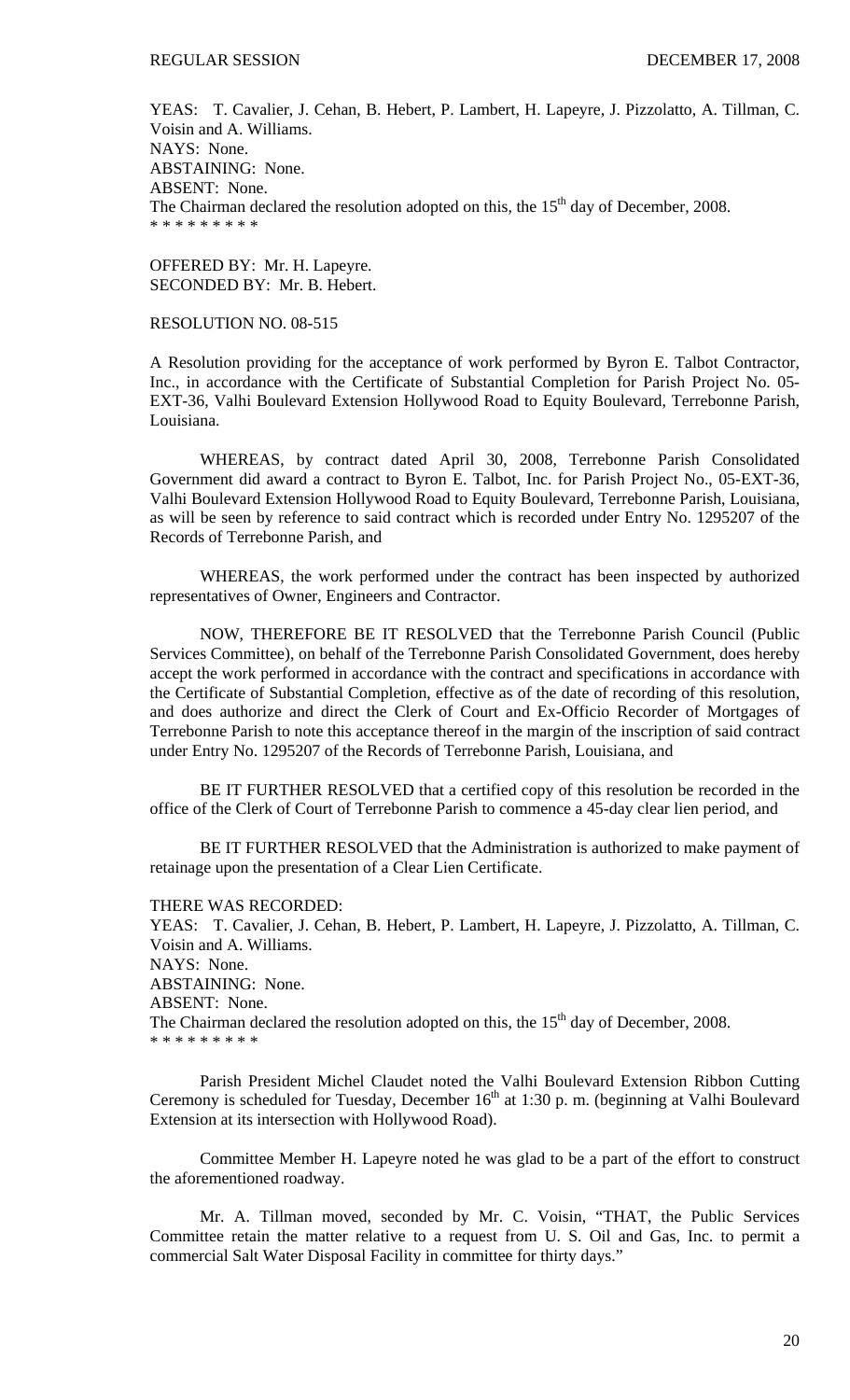Council Clerk Paul Labat noted that the appropriate action would be to call a public hearing on the aforementioned matter on January 28, 2009.

 Mr. A. Tillman offered an *amended* motion, seconded by Mr. C. Voisin, "THAT, the Public Services call a public hearing on January 28, 2009 at 6:30 p. m. to receive comments with respect to U. S. Oil and Gas, Inc.'s request to obtain a permit for a commercial Salt Water Disposal Facility."

The Chairman called for the vote on the *amended* motion offered by Mr. A. Tillman. UPON ROLL CALL THERE WAS RECORDED: YEAS: T. Cavalier, J. Cehan, B. Hebert, P. Lambert, H. Lapeyre, J. Pizzolatto, A. Tillman, C. Voisin, and A. Williams. NAYS: None. ABSENT: None. The Chairman declared the *amended* motion adopted.

 Committee Member P. Lambert noted the condition of the banks at the intersection of Bayou Little Caillou on the southern side of Boudreaux Canal (at the end of Tave Drive) and the potentially hazardous navigational problems that may arise due to the loss of the banks at the intersection.

 Public Works Director Greg Bush suggested that the Legal Department investigate the concerns due to the property owner filing a previous tort.

 Mr. P. Lambert moved, seconded by Ms. A. Williams, "THAT, the Public Services Committee retain the matter relative to the placement of broken concrete or rocks on the southern side of Boudreaux Canal at its intersection with Bayou Little Caillou (at the end of Tave Drive) in committee for further evaluation."

The Chairman called for the vote on the motion offered by Mr. P. Lambert.

UPON ROLL CALL THERE WAS RECORDED:

YEAS: T. Cavalier, J. Cehan, B. Hebert, P. Lambert, H. Lapeyre, J. Pizzolatto, A. Tillman, C. Voisin, and A. Williams. NAYS: None. ABSENT: None.

The Chairman declared the motion adopted.

 Mr. C. Voisin moved, seconded by Mr. H. Lapeyre, "THAT, the Public Services Committee introduce an ordinance to reduce the speed limit on Evest Street off Grand Caillou Road from 25 mph to 15 mph and call a public hearing on said matter on January 14, 2009 at 6:30 p.m."

 The Chairman called for the vote on the motion offered by Mr. C. Voisin. UPON ROLL CALL THERE WAS RECORDED: YEAS: T. Cavalier, J. Cehan, B. Hebert, P. Lambert, H. Lapeyre, J. Pizzolatto, A. Tillman, C. Voisin, and A. Williams. NAYS: None. ABSENT: None. The Chairman declared the motion adopted.

 Mr. A. Tillman moved, seconded by Ms. A. Tillman, "THAT, there being no further business to come before the Public Services Committee, the meeting be adjourned."

The Chairman called for the vote on the motion offered by Mr. A. Tillman.

UPON ROLL CALL THERE WAS RECORDED:

YEAS: T. Cavalier, J. Cehan, B. Hebert, P. Lambert, H. Lapeyre, J. Pizzolatto, A. Tillman, C. Voisin, and A. Williams.

NAYS: None.

ABSENT: None.

The Chairman declared the motion adopted and the meeting was adjourned at 5:46 p.m.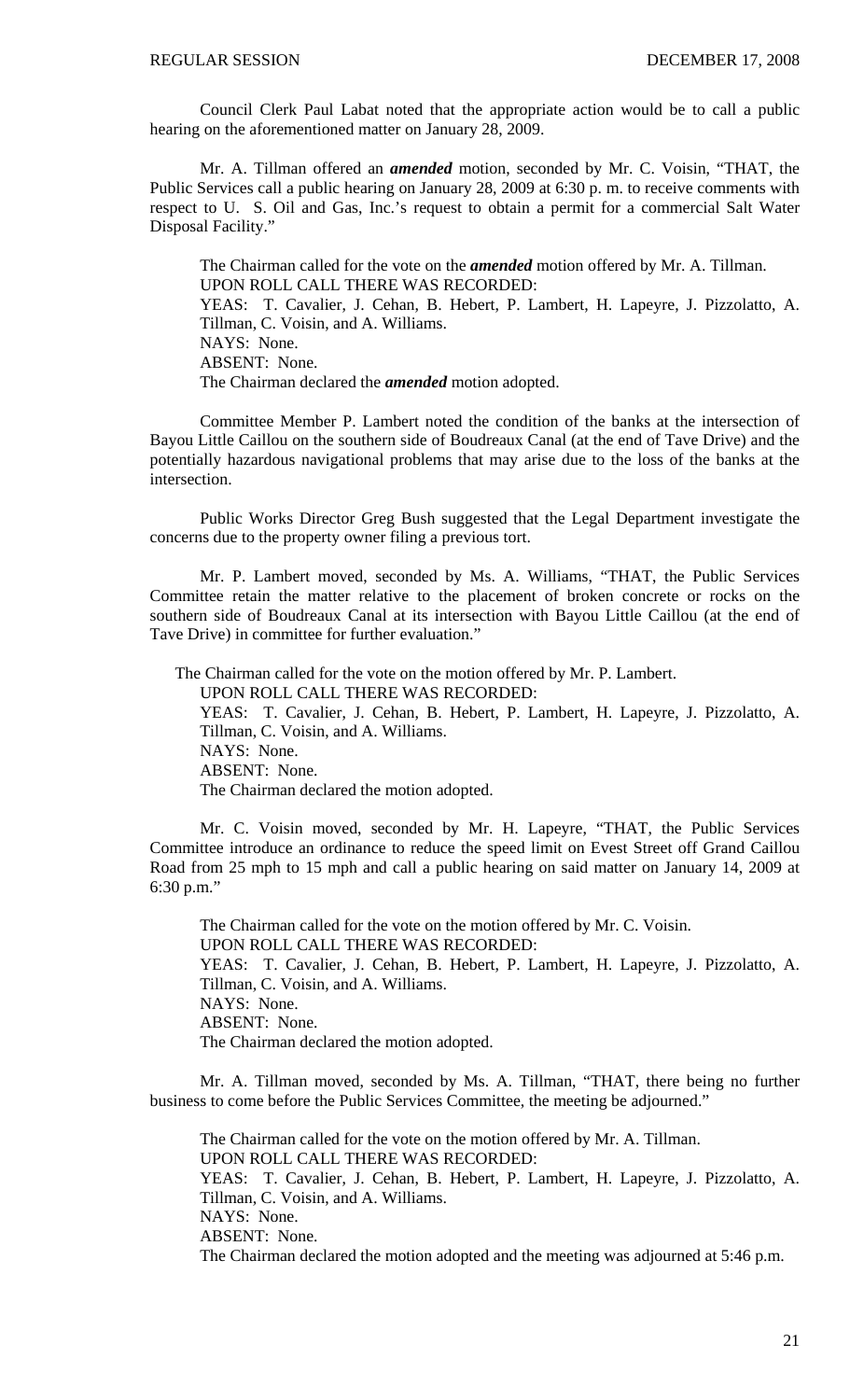Johnny Pizzolatto, Chairman

Suzette Thomas, Minute Clerk

Mr. J. Pizzolatto moved, seconded by Mr. H. Lapeyre, "THAT, the Council accept and ratify the minutes of the Public Services Committee meeting held on 12/15/08."

 The Chairman called for a vote on the motion offered by Mr. J. Pizzolatto. UPON ROLL CALL THERE WAS RECORDED: YEAS: H. Lapeyre, C. Voisin, J. Cehan, P. Lambert, A. Williams, B. Hebert, T. Cavalier, and J. Pizzolatto NAYS: None ABSENT: A. Tillman The Chairman declared the motion adopted.

 The Chairman called for a report on the Community Development & Planning Committee meeting held on 12/15/08, whereupon the Committee Chairman, noting that ratification of the minutes calls public hearings on 1/14/09, rendered the following:

#### **COMMUNITY DEVELOPMENT & PLANNING COMMITTEE**

#### **DECEMBER 15, 2008**

 The Chairman, Joey Cehan, called the Community Development & Planning Committee meeting to order at 5:49 p.m. in the Terrebonne Parish Council Meeting Room with the Invocation led by T. Cavalier and the Pledge of Allegiance led by A. Williams. Upon roll call, Committee Members recorded as present were: T. Cavalier, J. Cehan, B. Hebert, P. Lambert, H. Lapeyre, J. Pizzolatto, A. Tillman, C. Voisin, and A. Williams. A quorum was declared present.

 The Chairman recognized former Council Member Carl Chauvin and Councilman-Elect Kevin Voisin who were present in the audience.

 Mr. H. Lapeyre moved, seconded by Mr. C. Voisin, "THAT, the Community Development & Planning Committee introduce an ordinance to authorize the Parish President to negotiate and to execute the third amendment to the lease agreement with Chase Bank and call a public hearing on said matter on January 14, 2009 at 6:30 p.m."

The Chairman called for the vote on the motion offered by Mr. H. Lapeyre. UPON ROLL CALL THERE WAS RECORDED: YEAS: T. Cavalier, J. Cehan, B. Hebert, P. Lambert, H. Lapeyre, J. Pizzolatto, A. Tillman, C. Voisin, and A. Williams. NAYS: None. ABSENT: None. The Chairman declared the motion adopted.

OFFERED BY: Mr. C. Voisin. SECONDED BY: Mr. H. Lapeyre.

RESOLUTION NO. 08-516

A Resolution giving Notice of Intent to adopt an Ordinance to approve the issuance of Public Certificate of Convenience and Necessity to A-Any Cab Company L.L.C.

NOW THEREFORE, BE IT RESOLVED by the Terrebonne Parish Council (Community Development and Planning Committee), on behalf of the Terrebonne Parish Consolidated Government, that Notice of Intent is given for adopting an Ordinance to approve the issuance of Public Certificate of Convenience and Necessity to the service of A-Any Cab Company L.L.C.

 BE IT FURTHER RESOLVED that a public hearing on said ordinance be called for Wednesday, January 14, 2009 at 6:30 p.m.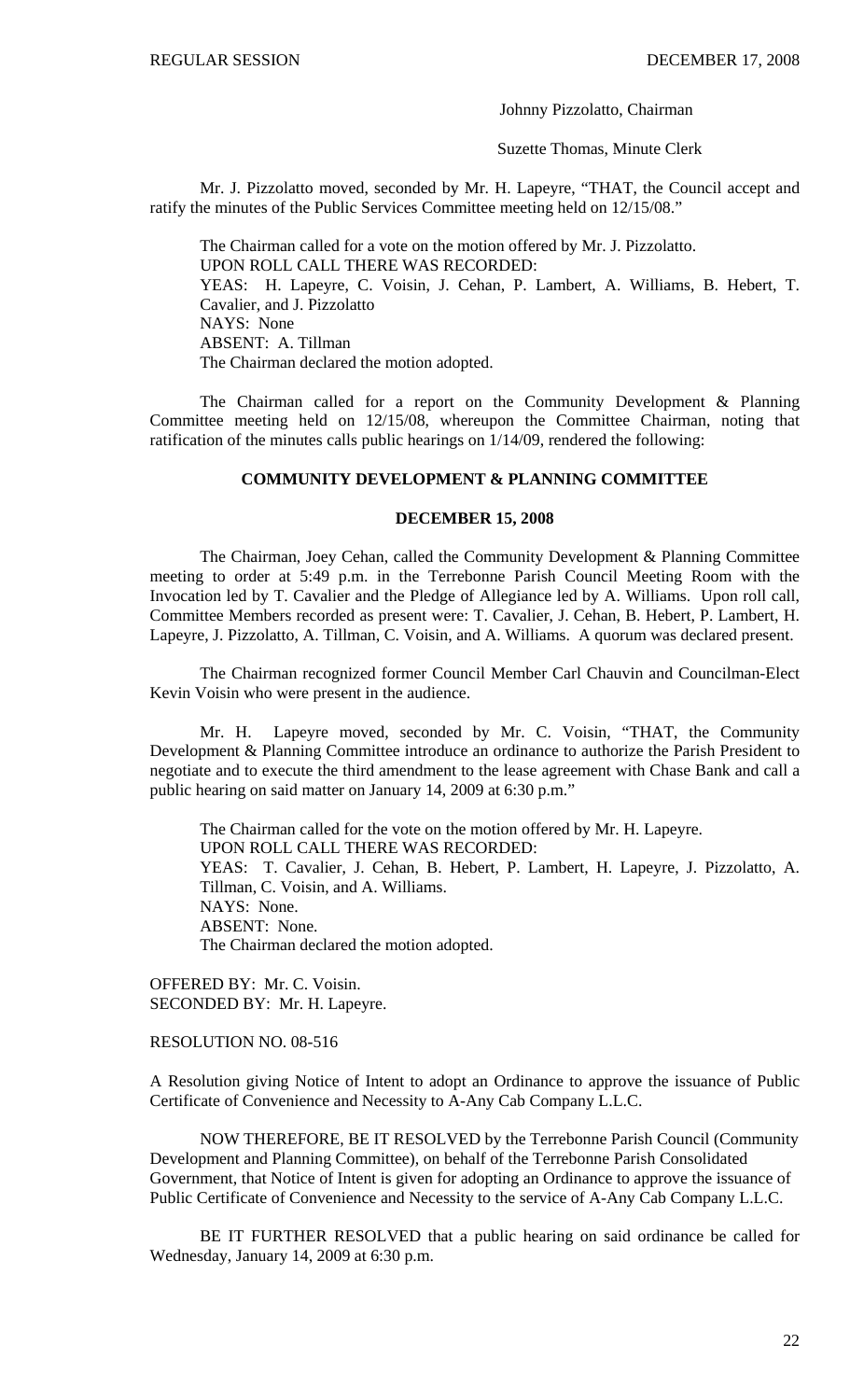#### THERE WAS RECORDED:

YEAS: T. Cavalier, J. Cehan, B. Hebert, P. Lambert, H. Lapeyre, J. Pizzolatto, A. Tillman, C. Voisin and A. Williams. NAYS: None. ABSTAINING: None. ABSENT: None. The Chairman declared the resolution adopted on this, the  $15<sup>th</sup>$  day of December, 2008. \* \* \* \* \* \* \* \* \*

OFFERED BY: Ms. A. Williams. SECONDED BY: Mr. A. Tillman and Mr. C. Voisin.

#### RESOLUTION NO. 08-517

A RESOLUTION AUTHORIZING THE SIGNING OF THE COOPERATIVE ENDEAVOR AGREEMENT WITH THE OFFICE OF COMMUNITY DEVELOPMENT AND THE LOUISIANA LAND TRUST FOR IMPLEMENTING THE TERREBONNE PARISH REDEVELOPMENT AND DISPOSITION PLAN.

WHEREAS, The Terrebonne Parish Redevelopment and Disposition Plan accepts responsibility for properties damaged by hurricanes and outlines the Parish's strategy for redevelopment or demolition in order to protect the safety of citizens and the economic viability of property; and

WHEREAS, the Parish has increased in population while losing affordable housing stock to hurricane damage; and

WHEREAS, the Parish is working in concert with the Office of Community Development and the Louisiana Land Trust to redevelop homes for low to moderate-income families;

WHEREAS, the cooperative endeavor agreement (CEA) outlines the responsibilities of each party regarding the acquisition and disposition of Road Home properties, Community development Block Grant (CDBG) funding of activities of the Road Home Corporation, and compliance with CDBG regulations and the state action plan; and

WHEREAS, the Parish agrees to abide by the CDBG guidelines and to dispose of or redevelop the properties in line with the national goals:

Urgent need; Elimination of Slum and Blight, and To benefit Low to Moderate Income Families; or Sell the property at fair market value; and

WHEREAS, all proceeds from the sale of the properties will be returned to the CDBG Supplemental Disaster Program less and expenditures for program delivery or other reasonable handling costs; and

WHEREAS, the Parish will be reimbursed for any reasonable additional insurance costs incurred for insuring the individual LLT properties and will indemnify, save and hold harmless the Louisiana Land Trust (LLT) from any and all claims ; and

WHEREAS, the Parish must pay current market value for any properties remaining in the portfolio longer than 12 months or any extensions granted by the LRA Executive Director or Governor; and

WHEREAS, the Parish can designate the LLT as the redevelopment entity for properties in the parish, in which case the LLT would dispose of the properties in accordance with the Parish's Disposition and Redevelopment Plan adopted September 2008 and approved by the LRA October 15, 2008;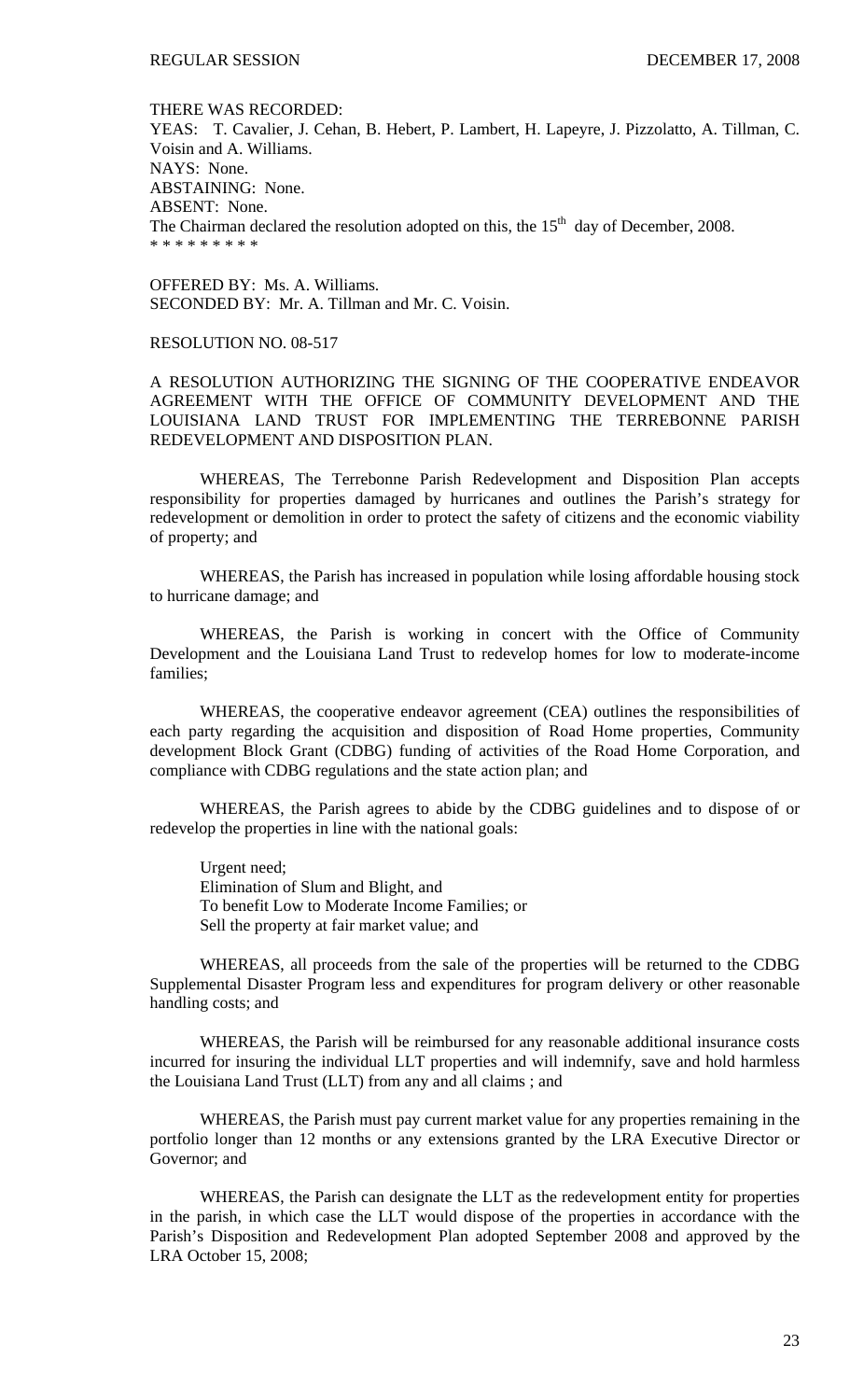NOW, THEREFORE, BE IT RESOLVED by the Terrebonne Parish Council (Community Development and Planning Committee), on behalf of the Terrebonne Parish Consolidated Government, that the State of Louisiana Cooperative Endeavor Agreement is hereby adopted and authorization to submit said plan and the signed Cooperative Endeavor Agreement to the Office of Community Development for acceptance is hereby granted.

#### THERE WAS RECORDED:

YEAS: T. Cavalier, J. Cehan, B. Hebert, P. Lambert, H. Lapeyre, J. Pizzolatto, A. Tillman, C. Voisin and A. Williams. NAYS: None. ABSTAINING: None. ABSENT: None. The Chairman declared the resolution adopted on this, the  $15<sup>th</sup>$  day of December, 2008. \* \* \* \* \* \* \* \* \*

OFFERED BY: Mr. C. Voisin. SECONDED BY: Mr. H. Lapeyre and Ms. A. Williams.

RESOLUTION NO. 08-518

A RESOLUTION AUTHORIZING THE PARISH PRESIDENT TO EXECUTE A SERVICE AGREEMENT BETWEEN THE TERREBONNE PARISH CONSOLIDATED GOVERNMENT AND THE LOUISIANA STATE UNVERSITY HEALTH SCIENCES CENTER HEALTH CARE SERVICES DIVISION LEONARD J. CHABERT MEDICAL CENTER

WHEREAS, it is the mission of both the Hospital and TPCG to provide quality lab services, it is agreed by the aforesaid parties that is of mutual benefit for the inmates from the Complex to receive lab testing and reports; and

WHEREAS, Article VII, Section 14 of the Louisiana Constitution provides that "for a public purpose, the state and its political subdivisions or political corporations may engage in cooperative endeavors with each other, with the United States or its agencies, or with any public or private association, corporation or individual;" and

WHEREAS, Section 107 of the Terrebonne Parish Charter further provides "the parish government is authorized as provided by state law, to enter into joint service agreement or cooperative efforts with other governmental agencies and political subdivisions".

NOW THEREFORE BE IT RESOLVED by the Terrebonne Parish Council (Community Development and Planning Committee), on behalf of Terrebonne Parish Consolidated Government, that Parish President Michel H. Claudet is hereby authorized to negotiate and to execute all documents necessary to effect a viable Service Agreement between Terrebonne Parish Consolidated Government and the Louisiana State University Health Sciences Center containing substantially the same terms as those set out in the Service Agreement.

THERE WAS RECORDED:

YEAS: T. Cavalier, J. Cehan, B. Hebert, P. Lambert, H. Lapeyre, J. Pizzolatto, A. Tillman, C. Voisin and A. Williams. NAYS: None. ABSTAINING: None. ABSENT: None. The Chairman declared the resolution adopted on this, the  $15<sup>th</sup>$  day of December, 2008. \* \* \* \* \* \* \* \* \*

 Mr. C. Voisin moved, seconded by Mr. H. Lapeyre and Mr. P. Lambert, "THAT, the Community Development & Planning Committee concur and ratify TEDA's appointment of T. Baker Smith, Inc. to provide engineering services in conjunction with the construction of an 8" water and sewer line along Industrial Road (Gulf Island Fabrication, West Yard Access Road)."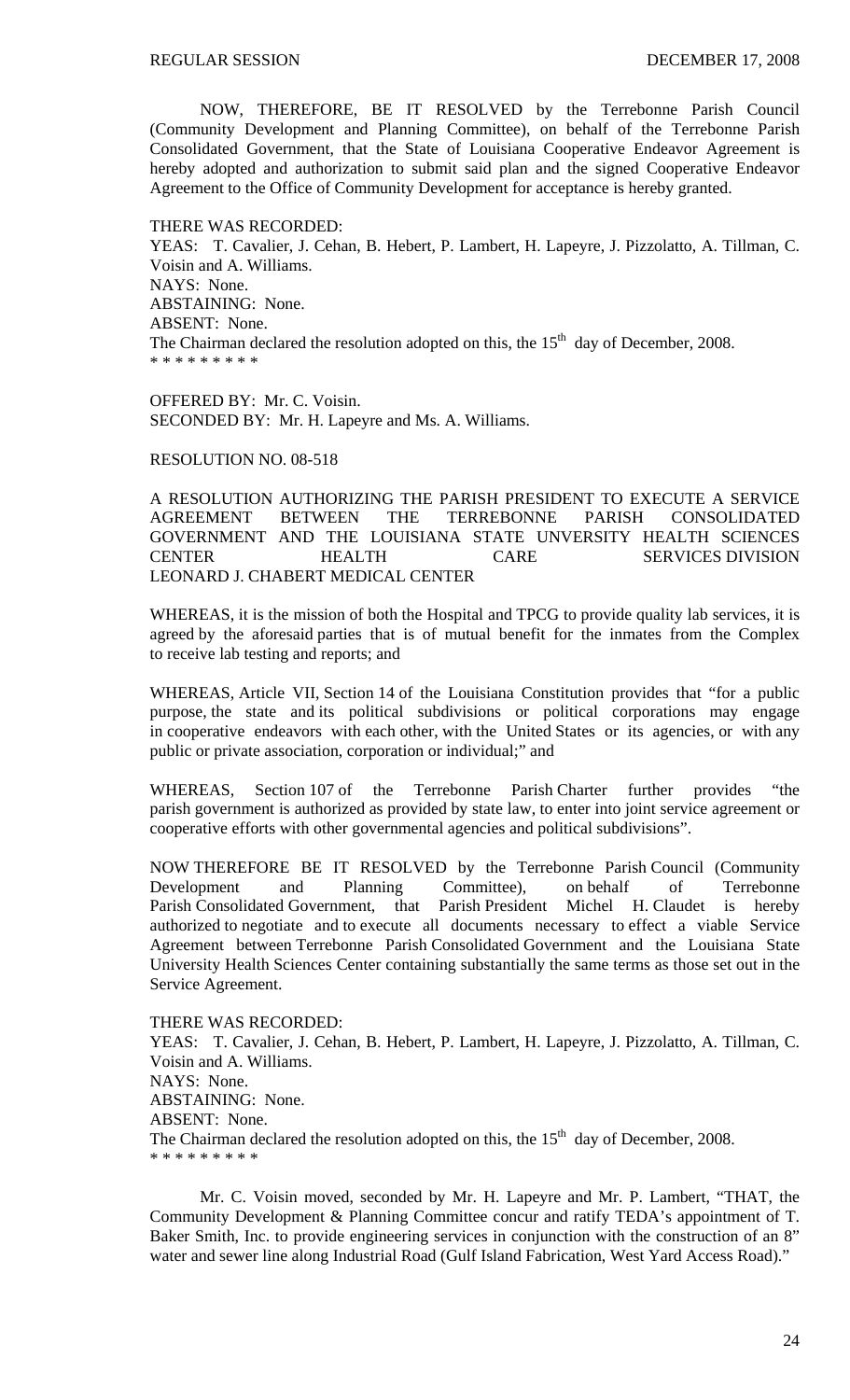TEDA Chief Executive Officer Michael Ferdinand explained that the project consists of constructing a paved access road into Gulf Island Fabrication, West Yard and added that the State is providing funding for the project.

The Chairman called for the vote on the motion offered by Mr. C. Voisin. UPON ROLL CALL THERE WAS RECORDED: YEAS: T. Cavalier, J. Cehan, B. Hebert, P. Lambert, H. Lapeyre, J. Pizzolatto, A. Tillman, C. Voisin, and A. Williams. NAYS: None. ABSENT: None. The Chairman declared the motion adopted.

 Ms. A. Williams moved, seconded by Mr. A. Tillman, "THAT, there being no further business to come before the Community Development & Planning Committee, the meeting be adjourned."

 The Chairman called for the vote on the motion offered by Ms. A. Williams. UPON ROLL CALL THERE WAS RECORDED: YEAS: T. Cavalier, J. Cehan, B. Hebert, P. Lambert, H. Lapeyre, J. Pizzolatto, A. Tillman, C. Voisin, and A. Williams. NAYS: None. ABSENT: None. The Chairman declared the motion adopted and the meeting was adjourned at 5:54 p.m.

Joey Cehan, Chairman

Suzette Thomas Minute Clerk

Mr. J. Cehan moved, seconded by Mr. B. Hebert, "THAT, the Council accept and ratify the minutes of the Community Development & Planning Committee meeting held on 12/15/08."

 The Chairman called for a vote on the motion offered by Mr. J. Cehan. UPON ROLL CALL THERE WAS RECORDED: YEAS: H. Lapeyre, C. Voisin, J. Cehan, P. Lambert, A. Williams, B. Hebert, and T. Cavalier NAYS: None ABSENT: A. Tillman and J. Pizzolatto The Chairman declared the motion adopted.

The Chairman called for a report on the Budget & Finance Committee meeting held on 12/15/08, whereupon the Committee Chairman, noting that ratification of the minutes calls public hearings on 1/14/09 rendered the following:

# **BUDGET & FINANCE COMMITTEE**

#### **DECEMBER 15, 2008**

 The Chairman, Billy Hebert, called the Budget & Finance Committee meeting to order at 5:56 p.m. in the Terrebonne Parish Council Meeting Room with the Invocation led by A. Williams and the Pledge of Allegiance led by J. Pizzolatto. Upon roll call, Committee Members recorded as present were: T. Cavalier, J. Cehan, B. Hebert, P. Lambert, H. Lapeyre, J. Pizzolatto, A. Tillman, C. Voisin, and A. Williams. A quorum was declared present.

 Mr. P. Lambert moved, seconded by Ms. A. Williams, "THAT, the Budget & Finance Committee introduce an ordinance to amend the 2009 Adopted Budget to recognize additional funding for the Bayouside Drive Bridge Project, and call a public hearing on said matter on January 14, 2009 at 6:30 p.m."

 The Chairman called for the vote on the motion offered by Mr. P. Lambert. UPON ROLL CALL THERE WAS RECORDED: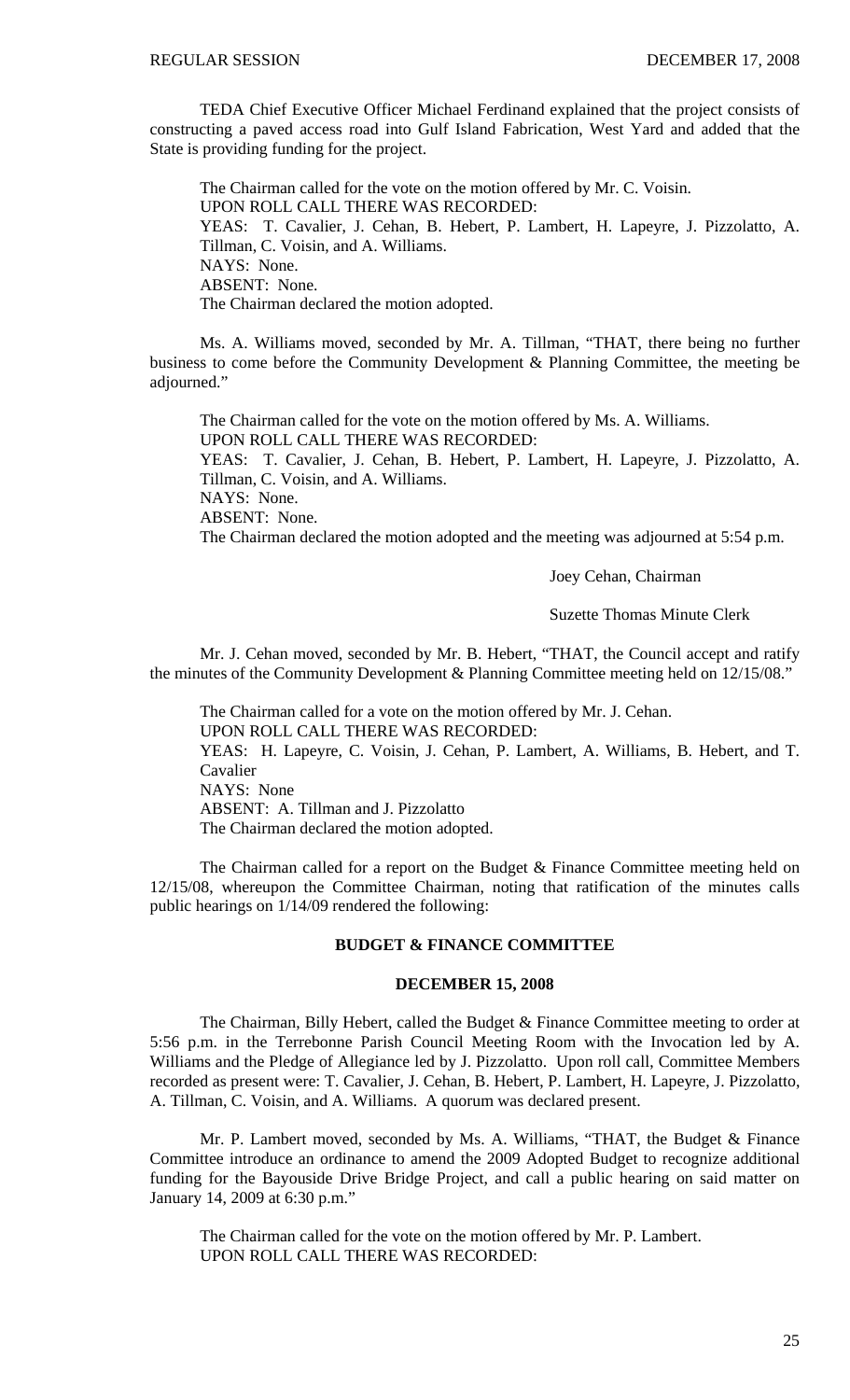YEAS: T. Cavalier, J. Cehan, B. Hebert, P. Lambert, J. Pizzolatto, L. Robichaux, A. Tillman, C. Voisin, and A. Williams. NAYS: None. ABSENT: None. The Chairman declared the motion adopted.

 Mr. P. Lambert moved, seconded by Mr. J. Cehan, "THAT, the Budget & Finance Committee introduce an ordinance to amend the 2009 Adopted Budget to recognize funds from various grants from the Governor's Office of Homeland Security and Emergency Preparedness for the purchase of various equipment and call a public hearing on said matter on January 14, 2009 at 6:30 p.m."

 The Chairman called for the vote on the motion offered by Mr. P. Lambert. UPON ROLL CALL THERE WAS RECORDED: YEAS: T. Cavalier, J. Cehan, B. Hebert, P. Lambert, J. Pizzolatto, L. Robichaux, A. Tillman, C. Voisin, and A. Williams. NAYS: None. ABSENT: None. The Chairman declared the motion adopted.

OFFERED BY: Ms. A. Williams. SECONDED BY: Mr. J. Cehan.

## RESOLUTION NO. 08-519

A resolution awarding Bid No. 08-1/9-51 Annual Purchase of Recreation T-Shirts and Caps to Award Excellence Marketing in the amount of Forty Thousand Eight Hundred Thirty Three Dollars and Zero Cents (\$40,833.00). TPCG has reserved the right to increase/decrease quantities at the same unit prices.

 WHEREAS, Sterling Washington has reviewed the bids received and recommends the bid of Award Excellence Marketing as the lowest responsive bid, and

 WHEREAS, the Department of Finance has certified compliance of this bid with procedural requirements of the bid documents and the availability of funding and,

 WHEREAS, based upon these supporting recommendations, the Recreation Department recommends the award of Bid No. 08-1/9-51 Annual Purchase of Recreation T-Shirts and Caps to Award Excellence Marketing in the amount of Forty Thousand Eight Hundred Thirty Three Dollars and Zero Cents (\$40,833.00).

 NOW, THEREFORE BE IT RESOLVED that the Terrebonne Parish Council (Budget and Finance Committee), on behalf of the Terrebonne Parish Consolidated Government, awards Bid #08-1/9-51 Annual Purchase of Recreation T-Shirts and Caps to Award Excellence Marketing and that the Parish President and all other appropriate parties be, and they are hereby, authorized to execute any and all contract documents associated therewith.

#### THERE WAS RECORDED:

YEAS: T. Cavalier, J. Cehan, B. Hebert, P. Lambert, H. Lapeyre, J. Pizzolatto, A. Tillman, C. Voisin and A. Williams. NAYS: None. ABSTAINING: None. ABSENT: None. The Chairman declared the resolution adopted on this, the  $15<sup>th</sup>$  day of December, 2008. \* \* \* \* \* \* \* \* \*

 In response to questioning, Recreation Director Sterling Washington explained the disparity in the number of caps and t-shirts being purchased is due to baseball and softball participants receiving caps and t-shirts and all other sport participants receiving only t-shirts.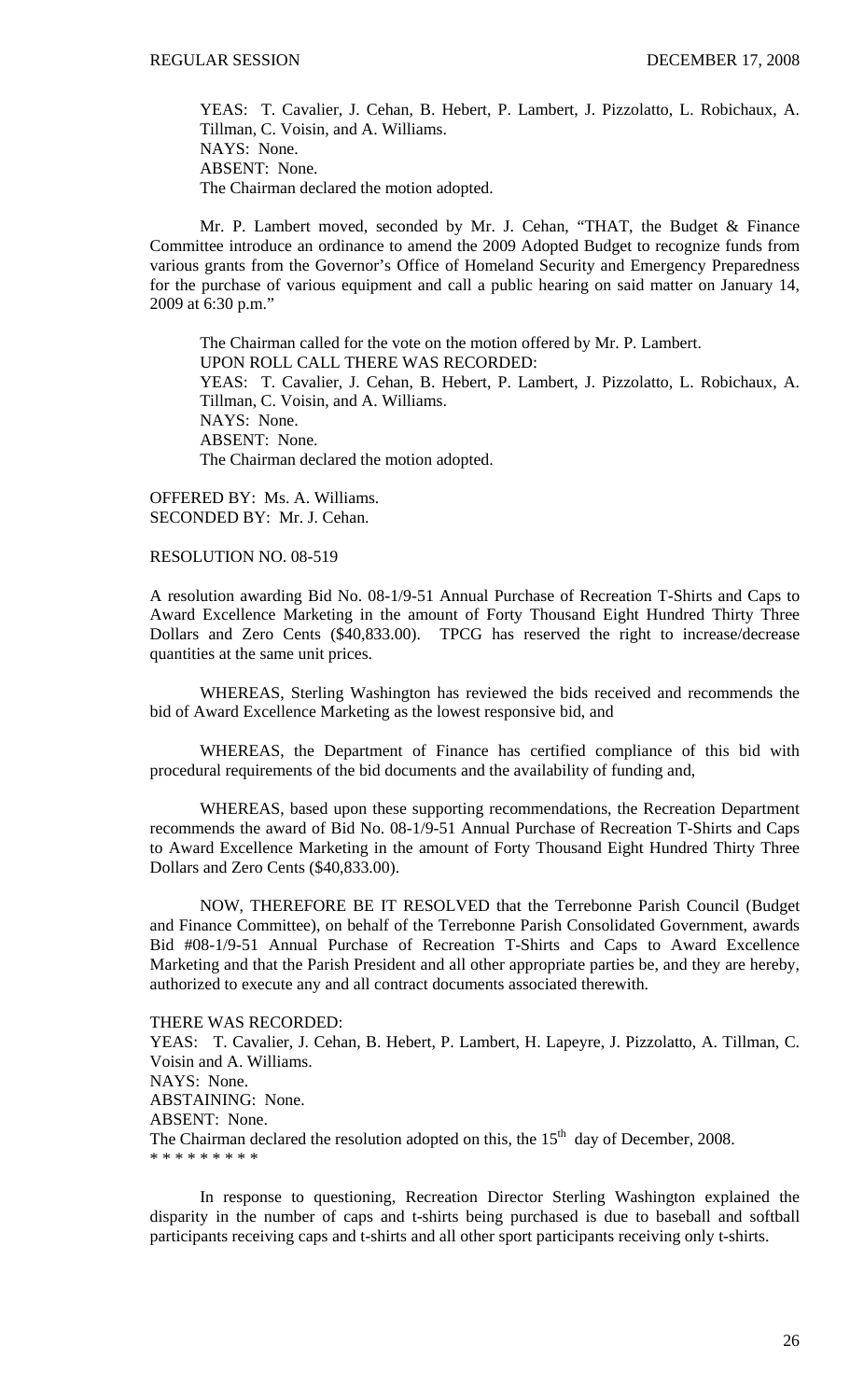Mr. H. Lapeyre moved, seconded by Mr. C. Voisin, "THAT, the Budget & Finance Committee introduce an ordinance to approve and authorize the Parish President to enter into a lease agreement in the Country Club and Munson Drive areas for oil, gas, and other liquid or gaseous minerals with South Coast Production Company, LTD, Lafayette, LA, in accordance with the Parish Government and the Louisiana State Mineral Board; to authorize the Parish President to execute the necessary legal documents with respect thereto; to submit the lease to the State Mineral Board for approval, and call a public hearing on said matter on January 14, 2009 at 6:30 p.m."

 Upon questioning, Chief Finance Officer Jamie Elfert explained that mineral lease solicitations were let for bid and that the highest bidder was awarded the lease agreement. She added that South Coast Production Company, LTD was the only bidder and then noted the benefits Terrebonne Parish Consolidated Government would receive.

 The Chairman called for the vote on the motion offered by Mr. H. Lapeyre. UPON ROLL CALL THERE WAS RECORDED: YEAS: T. Cavalier, J. Cehan, B. Hebert, P. Lambert, J. Pizzolatto, L. Robichaux, A. Tillman, C. Voisin, and A. Williams. NAYS: None. ABSENT: None. The Chairman declared the motion adopted.

 Ms. A. Williams moved, seconded by Mr. H. Lapeyre, "THAT, the Budget & Finance Committee introduce an ordinance to approve and authorize the Parish President to enter into a lease agreement in the Donner/Deadwood area for an oil, gas, and other liquid or gaseous minerals with Sulphur River Exploration, Inc., Dallas, Texas in accordance with the Parish Government and the Louisiana State Mineral Board; authorize the Parish President to execute the necessary legal documents with respect thereto; submit the lease to the State Mineral Board for approval; and call a public hearing on said matter on January 14, 2009 at 6:30 p.m."

 The Chairman called for the vote on the motion offered by Ms. A. Williams. UPON ROLL CALL THERE WAS RECORDED: YEAS: T. Cavalier, J. Cehan, B. Hebert, P. Lambert, J. Pizzolatto, L. Robichaux, A. Tillman, C. Voisin, and A. Williams. NAYS: None. ABSENT: None. The Chairman declared the motion adopted.

OFFERED BY: Mr. C. Voisin. SECONDED BY: Mr. J. Pizzolatto and Mr. H. Lapeyre.

RESOLUTION NO. 08-520

WHEREAS, quotes were obtained by the Terrebonne Parish Consolidated Government for the purpose of the Steam Plant Roof Repairs for the Electric Generation Division, and

WHEREAS, after careful review by Tommy LeCompte, Superintendent, and Tom Bourg, Utilities Director it has been determined that the quoted price of Thirty Thousand, Five Hundred Sixty-two Dollars and Zero Cents (\$30,562.00) from Edward J. Laperouse Metal Works, Incorporated for the roof repairs should be accepted, and

WHEREAS, the Parish Finance Department has verified that funds are available for the required roof repairs, and

WHEREAS, the Parish Administration has recommended the acceptance of the price for the aforementioned roof repair at the cost of Thirty Thousand, Five Hundred Sixty-two Dollars and Zero Cents (\$30,562.00).

NOW, THEREFORE BE IT RESOLVED by the Terrebonne Parish Council (Budget and Finance Committee), on behalf of the Terrebonne Parish Consolidated Government, that the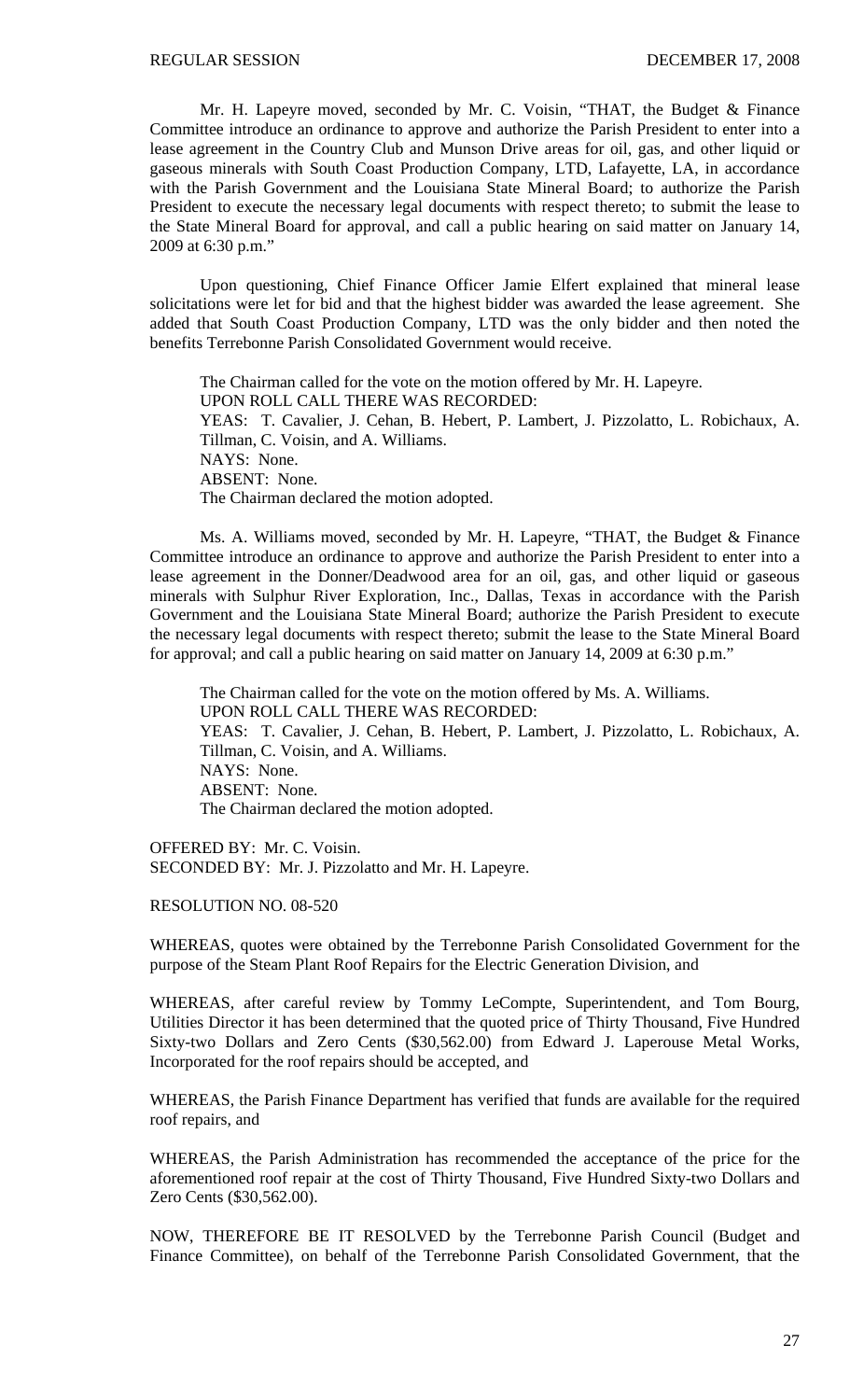recommendation of the Parish Administration be approved and that the repair of the aforementioned roof be accepted.

THERE WAS RECORDED: YEAS: T. Cavalier, J. Cehan, B. Hebert, P. Lambert, H. Lapeyre, J. Pizzolatto, A. Tillman, C. Voisin and A. Williams. NAYS: None. ABSTAINING: None. ABSENT: None. The Chairman declared the resolution adopted on this, the  $15<sup>th</sup>$  day of December, 2008. \* \* \* \* \* \* \* \* \*

OFFERED BY: Mr. A. Tillman. SECONDED BY: Mr. H. Lapeyre.

RESOLUTION NO. 08-521

A Resolution introducing an Ordinance to declare vehicles and motorcycles, from the Houma Police Department as surplus as described in the attached Exhibit "A" and authorizing said items to be disposed of by public bid, negotiated sale, junked or any other legally approved method.

NOW THEREFORE BE IT RESOLVED that the Terrebonne Parish Council (Budget and Finance Committee), on behalf of the Terrebonne Parish Consolidated Government, does hereby introduce an ordinance which will declare the attached Exhibit "A" as surplus and authorizes the Parish President to dispose of said items by public bid, negotiated sale, junked or any other legally approved method, and that a public hearing on said matter be called for Wednesday, January 14, 2009 at 6:30 o'clock p.m.

THERE WAS RECORDED:

YEAS: J. Cehan, B. Hebert, P. Lambert, H. Lapeyre, A. Tillman and C. Voisin. NAYS: T. Cavalier, J. Pizzolatto and A. Williams. ABSTAINING: None. ABSENT: None. The Chairman declared the resolution adopted on this, the  $15<sup>th</sup>$  day of December, 2008. \* \* \* \* \* \* \* \* \*

Exhibit "A" - Surplus List

- 2 2002 Harley Davidson Motorcycle (Houma Police)
- 2 2001 Ford Crown Victoria (Houma Police)
- 1 2007 Ford Crown Victoria (Houma Police)
- 1 1995 Ford Crown Victoria (Houma Police)

 In response to questioning regarding the sale of two Houma Police motorcycles, Purchasing Manager Angela Guidry stated that Administration is recommending to surplus two under used motorcycles, at a minimum bid cost of \$10,500.00 for each, in order to reduce maintenance costs on the motorcycles.

 Committee Member T. Cavalier expressed her concern regarding the surplus motorcycles without consideration of retaining the motorcycles in the event that one of the motorcycles is involved in an accident or becomes inoperable.

OFFERED BY: Ms. A. Williams. SECONDED BY: Mr. J. Cehan.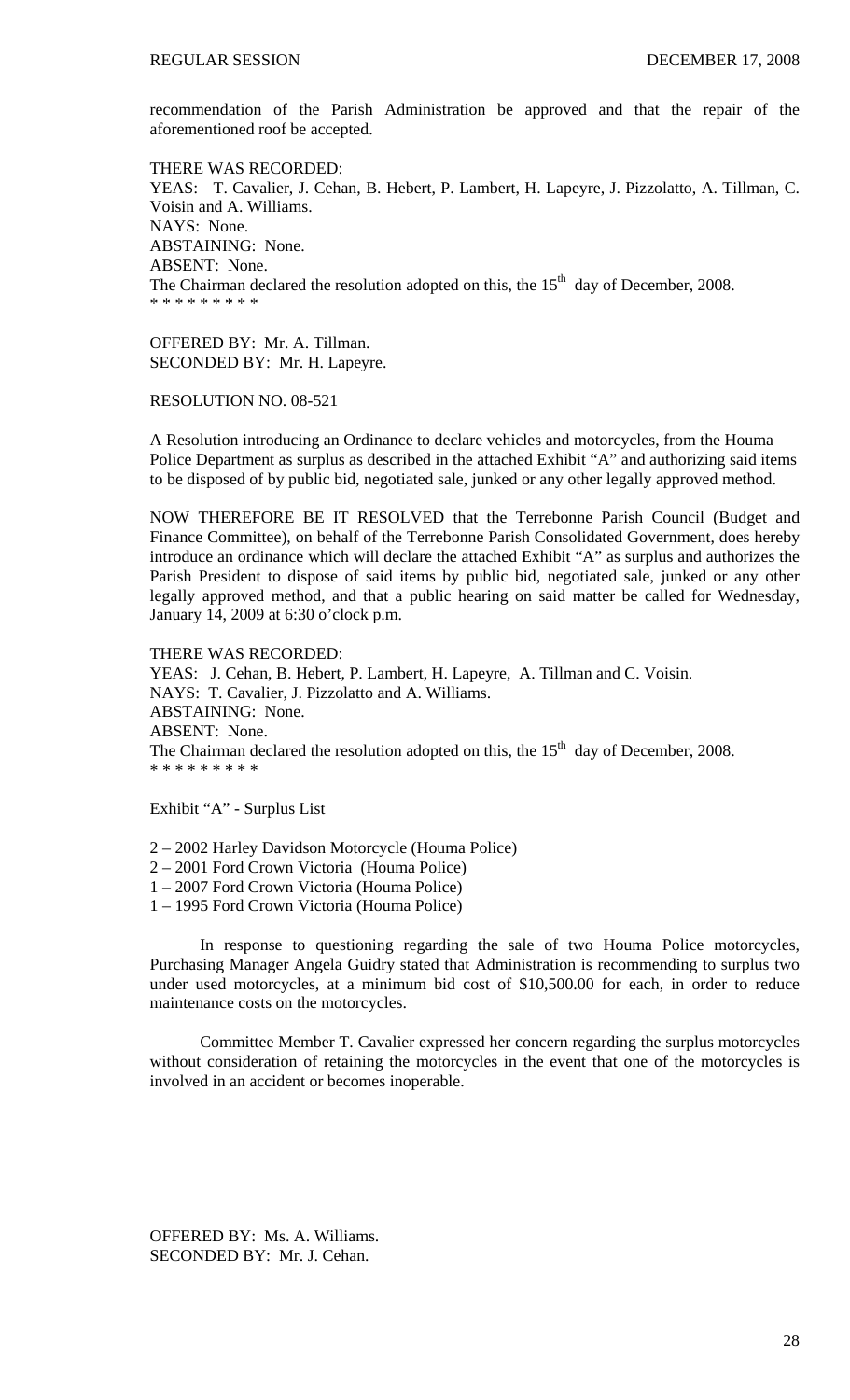#### RESOLUTION NO. 08-522

## A RESOLUTION TO AUTHORIZE THE PARISH PRESIDENT TO EXECUTE AN ACT OF DONATION OF MOVABLE PROPERTY ON BEHALF OF THE TERREBONNE PARISH CONSOLIDATED GOVERNMENT FROM SOUTH CENTRAL PLANNING AND DEVELOPMENT COMMISSION (SCPDC) PER THE ATTACHED LISTS; AND TO ADDRESS OTHER MATTERS RELATIVE THERETO.

#### SECTION I

WHEREAS, Parish President Michel H. Claudet is committed to operating the Office of Homeland Security and Emergency Preparedness in accordance with federal, state and local guidelines, and

WHEREAS, the first Act of Donation from SCPDC is in accordance with the Office for Domestic Preparedness State of Homeland Security Grant, Grant Number 2004-GE-T4-0004, and

WHEREAS, the list of various equipment SCPDC is donating to the Parish is Attachment A.

BE IT RESOLVED, that the Parish President, Michel H. Claudet, is hereby authorized to execute an Act of Donation and any other necessary legal documents to accept the donation of the various equipment as listed in Attachment A to be used for any public purpose.

## SECTION II

WHEREAS the second Act of Donation from SCPDC is in accordance with the Office for Domestic Preparedness State of Homeland Security Grant, Grant Number 2005-GE-T5-004, and

WHEREAS, the list of various equipment SCPDC is donating to the Parish is Attachment B.

BE IT FURTHER RESOLVED, that the Parish President, Michel H. Claudet, is hereby authorized to execute an Act of Donation and any other necessary legal documents to accept the donation of the various equipment as listed in Attachment B to be used for any public purpose.

#### THERE WAS RECORDED:

YEAS: T. Cavalier, J. Cehan, B. Hebert, P. Lambert, H. Lapeyre, J. Pizzolatto, A. Tillman, C. Voisin and A. Williams. NAYS: None. ABSTAINING: None. ABSENT: None. The Chairman declared the resolution adopted on this, the  $15<sup>th</sup>$  day of December, 2008. \* \* \* \* \* \* \* \* \*

|                | ATTACHMENT A - GRANT NUMBER 2004-GE-T4-0004 |              |              |                 |
|----------------|---------------------------------------------|--------------|--------------|-----------------|
| Qty            | <b>Item</b>                                 | <b>Price</b> | <b>Total</b> | <b>Received</b> |
|                |                                             | (each)       |              | <b>Date</b>     |
|                |                                             |              |              |                 |
|                | <b>Portable Weather Station</b>             | \$4,041.00   | \$4,041.00   | 06/13/05        |
| 40             | XTS 2500 Portable Radios                    | \$2,242.67   | \$89,706.80  | 06/16/05        |
| 22             | smart cards                                 | \$19.99      | \$439.78     | 08/03/05        |
| 140            | <b>Radiological Dosimeters</b>              | \$406.25     | \$56,875.00  | 08/04/05        |
| $\overline{2}$ | Blackberry's                                | \$149.99     | \$299.98     | 08/17/05        |
| 1              | Watercraft reponse vehicle                  | \$39,790.00  | \$39,790.00  | 09/20/05        |
| 1              | Honda Generator for Boat                    | \$1,321.00   | \$1,321.00   | 09/20/05        |
| $\overline{2}$ | <b>Eyelifts for Boat</b>                    | \$290.00     | \$290.00     | 09/20/05        |
| $\overline{2}$ | Spotlight for boat                          | \$340.00     | \$680.00     | 09/20/05        |
| 1              | (2)42" Plasma Screens/Mts                   | \$7,230.00   | \$7,230.00   | 10/03/05        |
| 1              | Video TVC System/Trainn                     | \$51,550.76  | \$51,550.76  | 10/18/05        |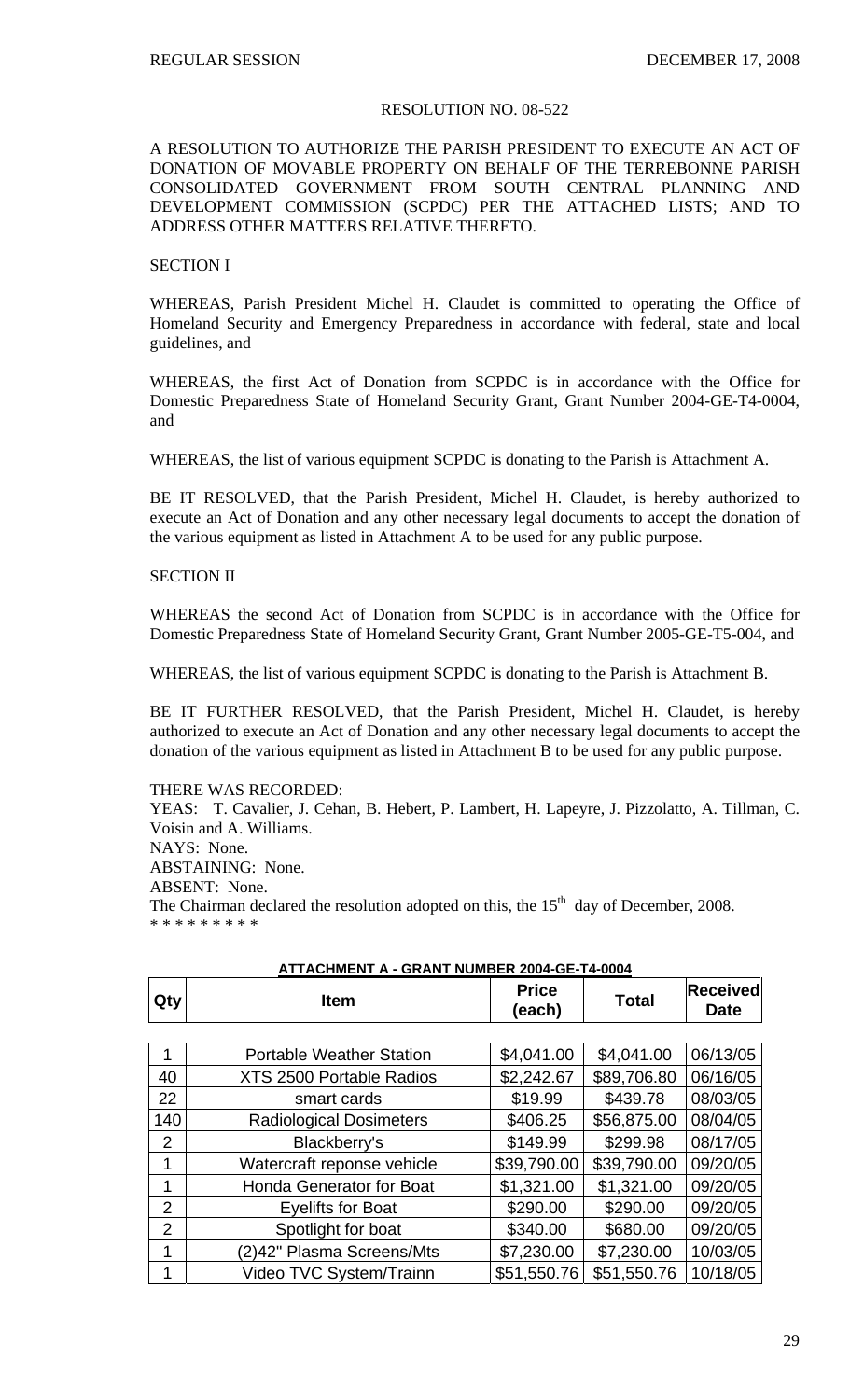|    | <b>Fixed Satellite Phone</b>        | \$3,049.10  | \$3,049.10   | 11/01/05 |
|----|-------------------------------------|-------------|--------------|----------|
|    |                                     |             |              |          |
| 1  | <b>Thermal Imaging Camera</b>       | \$17,536.31 | \$17,536.31  | 11/07/05 |
| 9  | Panasonic 51 Laptops                | \$1,456.00  | \$13,104.00  | 11/07/05 |
| 18 | <b>Digital Camcorders</b>           | \$920.23    | \$16,564.14  | 11/08/05 |
| 4  | <b>Night Vision Goggles</b>         | \$3,907.40  | \$15,629.60  | 01/10/06 |
| 1  | <b>Dialogic Notification System</b> | \$60,200.00 | \$60,200.00  | 02/21/06 |
| 10 | <b>XTS2500 Portable Radios</b>      | \$2,242.67  | \$22,426.70  | 03/08/06 |
| 2  | <b>Mobile Iridium Sat Phones</b>    | \$1,395.00  | \$2,790.00   | 03/08/06 |
| 8  | LifePak AEDs                        | \$1,885.00  | \$15,080.00  | 03/22/06 |
| 3  | <b>Triple Battery Charges</b>       | \$93.62     | \$280.86     | 05/08/06 |
| 2  | XTS5000 Port Rad w/Encrp            | \$5,270.00  | \$10,540.00  | 09/14/06 |
| 3  | 12 x 12 PushUp Canopies             | \$128.00    | \$384.00     | 09/22/06 |
|    |                                     |             | \$429,809.03 |          |

# **ATTACHMENT B - FISCAL YEAR 2005**

| Qty            | <b>Item</b>                                     | Price (each)           | <b>Total</b>           | Parish or<br><b>Municipality</b> | <b>Received</b><br><b>Date</b> |
|----------------|-------------------------------------------------|------------------------|------------------------|----------------------------------|--------------------------------|
|                |                                                 |                        |                        |                                  |                                |
|                | Model IM6530 Copy                               |                        |                        |                                  |                                |
| 1              | Machine                                         | \$7,616.00             | \$7,616.00             | Terrebonne                       | 05/18/07                       |
|                | <b>ID Badge</b>                                 |                        |                        |                                  |                                |
| 1              | System/Supplies                                 | \$13,161.45            | \$13,161.45            | Terrebonne                       | 06/16/06                       |
| $\overline{4}$ | 50' HD extension cords                          | \$28.74                | \$114.96               | Terrebonne                       | 06/21/06                       |
|                | <b>Power Surge Prot/Outlts</b>                  |                        |                        |                                  |                                |
| 6              | Radio                                           | \$19.96                | \$119.76               | Terrebonne                       | 06/21/06                       |
| $\overline{2}$ | Replace RBPMA Veh                               | \$40.00                | \$80.00                | Terrebonne                       | 08/01/06                       |
|                | Logos<br>XTL 1500 Mot Mobile                    |                        |                        |                                  |                                |
| 23             | Radios                                          | \$1,947.46             | \$44,791.58            | Terrebonne                       | 09/21/06                       |
| $\overline{7}$ | 3 db Gain Antenna                               | \$32.30                | \$226.10               | Terrebonne                       | 09/19/06                       |
|                | XTS2500 Model II Port                           |                        |                        |                                  |                                |
| 32             | Radios                                          | \$2,095.00             | \$67,040.00            | Terrebonne                       | 09/21/06                       |
|                | XTS5000 Model III                               |                        |                        |                                  |                                |
| $\overline{2}$ | w/Encrp                                         | \$5,270.00             | \$10,540.00            | Terrebonne                       | 09/07/06                       |
| 15             | XTS2500 Model II Port<br>Radios                 | \$2,095.00             | \$31,425.00            | Terrebonne                       | 09/22/06                       |
|                | XTS2500 Model II Port                           |                        |                        |                                  |                                |
| 20             | Radios                                          | \$2,095.00             | \$41,900.00            | Terrebonne                       | 09/22/06                       |
| 1              | 8 GB ThumbDrive                                 | \$100.00               | \$100.00               | Terrebonne                       | 08/14/06                       |
| 1              | <b>8GB ThumbDrive</b>                           | \$149.00               | \$149.00               | Terrebonne                       | 08/14/08                       |
| 6              | XTL 1500 Mobile Radios                          | \$1,930.80             | \$11,584.80            | Terrebonne                       | 10/12/06                       |
| $\overline{2}$ | <b>Garmin GPS Units</b>                         | \$1,866.67             | \$3,733.34             | Terrebonne                       | 10/24/06                       |
| 1              | Dodge Durango w/towing pkg                      | \$21,503.00            | \$21,503.00            | Terrebonne                       | 02/05/07                       |
|                | <b>Light/Siren for Prime</b>                    |                        |                        |                                  |                                |
| 1<br>1         | Mover                                           | \$3,917.00<br>\$907.50 | \$3,917.00<br>\$907.50 | Terrebonne<br>Terrebonne         | 04/16/07<br>02/20/07           |
| 2              | Program Sotfware Radios<br>Simultant Test Set 1 | \$57.24                | \$114.48               | Terrebonne                       | 05/15/07                       |
| $\mathbf{2}$   | Simultant Test Set II                           | \$57.24                | \$114.48               | Terrebonne                       | 05/15/07                       |
| $\overline{c}$ | Simultant Test Set III                          | \$57.24                | \$114.48               | Terrebonne                       | 05/15/07                       |
| $\overline{c}$ | Ext Hose Simultant CDS Kit                      | \$129.97               | \$259.94               | Terrebonne                       | 05/15/07                       |
| $\overline{c}$ | Simultant CDS Set I                             | \$205.87               | \$411.74               | Terrebonne                       | 05/15/07                       |
| $\overline{c}$ | Simultant CDS Set V                             | \$205.87               | \$411.74               | Terrebonne                       | 05/15/07                       |
| $\overline{2}$ | Simultant CDS Kit Training                      | \$25.39                | \$50.78                | Terrebonne                       | 05/15/07                       |
| $\overline{c}$ | Instru Cards Simtest 1                          | \$7.32                 | \$14.64                | Terrebonne                       | 05/15/07                       |
| $\overline{2}$ | Instru Cards Simtest III                        | \$7.32                 | \$14.64                | Terrebonne                       | 05/15/07                       |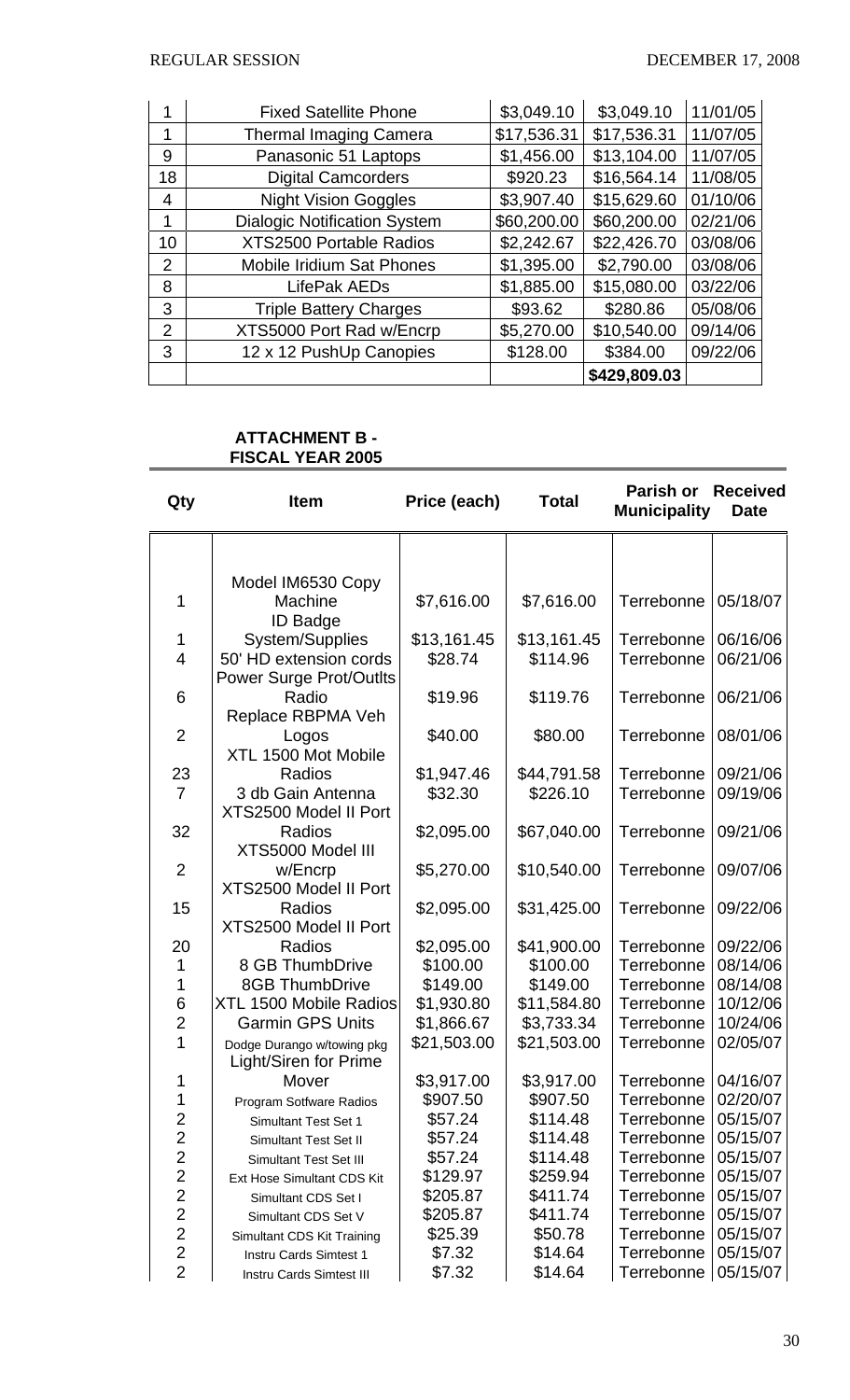|                | <b>Boat Radio</b>        | \$285.00   | \$285.00     | Terrebonne | 11/13/06 |
|----------------|--------------------------|------------|--------------|------------|----------|
| $\overline{2}$ | Hazguide Software CDs    | \$491.47   | \$982.94     | Terrebonne | 06/11/07 |
| 1              | Power Inverter           | \$34.97    | \$34.97      | Terrebonne | 02/16/07 |
| 1              | Air Compressor           | \$149.00   | \$149.00     | Terrebonne | 02/16/07 |
| 3              | <b>Blackberry Phones</b> | \$149.99   | \$449.97     | Terrebonne | 02/26/07 |
| 4              | XTL2500 Radios           | \$3,098.00 | \$12,392.00  | Terrebonne | 04/04/07 |
|                |                          |            |              |            |          |
|                | XTS2500 Model II Port    |            |              |            |          |
| $\overline{7}$ | Radios                   | \$2,095.00 | \$14,665.00  | Terrebonne | 04/04/07 |
| $\overline{2}$ | XTL2500 Radios           | \$3,098.00 | \$6,196.00   | Terrebonne | 04/04/07 |
| $\overline{1}$ | <b>XTL5000 (Mike)</b>    | \$3,530.80 | \$3,530.80   | Terrebonne | 04/04/07 |
|                | XTS2500 Model II Port    |            |              |            |          |
| 4              | Radios                   | \$2,095.00 | \$8,380.00   | Terrebonne | 04/04/07 |
| $\overline{2}$ | XPS M1710 Laptops        | \$2,844.19 | \$5,688.38   | Terrebonne | 04/13/07 |
| $\overline{2}$ | Hazguide Software CDs    | \$493.95   | \$987.90     | Terrebonne | 04/16/07 |
| 1              | Camcorder for HS         | \$706.99   | \$706.99     | Terrebonne | 05/21/07 |
|                | XTS2500 Model II Port    |            |              |            |          |
| $\overline{4}$ | Radios                   | \$2,095.00 | \$8,380.00   | Terrebonne | 07/03/07 |
| 1              | 6500 KW Generator        | \$4,980.00 | \$4,980.00   | Terrebonne | 06/15/07 |
|                | <b>Memory Stick/Bat</b>  |            |              |            |          |
|                | Camcord                  | \$120.99   | \$120.99     | Terrebonne | 06/19/07 |
|                | Data Analyzer for        |            |              |            |          |
|                | Draeger chips            | \$1,575.19 | \$1,575.19   | Terrebonne | 02/17/08 |
|                |                          |            |              |            |          |
|                |                          |            |              |            |          |
|                |                          |            |              |            |          |
|                | <b>FY05 TOTAL</b>        |            | \$329,921.54 |            |          |

\* \* \* \* \* \* \* \* \* \*

OFFERED BY: Ms. A. Williams. SECONDED BY: Mr. H. Lapeyre and Mr. J. Cehan.

#### RESOLUTION NO. 08-523

A RESOLUTION TO RATIFY THE PARISH PRESIDENT TO EXECUTE THE VARIOUS GRANTS FROM THE GOVERNOR'S OFFICE OF HOMELAND SECURITY AND EMERGENCY PREPAREDNESS (GOHSEP) FOR PURCHASES OF VARIOUS EQUIPMENT AND SOME OPERATIONAL EXPENSES; AND TO ADDRESS OTHER MATTERS RELATIVE THERETO.

- I. Interoperable Communications: \$19,122
- II. P25 Compliant Subscriber Units: \$128,365
- III. Statewide Radio System: \$71,941
- IV. Operation Expenses for OEP Office: \$46,875

## SECTION I

WHEREAS, the Parish has received a grant from the Governor's Office of Homeland Security and Emergency Preparedness in the amount of \$19,122, which the period of this grant expires August 30, 2010, and

WHEREAS, the purpose of this grant is for the enhancement of common interoperable communications governance, plans procedures, and assessments, and

WHEREAS, attendance of workshops is a requirement of this grant to increase the skills and capabilities of first responders on statewide system policies, protocols, procedures, plans and interoperable communications equipment resources.

BE IT RESOLVED, by the Terrebonne Parish Council, on behalf of the Terrebonne Parish Consolidated Government, to give the Parish President the authority to implement any and all documents relative to this grant.

#### SECTION II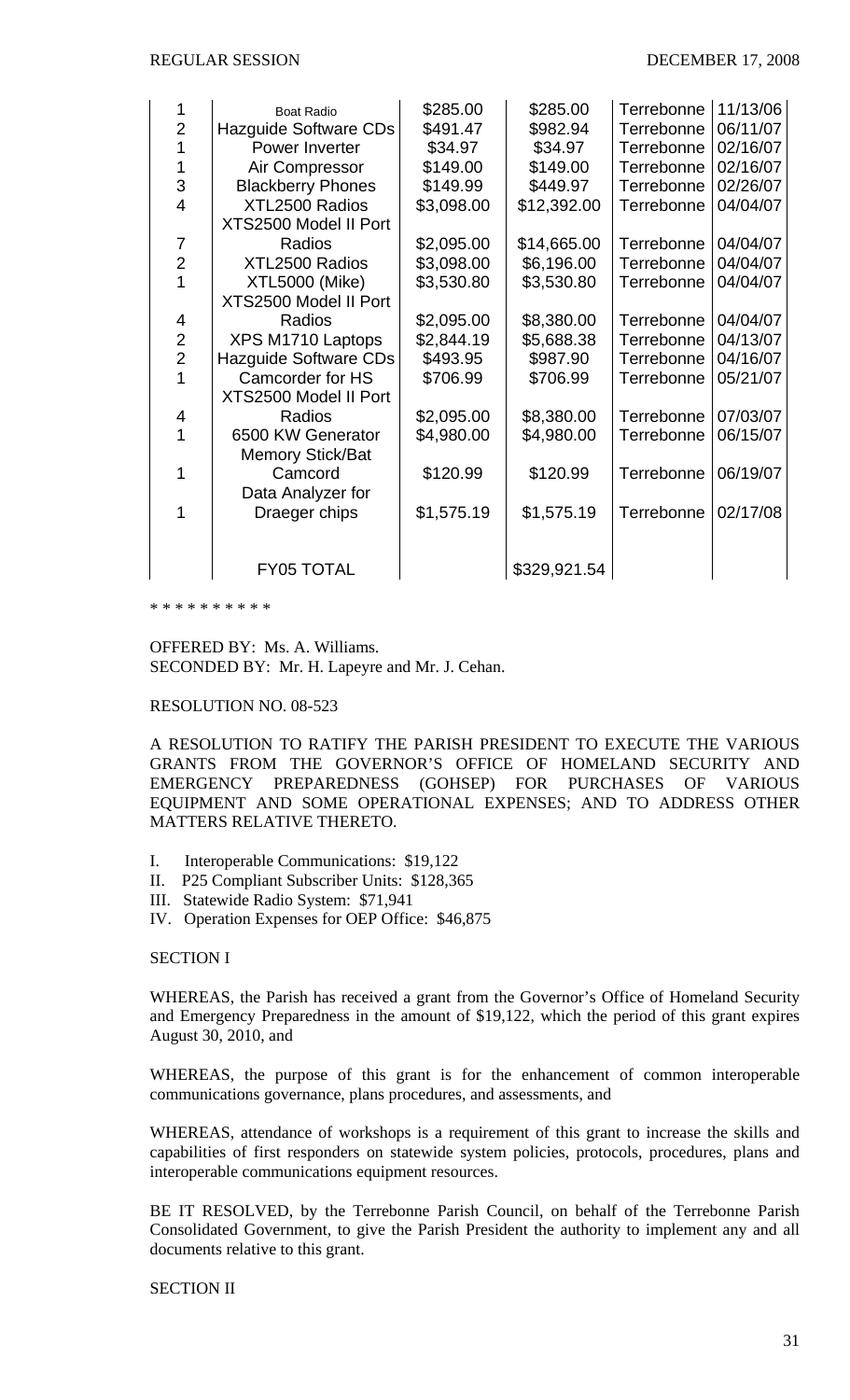WHEREAS, the Parish has received a grant from the Governor's Office of Homeland Security and Emergency Preparedness in the amount of \$128,365, which the period of this grant expires August 15, 2010 and

WHEREAS, the purpose of this grant is for the procurement of P25 compliant subscriber unit radios, and

WHEREAS, the Parish may also elect to purchase IP based dispatch consoles.

BE IT RESOLVED, by the Terrebonne Parish Council, on behalf of the Terrebonne Parish Consolidated Government, to give the Parish President the authority to implement any and all documents relative to this grant.

## SECTION III

WHEREAS, the Parish has received a grant from the Governor's Office of Homeland Security and Emergency Preparedness in the amount of \$71,941, which the period of this grant expires June 30, 2009, and

WHEREAS, the purpose of this grant is for the procurement of subscriber unit radio units and/or consoles that will be compatible with the statewide 700/800 MHz radio system, and

WHEREAS, the State and Parish desire to improve the capability and coordination of the state of Louisiana and its local and regional agencies of government to respond to emergencies and disasters.

BE IT RESOLVED, by the Terrebonne Parish Council, on behalf of the Terrebonne Parish Consolidated Government, to give the Parish President the authority to implement any and all documents relative to this grant.

#### SECTION IV

WHEREAS, the Parish has received a grant from the Governor's Office of Homeland Security and Emergency Preparedness in the amount of \$46,875, which the period of this grant expires June 30, 2009, and

WHEREAS, the Parish agrees to apply said funds towards salaries or expenses related directly to the operations of the Parish's Office of Emergency Preparedness Department including the attendance of the Director of OEP at the annual Parish Directors Conference, which these expenditures were implemented in the original 2009 Adopted Budget.

BE IT RESOLVED, by the Terrebonne Parish Council (Budget and Finance Committee), on behalf of the Terrebonne Parish Consolidated Government, to give the Parish President the authority to implement any and all documents relative to this grant.

#### THERE WAS RECORDED:

YEAS: T. Cavalier, J. Cehan, B. Hebert, P. Lambert, H. Lapeyre, J. Pizzolatto, A. Tillman, C. Voisin and A. Williams. NAYS: None. ABSTAINING: None. ABSENT: None. The Chairman declared the resolution adopted on this, the  $15<sup>th</sup>$  day of December, 2008. \* \* \* \* \* \* \* \* \*

 Mr. J. Cehan moved, seconded by Ms. A. Williams and Mr. H. Lapeyre, "THAT, there being no further business to come before the Budget & Finance Committee, the meeting be adjourned."

 The Chairman called for the vote on the motion offered by Mr. J. Cehan. UPON ROLL CALL THERE WAS RECORDED: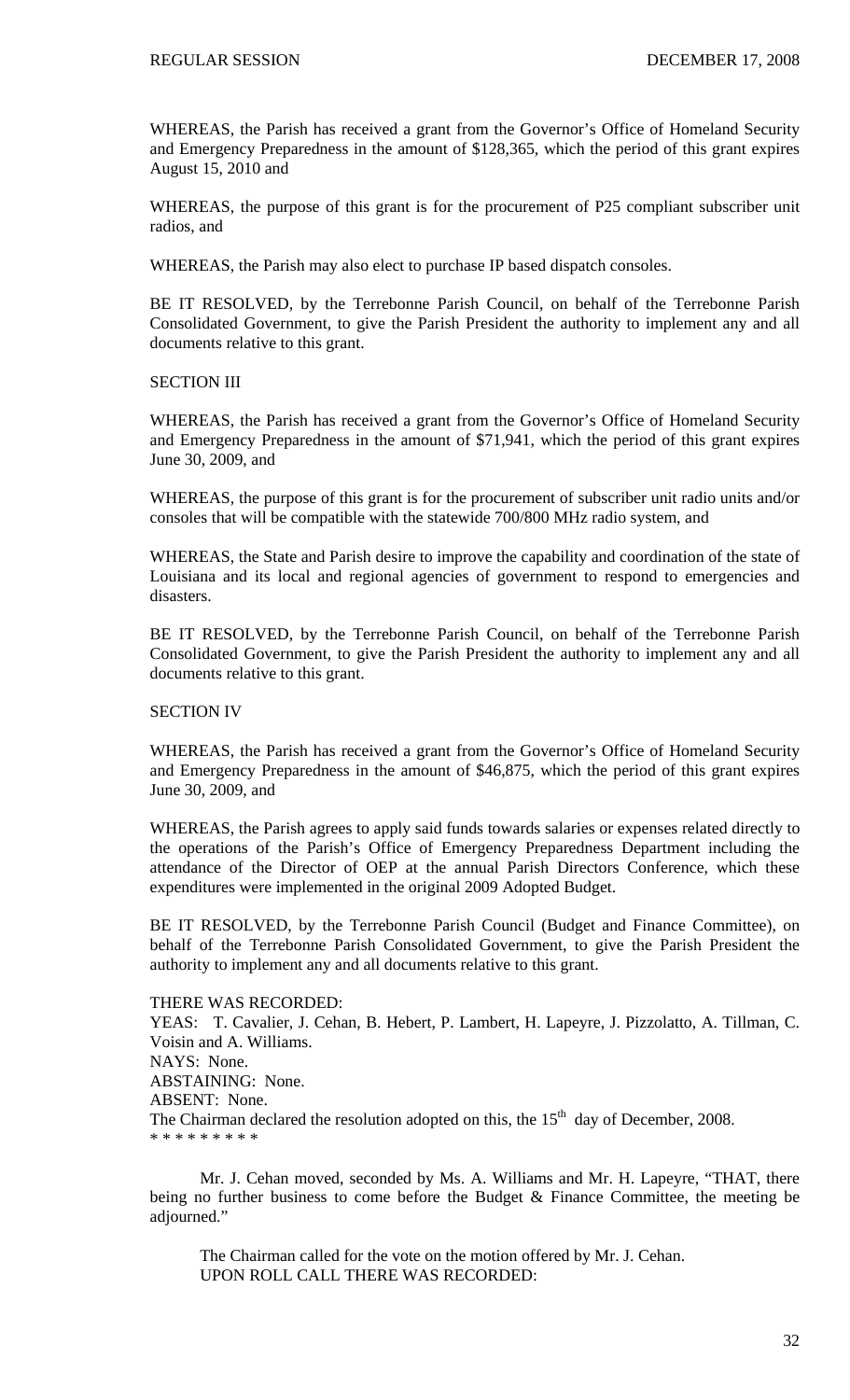YEAS: T. Cavalier, J. Cehan, B. Hebert, P. Lambert, J. Pizzolatto, L. Robichaux, A. Tillman, C. Voisin, and A. Williams.

NAYS: None. ABSENT: None.

The Chairman declared the motion adopted and the meeting was adjourned at 6:09 p.m.

Billy Hebert, Chairman

Suzette Thomas, Minute Clerk

 Mr. B. Hebert moved, seconded by Mr. J. Cehan, "THAT, the Council accept and ratify the minutes of the Budget & Finance Committee meeting held on 12/15/08."

 The Chairman called for a vote on the motion offered by Mr. B. Hebert. UPON ROLL CALL THERE WAS RECORDED: YEAS: H. Lapeyre, C. Voisin, J. Cehan, P. Lambert, A. Williams, B. Hebert, T. Cavalier, and J. Pizzolatto NAYS: None ABSENT: A. Tillman The Chairman declared the motion adopted.

 The Chairman called for a report on the Policy, Procedure, & Legal Committee meeting held on 12/15/08, whereupon the Committee Chairwoman rendered the following:

## **POLICY, PROCEDURE, & LEGAL COMMITTEE**

## **DECEMBER 15, 2008**

 The Chairwoman, Arlanda Williams, called the Policy, Procedure, & Legal Committee meeting to order at 6:13 p.m. in the Terrebonne Parish Council Meeting Room with the Invocation led by Minute Clerk S. Thomas and the Pledge of Allegiance led by B. Hebert. Upon roll call, Committee Members recorded as present were: T. Cavalier, J. Cehan, B. Hebert, P. Lambert, H. Lapeyre, J. Pizzolatto, A. Tillman, C. Voisin, and A. Williams. A quorum was declared present.

 The Chairwoman noted that Item No. 1 (Presentation by Ms. Linda Cobb, Waters Consulting Group, on the Parish Government Employees Pay Plan) has been postponed until January 2009, as per the request of Administration. (NO ACTION TAKEN)

 Mr. C. Voisin moved, seconded by Mr. H. Lapeyre and Mr. P. Lambert, "THAT, the Policy, Procedure, & Legal Committee concur with the recommendation of Administration to co-sponsor the 'Celebrate Recovery' event at the Grand Caillou Recreation Gym on December 20, 2008 from 7:00 p.m. to 11:00 p.m."

 The Chairwoman called for the vote on the motion offered by Mr. C. Voisin. UPON ROLL CALL THERE WAS RECORDED: YEAS: T. Cavalier, J. Cehan, B. Hebert, P. Lambert, H. Lapeyre, J. Pizzolatto, A. Tillman, C. Voisin, and A. Williams. NAYS: None. ABSENT: None. The Chairwoman declared the motion adopted.

 Committee Member A. Tillman expressed his desire to have wireless access and e-mail capabilities in order to submit work order while conducting field inspections.

 Council Clerk Paul Labat suggested that the Council institute a policy that would allow Council members to be provided a wireless access card for their laptops.

Committee Member C. Voisin exited the proceedings at 6:15 p.m.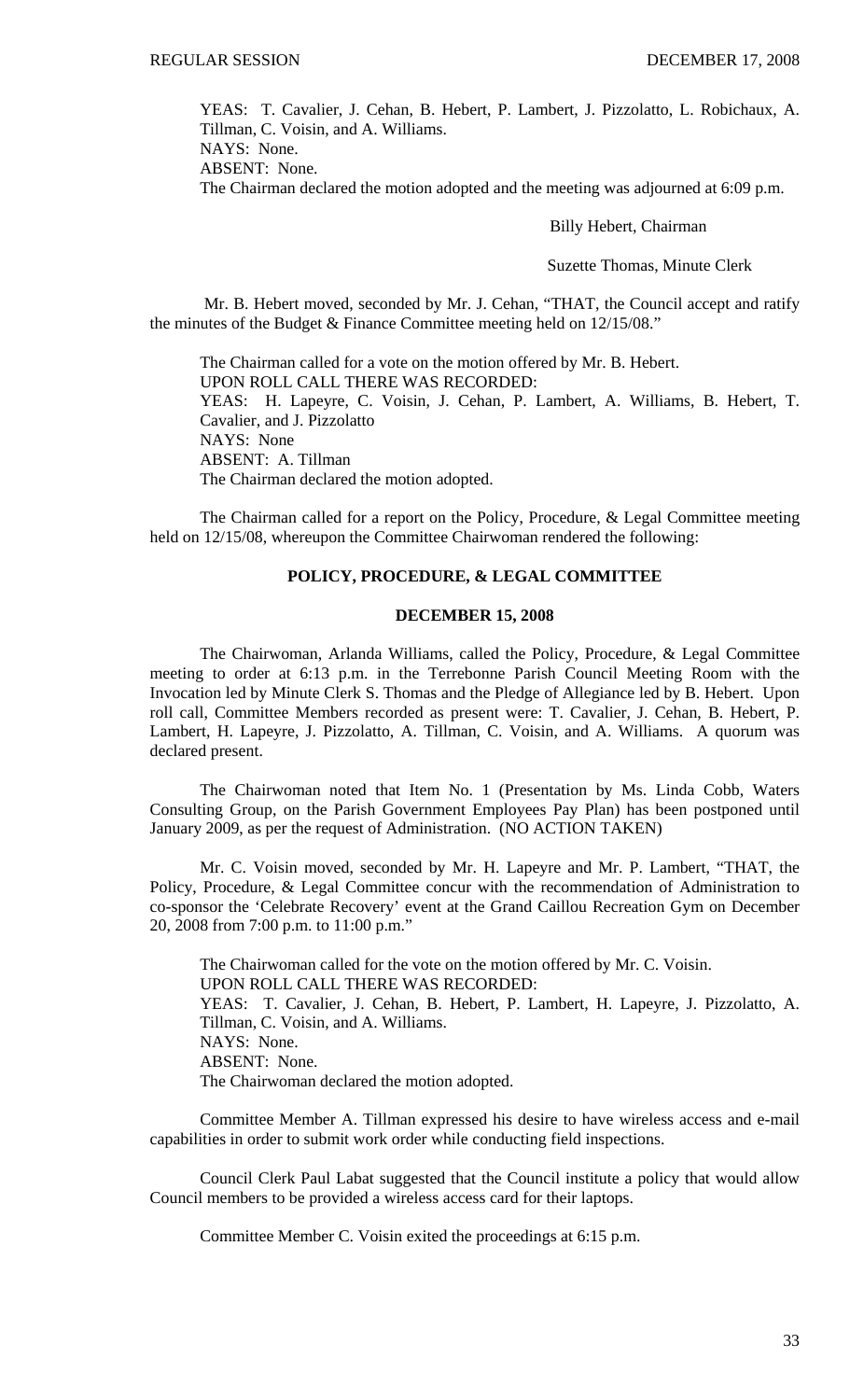Mr. A. Tillman moved, seconded by Mr. J. Cehan and Mr. B. Hebert, "THAT, the Policy, Procedure, & Legal Committee implement a policy to allow each Council Member to be provided with wireless access cards for their laptop computers."

 The Chairwoman called for the vote on the motion offered by Mr. A. Tillman. UPON ROLL CALL THERE WAS RECORDED: YEAS: T. Cavalier, J. Cehan, B. Hebert, P. Lambert, H. Lapeyre, J. Pizzolatto, A. Tillman, and A. Williams. NAYS: None. ABSENT: C. Voisin. The Chairwoman declared the motion adopted.

OFFERED BY: Mr. A. Tillman. SECONDED BY: Mr. J. Cehan.

RESOLUTION NO. 08-524

 WHEREAS, Terrebonne Parish Consolidated Government (TPCG) is authorized to provide Employee Benefits Insurance coverage through its Department of Risk Management; and

 WHEREAS, Administration and the Risk Management Department would like to recommend the continuation for services of professional consultants Sigma Consulting Corporation in the amount of \$48,000.00 for both Employee Benefits and Property/Casualty lines of coverage as well as \$9,000.00 for actuarial services for a total of \$57,000.00; and

 WHEREAS, such services would begin January 1, 2009, and end on December 31, 2009; and

 WHEREAS, Terrebonne Parish Consolidated Government (TPCG) has determined that the terms of this service will serve a public purpose and have a public benefit commensurate with the cost.

 NOW THEREFORE BE IT RESOLVED by the Terrebonne Parish Council (Policy, Procedure and Legal Committee), on behalf of Terrebonne Parish Consolidated Government the Parish President, Michel Claudet, is hereby authorized to negotiate and to execute all documents necessary to affect a viable contract for consulting services between TPCG and Sigma Consulting Corporation in the amount of \$48,000.00 for both Employee Benefits and Property/Casualty lines of coverage as well as \$9,000.00 for actuarial services for a total of \$57,000.00.

THERE WAS RECORDED: YEAS: T. Cavalier, J. Cehan, B. Hebert, P. Lambert, H. Lapeyre, J. Pizzolatto, A. Tillman and A. Williams. NAYS: None. ABSTAINING: None. ABSENT: C. Voisin. The Chairwoman declared the resolution adopted on this, the  $15<sup>th</sup>$  day of December, 2008. \* \* \* \* \* \* \* \* \*

OFFERED BY: Mr. J. Cehan. SECONDED BY: Mr. B. Hebert.

RESOLUTION NO. 08-525

WHEREAS, Terrebonne Parish Consolidated Government (TPCG) is authorized to provide Employee Benefits insurance coverage through its Department of Risk Management; and

WHEREAS, a review of estimated 2009 projections was completed for employee benefits (medical, dental, pharmacy, short term disability, long term disability, basic life and voluntary life including, also all administrative costs) for an effective date of 1/1/2009; and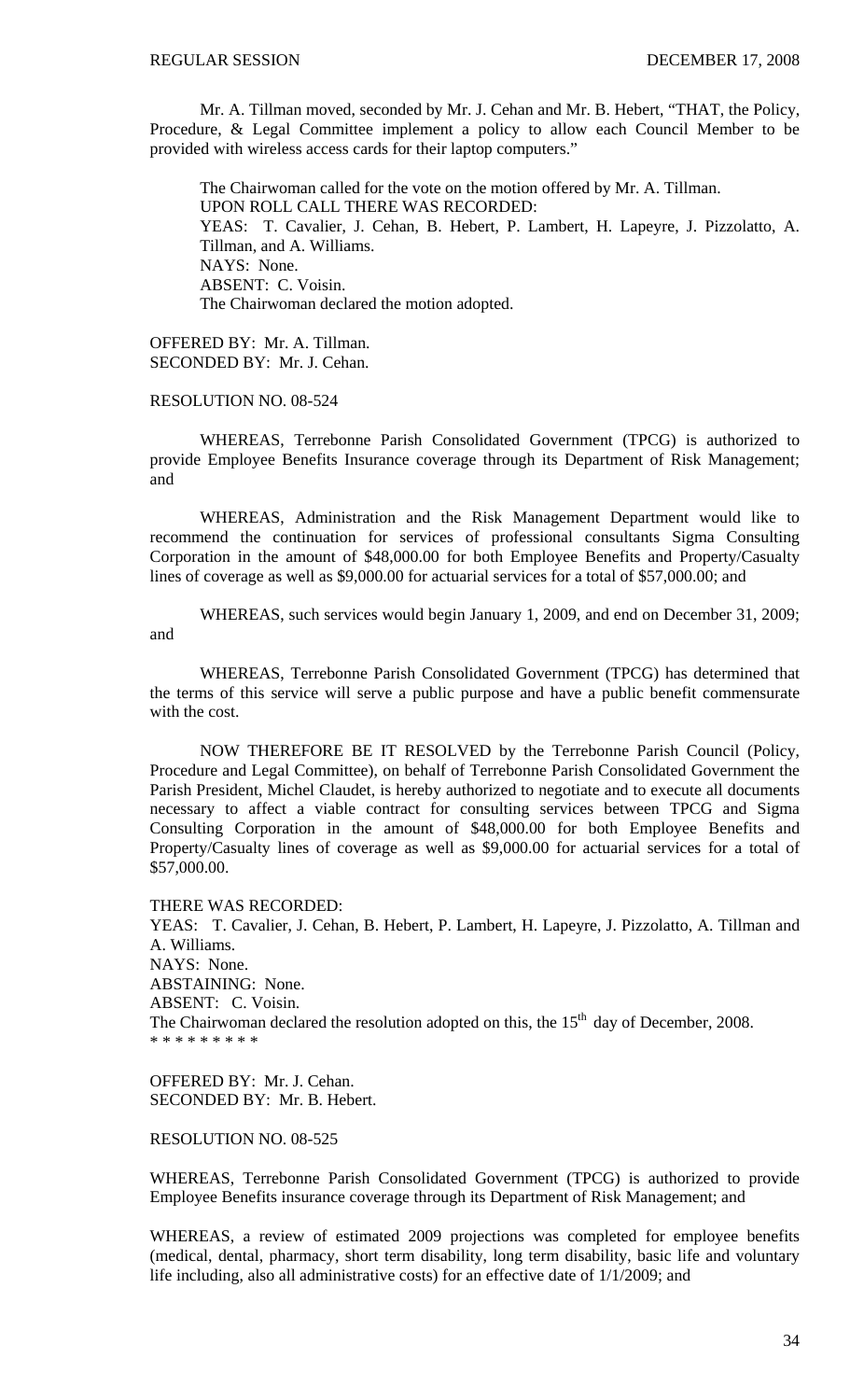WHEREAS, Administration and the Risk Management Department recommends accepting the attached rates and administrative costs schedule for the entire employee benefits package beginning 1/1/2009.

NOW THEREFORE BE IT RESOLVED by the Terrebonne Parish Consolidated Government (Policy, Procedure, and Legal Committee), on behalf of the Terrebonne Parish Consolidated Government that the recommendation of Administration is to accept the rates and administrative costs schedule for the entire employee benefits package beginning 1/1/2009.

#### THERE WAS RECORDED:

YEAS: T. Cavalier, J. Cehan, B. Hebert, P. Lambert, H. Lapeyre, J. Pizzolatto, A. Tillman and A. Williams. NAYS: None. ABSTAINING: None. ABSENT: C. Voisin. The Chairwoman declared the resolution adopted on this, the  $15<sup>th</sup>$  day of December, 2008. \* \* \* \* \* \* \* \* \*

 Mr. J. Cehan moved, seconded by Mr. A. Tillman, "THAT, there being no further business to come before the Policy, Procedure, & Legal Committee, the meeting be adjourned."

 The Chairwoman called for the vote on the motion offered by Mr. J. Cehan. UPON ROLL CALL THERE WAS RECORDED: YEAS: T. Cavalier, J. Cehan, B. Hebert, P. Lambert, H. Lapeyre, J. Pizzolatto, A. Tillman, and A. Williams. NAYS: None. ABSENT: C. Voisin.

 The Chairwoman declared the motion adopted and the meeting was adjourned at 6:16 p.m.

Arlanda Williams, Chairwoman

Suzette Thomas, Minute Clerk

Ms. A. Williams, seconded by Mr. H. Lapeyre, "THAT, the Council accept and ratify the minutes of the Policy, Procedure, & Legal Committee meeting held on 12/15/08."

 The Chairman called for a vote on the motion offered by Ms. A.Williams. UPON ROLL CALL THERE WAS RECORDED: YEAS: H. Lapeyre, C. Voisin, P. Lambert, A. Williams, B. Hebert, T. Cavalier, and J. Pizzolatto NAYS: None ABSENT: J. Cehan and A. Tillman The Chairman declared the motion adopted.

 Ms. A. Williams moved, seconded by Mr. B. Hebert, "THAT, the Council approve attendance at the following meeting as per the current Council Travel Policy:

A) NACo Legislative Conference; March 7-11, 2009; Washington, D.C."

 The Chairman called for a vote on the motion offered by Ms. A. Williams. UPON ROLL CALL THERE WAS RECORDED: YEAS: H. Lapeyre, C. Voisin, J. Cehan, P. Lambert, A. Tillman, A. Williams, B. Hebert, T. Cavalier, and J. Pizzolatto NAYS: None ABSENT: None The Chairman declared the motion adopted.

 Mr. B. Hebert moved, seconded by Mr. H. Lapeyre, "THAT, the Council open nominations for the expired terms of Mr. Lionel Falgout and Mr. Roy Breaux on the Bayou Cane Fire and Protection District Board."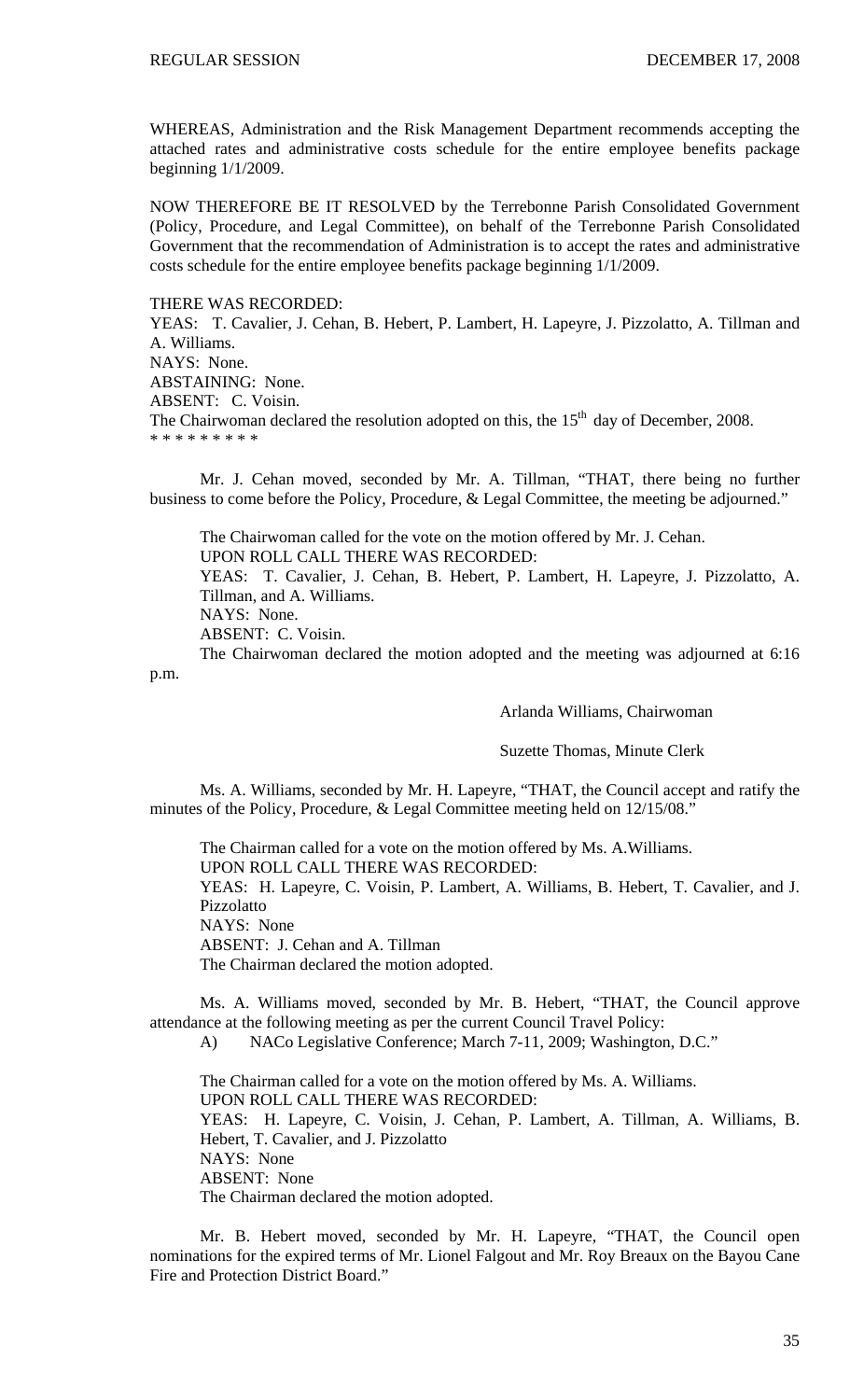The Chairman called for a vote on the motion offered by Mr. B. Hebert. UPON ROLL CALL THERE WAS RECORDED: YEAS: H. Lapeyre, C. Voisin, J. Cehan, P. Lambert, A. Tillman, A. Williams, B. Hebert, T. Cavalier, and J. Pizzolatto NAYS: None ABSENT: None The Chairman declared the motion adopted.

Ms. A. Williams moved, seconded by Mr. A. Tillman, "THAT, the Council open nominations for the expired term of Ms. Barbara Cenac on the Houma Convention and Visitors' Bureau."

 The Chairman called for a vote on the motion offered by Ms. A. Williams. UPON ROLL CALL THERE WAS RECORDED: YEAS: H. Lapeyre, C. Voisin, J. Cehan, P. Lambert, A. Tillman, A. Williams, B. Hebert, T. Cavalier, and J. Pizzolatto NAYS: None ABSENT: None The Chairman declared the motion adopted.

Mr. A. Tillman moved, seconded by Mr. H. Lapeyre, "THAT, the Council reappoint Mr. Keith Poiencot and Mr. Burt Poiencot to another term on the Fire Protection District No. 10 Board, and appoint Mr. Rene' Madere to replace Mr. Terry Hebert who moved out the district, all effective 1/31/09."

 The Chairman called for a vote on the motion offered by Mr. A. Tillman. UPON ROLL CALL THERE WAS RECORDED: YEAS: H. Lapeyre, C. Voisin, J. Cehan, P. Lambert, A. Tillman, A. Williams, B. Hebert, T. Cavalier, and J. Pizzolatto NAYS: None ABSENT: None The Chairman declared the motion adopted.

Mr. P. Lambert moved, seconded by Mr. A. Tillman, "THAT, the Council reappoint Mr. Alcee Dupre, Mrs. Marietta Ellender and Mr. Kevin Belanger to another term on the Fire Protection District No. 6 Board, effective 1/31/09."

 The Chairman called for a vote on the motion offered by Mr. P. Lambert. UPON ROLL CALL THERE WAS RECORDED: YEAS: H. Lapeyre, C. Voisin, J. Cehan, P. Lambert, A. Tillman, A. Williams, B. Hebert, T. Cavalier, and J. Pizzolatto NAYS: None ABSENT: None The Chairman declared the motion adopted.

 Mr. J. Cehan moved, seconded by Mr. P. Lambert, "THAT, the Council reappoint Mr. Barry Chauvin and Mr. Jamie Theriot to another term on the Fire Protection District No. 7 Board, effective 1/31/09."

 The Chairman called for a vote on the motion offered by Mr. J. Cehan. UPON ROLL CALL THERE WAS RECORDED: YEAS: H. Lapeyre, C. Voisin, J. Cehan, P. Lambert, A. Tillman, A. Williams, B. Hebert, T. Cavalier, and J. Pizzolatto NAYS: None ABSENT: None The Chairman declared the motion adopted.

 Ms. A. Williams moved, seconded by Mr. H. Lapeyre, "THAT, the Council reappoint Mr. Roger DeHart to another term on the Fire Protection District No. 8 Board, effective 1/31/09,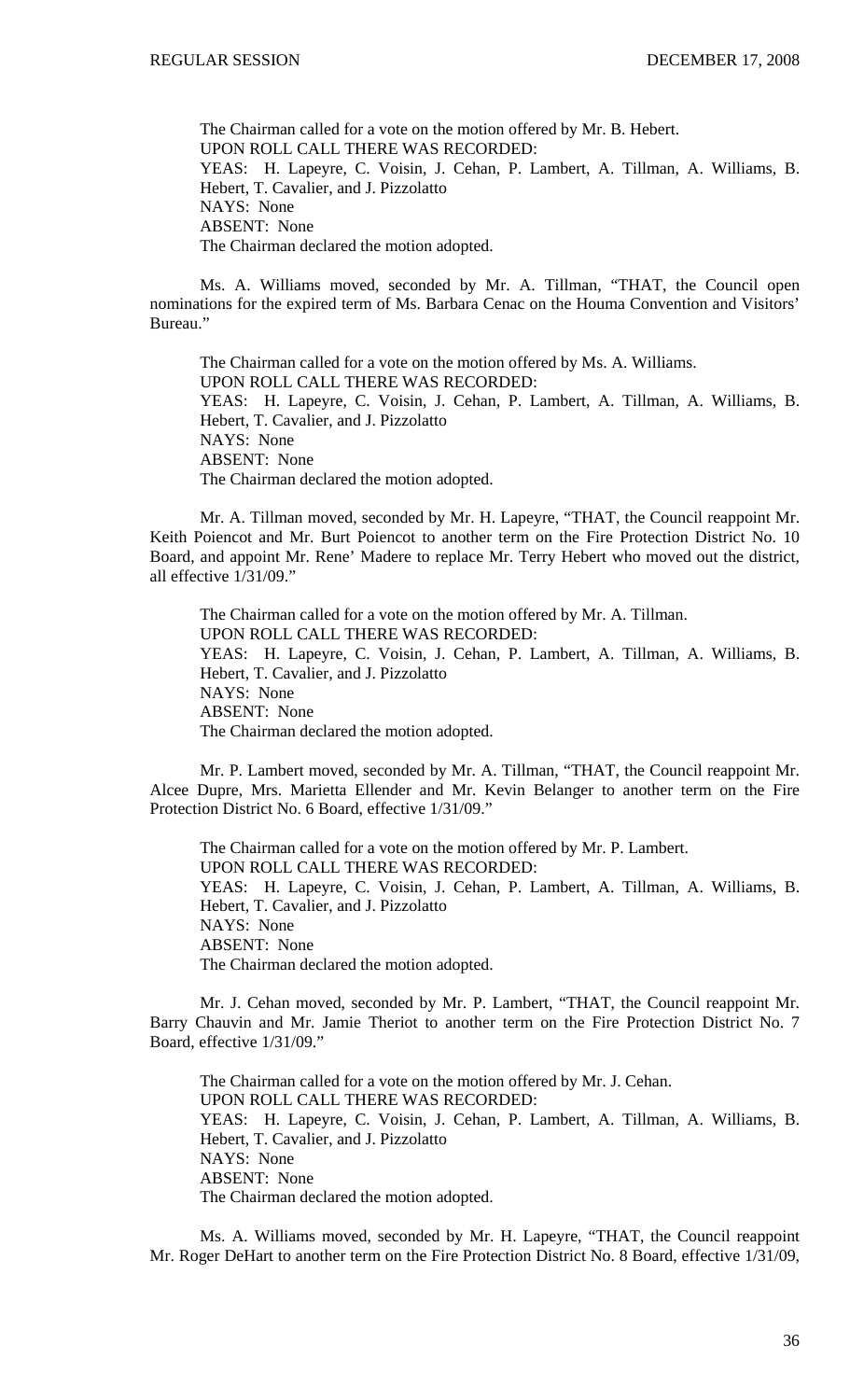and that nominations be opened for the three expired terms of Mr. Chris Authement, Mr. Thomas Thibodaux and Ms. Tina Thibodaux."

 The Chairman called for a vote on the motion offered by Ms. A. Williams. UPON ROLL CALL THERE WAS RECORDED: YEAS: H. Lapeyre, C. Voisin, J. Cehan, P. Lambert, A. Tillman, A. Williams, B. Hebert, T. Cavalier, and J. Pizzolatto NAYS: None ABSENT: None The Chairman declared the motion adopted.

Mr. P. Lambert moved, seconded by Ms. A. Williams, "THAT, the Council open nominations for the expired terms of Mr. Willie Bonvillain and Mr. Roland Aucoin on the Fire Protection District No. 4 Board."

The Chairman called for a vote on the motion offered by Mr. P. Lambert. UPON ROLL CALL THERE WAS RECORDED: YEAS: H. Lapeyre, C. Voisin, J. Cehan, P. Lambert, A. Tillman, A. Williams, B. Hebert, T. Cavalier, and J. Pizzolatto NAYS: None ABSENT: None The Chairman declared the motion adopted.

 Mr. P. Lambert moved, seconded by Mr. H. Lapeyre, "THAT, the Council reappoint Mr. Nolan Bergeron, Mr. Douglas Chauvin, and Mr. Bernie Hutchinson to another term on the Fire Protection District No. 5 Board, effective in January 2009."

 The Chairman called for a vote on the motion offered by Mr. P. Lambert. UPON ROLL CALL THERE WAS RECORDED: YEAS: H. Lapeyre, C. Voisin, J. Cehan, P. Lambert, A. Tillman, A. Williams, B. Hebert, T. Cavalier, and J. Pizzolatto NAYS: None ABSENT: None The Chairman declared the motion adopted.

 Mr. H. Lapeyre moved, seconded by Ms. A. Williams, "THAT, the Council open nominations for the expired terms of Mr. Floyd Trahan and Mr. Brad Blanchard on the Fire Protection District No. 9 Board, effective 1/31/09."

 The Chairman called for a vote on the motion offered by Mr. H. Lapeyre. UPON ROLL CALL THERE WAS RECORDED: YEAS: H. Lapeyre, C. Voisin, J. Cehan, P. Lambert, A. Tillman, A. Williams, B. Hebert, T. Cavalier, and J. Pizzolatto NAYS: None ABSENT: None The Chairman declared the motion adopted.

 Ms. T. Cavalier moved, seconded by Mr. H. Lapeyre and Ms. A. Williams, "THAT, the Council reappoint Mr. Phil Schexnayder, Mr. Sam Tabor, and Ms. Emelie Waguespack to another term on the Schriever Fire Protection District Board, effective 1/31/09."

 The Chairman called for a vote on the motion offered by Ms. T. Cavalier. UPON ROLL CALL THERE WAS RECORDED: YEAS: H. Lapeyre, C. Voisin, J. Cehan, P. Lambert, A. Tillman, A. Williams, B. Hebert, T. Cavalier, and J. Pizzolatto NAYS: None ABSENT: None The Chairman declared the motion adopted.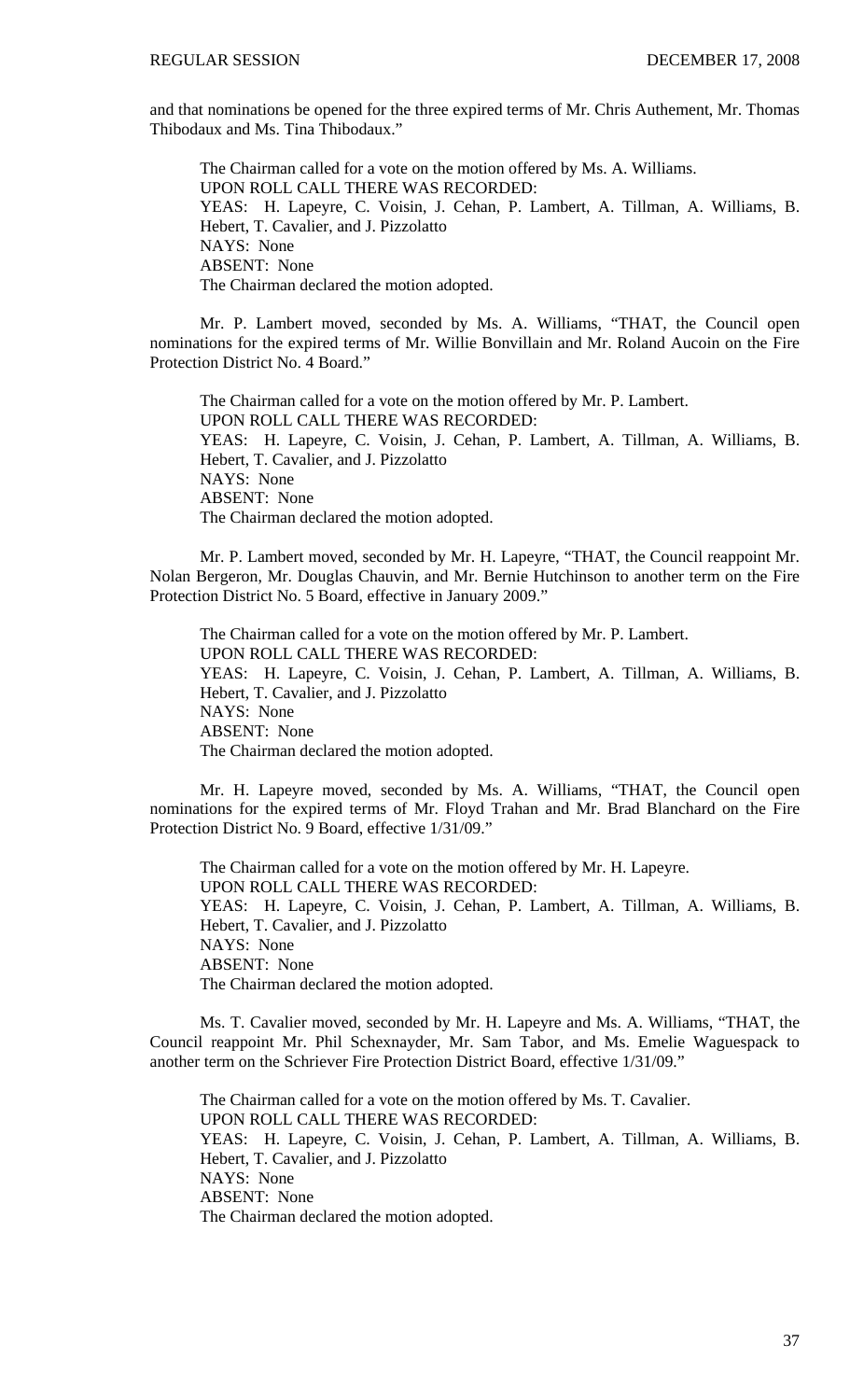Ms. T. Cavalier moved, seconded by Ms. A. Williams, "THAT, the Council reappoint Mr. Doug Holloway to another term on the South Central Louisiana Human Services Authority, effective 12/31/08."

 The Chairman called for a vote on the motion offered by Ms. T. Cavalier. UPON ROLL CALL THERE WAS RECORDED: YEAS: H. Lapeyre, C. Voisin, J. Cehan, P. Lambert, A. Tillman, A. Williams, B. Hebert, T. Cavalier, and J. Pizzolatto NAYS: None ABSENT: None The Chairman declared the motion adopted.

 Ms. A. Williams moved, seconded by Mr. J. Cehan, "THAT, the Council reappoint Capt. Brealon Yelverton (Sheriff's Office) and District Chief Jerry LaBouve (Houma Fire Dept.) to another term on the Terrebonne Parish Communications District Board, effective 12/31/08."

 The Chairman called for a vote on the motion offered by Ms. A. Williams. UPON ROLL CALL THERE WAS RECORDED: YEAS: H. Lapeyre, C. Voisin, J. Cehan, P. Lambert, A. Tillman, A. Williams, B. Hebert, T. Cavalier, and J. Pizzolatto NAYS: None ABSENT: None The Chairman declared the motion adopted.

 Mr. J. Cehan moved, seconded by Mr. B. Hebert, "THAT, the Council reappoint Mr. Charles Giglio, Mr. Chris Erny, and Mr. Edward Rome to another term on the Terrebonne Port Commission, effective 12/23/08."

 The Chairman called for a vote on the motion offered by Mr. J. Cehan. UPON ROLL CALL THERE WAS RECORDED: YEAS: H. Lapeyre, C. Voisin, J. Cehan, P. Lambert, A. Tillman, A. Williams, B. Hebert, T. Cavalier, and J. Pizzolatto NAYS: None ABSENT: None The Chairman declared the motion adopted.

 The Chairman stated that agenda item 6A (add-on with respect to contracts and contractors involved in the clean up of Terrebonne Parish) had been handled earlier in the proceedings.

 Councilwoman A. Williams and Councilman J. Pizzolatto thanked Councilman H. Lapeyre for coming back to fill the District 6 Council seat until an election could be held.

 Councilman H. Lapeyre thanked the Council for voting for him to come back to fill this seat formerly held by the late Leland Robichaux.

Parish President M. Claudet made the following announcements:

- Country Drive turn lane project will begin during the holidays due to the lack of school traffic at that time
- Industrial Boulevard work has been completed
- Valhi Extension ribbon cutting took place
- La Bonne Terre Housing on Main St. will receive state tax credits and 61 additional units are supposed to be built
- News from LRA that Terrebonne will receive \$120 million in CDBG funds as well as \$10 million in affordable housing with possible other funding that may be available

At this time, Council Members wished the residents of Terrebonne and neighboring parishes a Merry Christmas, Happy New Year, and Happy Holidays.

No action was necessary on agenda item 8C – Information List.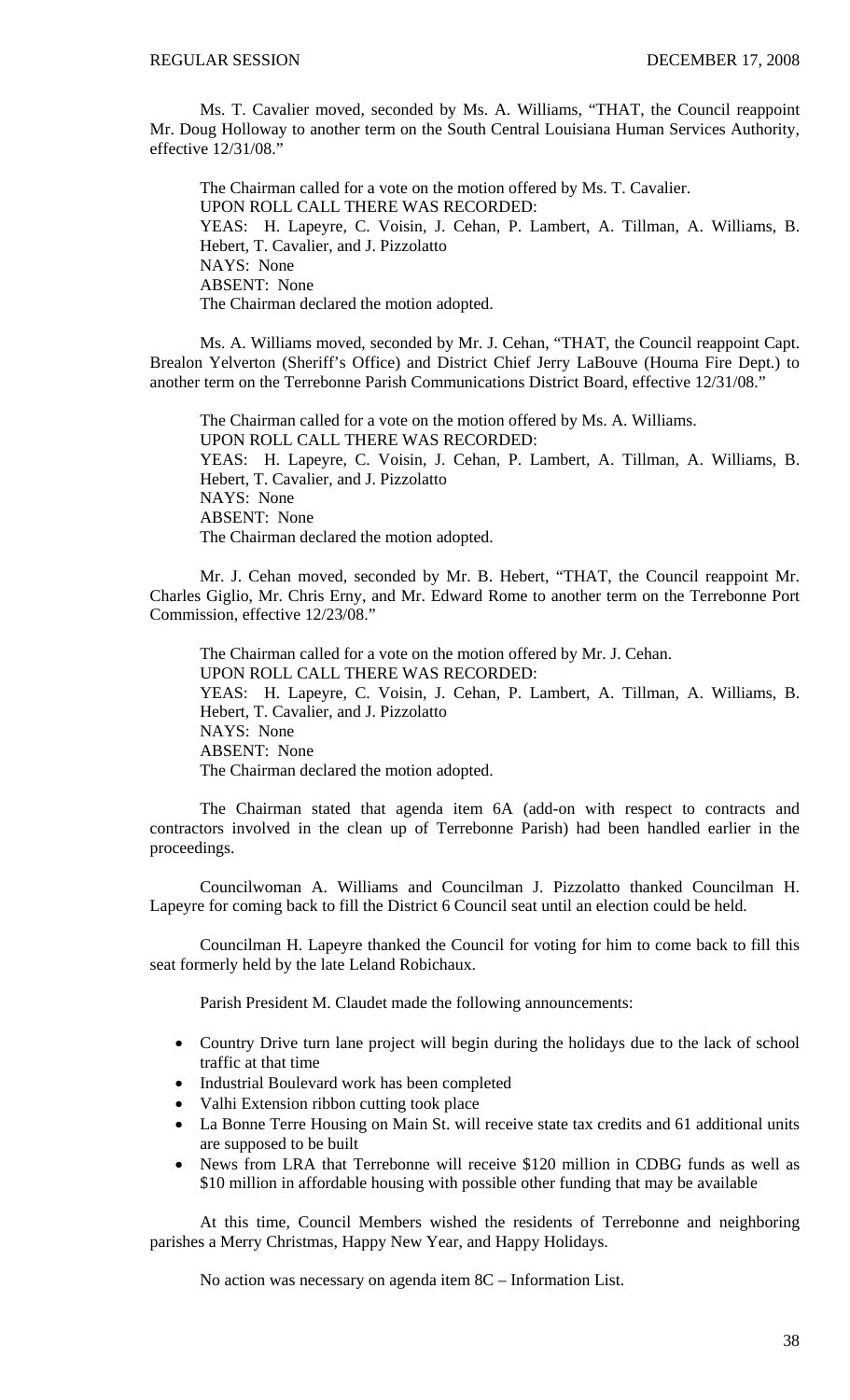Ms. A. Williams moved, seconded by Mr. P. Lambert, "THAT, the Council allow an addon to address a resolution regarding the Yearly Maintenance Contract for Public Works."

 The Chairman called for a vote on the motion offered by Ms. A. Williams. UPON ROLL CALL THERE WAS RECORDED: YEAS: H. Lapeyre, C. Voisin, J. Cehan, P. Lambert, A. Tillman, A. Williams, B. Hebert, T. Cavalier, and J. Pizzolatto NAYS: None ABSENT: None The Chairman declared the motion adopted.

 The Chairman called for public comments on the aforementioned add-on, there were none.

 Ms. A. Williams moved, seconded by Mr. P. Lambert and Mr. J. Cehan, "THAT, the Council close the call for public comments on the aforementioned add-on."

 The Chairman called for a vote on the motion offered by Ms. A. Williams. UPON ROLL CALL THERE WAS RECORDED: YEAS: H. Lapeyre, C. Voisin, J. Cehan, P. Lambert, A. Tillman, A. Williams, B. Hebert, T. Cavalier, and J. Pizzolatto NAYS: None ABSENT: None The Chairman declared the motion adopted.

 Parish Manager explained the purpose of handing the Yearly Maintenance Contract for Public Works in tonight's meeting was because the contract will expire on 12/31/08 and that funds are budgeted for this matter in the FY 2009 Budget.

OFFERED BY: Ms. A. Williams. SECONDED BY: Mr. P. Lambert and Mr. J. Cehan.

#### RESOLUTION NO. 08-526

A resolution to award Bid No. 08-1/9-47 Yearly Maintenance Contract for Public Works to G & W Construction Company, in the amount of One Million Twenty Nine Thousand Two Hundred Seventy Five Dollars and Zero Cents, (\$1,029,275.00).

 WHEREAS, Greg Bush, Public Works Director, and Perry Blanchard, Operations Supervisor have reviewed the bids received and recommends the bid of G  $\&$  W Construction Company the lowest responsive bid, and

 WHEREAS, the Department of Finance has certified compliance of this bid with procedural requirements of the bid documents and the availability of funding, and

 WHEREAS, based upon these supporting recommendations, the Public Works Department recommends the award of Bid No. 08-1/9-47 Yearly Maintenance Contract for Public Works in the amount of One Million Twenty Nine Thousand Two Hundred Seventy Five Dollars and Zero Cents, (\$1,029,275.00).

 NOW, THEREFORE BE IT RESOLVED that the Terrebonne Parish Council, on behalf of the Terrebonne Parish Consolidated Government, awards Bid #08-1/9-47 Yearly Maintenance Contract for Public Works to G & W Construction Company in the amount of \$1,029,275.00, and that the Parish President and all other appropriate parties be, and they are hereby, authorized to execute any and all contract documents associated therewith.

THERE WAS RECORDED:

YEAS: H. Lapeyre, C. Voisin, J. Cehan, P. Lambert, A. Tillman, A. Williams, B. Hebert, T. Cavalier and J. Pizzolatto. NAYS: None.